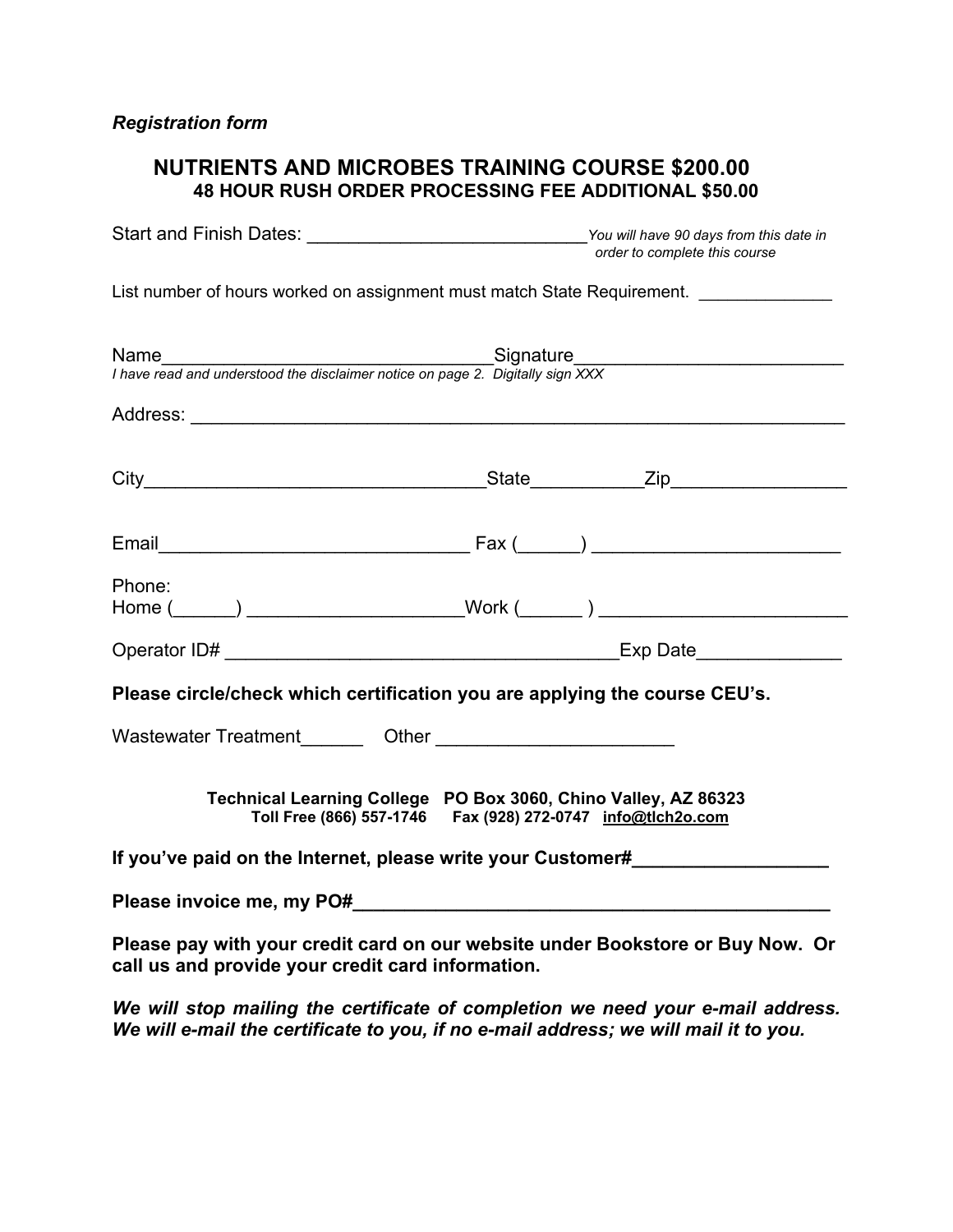## **DISCLAIMER NOTICE**

I understand that it is my responsibility to ensure that this CEU course is either approved or accepted in my State for CEU credit. I understand State laws and rules change on a frequent basis and I believe this course is currently accepted in my State for CEU or contact hour credit, if it is not, I will not hold Technical Learning College responsible. I fully understand that this type of study program deals with dangerous, changing conditions and various laws and that I will not hold Technical Learning College, Technical Learning Consultants, Inc. (TLC) liable in any fashion for any errors, omissions, advice, suggestions or neglect contained in this CEU education training course or for any violation or injury, death, neglect, damage or loss of your license or certification caused in any fashion by this CEU education training or course material suggestion or error or my lack of submitting paperwork. It is my responsibility to call or contact TLC if I need help or assistance and double-check to ensure my registration page and assignment has been received and graded. It is my responsibility to ensure all information is correct and to abide with all rules and regulations.

**State Approval Listing Link**; Check to see if your State or Agency accepts or has preapproved this course. Not all States are listed. Not all courses are listed. If the course is not accepted for CEU credit, we will give you the course free if you ask your State to accept it for credit.

**Professional Engineers**; Most states or agencies will accept our courses for credit but we do not officially list the States or Agencies. Please check your State for approval.

## **State Approval Listing URL…**

*<http://www.abctlc.com/downloads/PDF/CEU%20State%20Approvals.pdf>*

*You can obtain a printed version of the course from TLC for an additional \$169.95 plus shipping charges.* 

## **AFFIDAVIT OF EXAM COMPLETION**

I affirm that I personally completed the entire text of the course. I also affirm that I completed the exam without assistance from any outside source. I understand that it is my responsibility to file or maintain my certificate of completion as required by the state or by the designation organization.

## **Grading Information**

In order to maintain the integrity of our courses we do not distribute test scores, percentages or questions missed. Our exams are based upon pass/fail criteria with the benchmark for successful completion set at 70%. Once you pass the exam, your record will reflect a successful completion and a certificate will be issued to you.

No Refunds.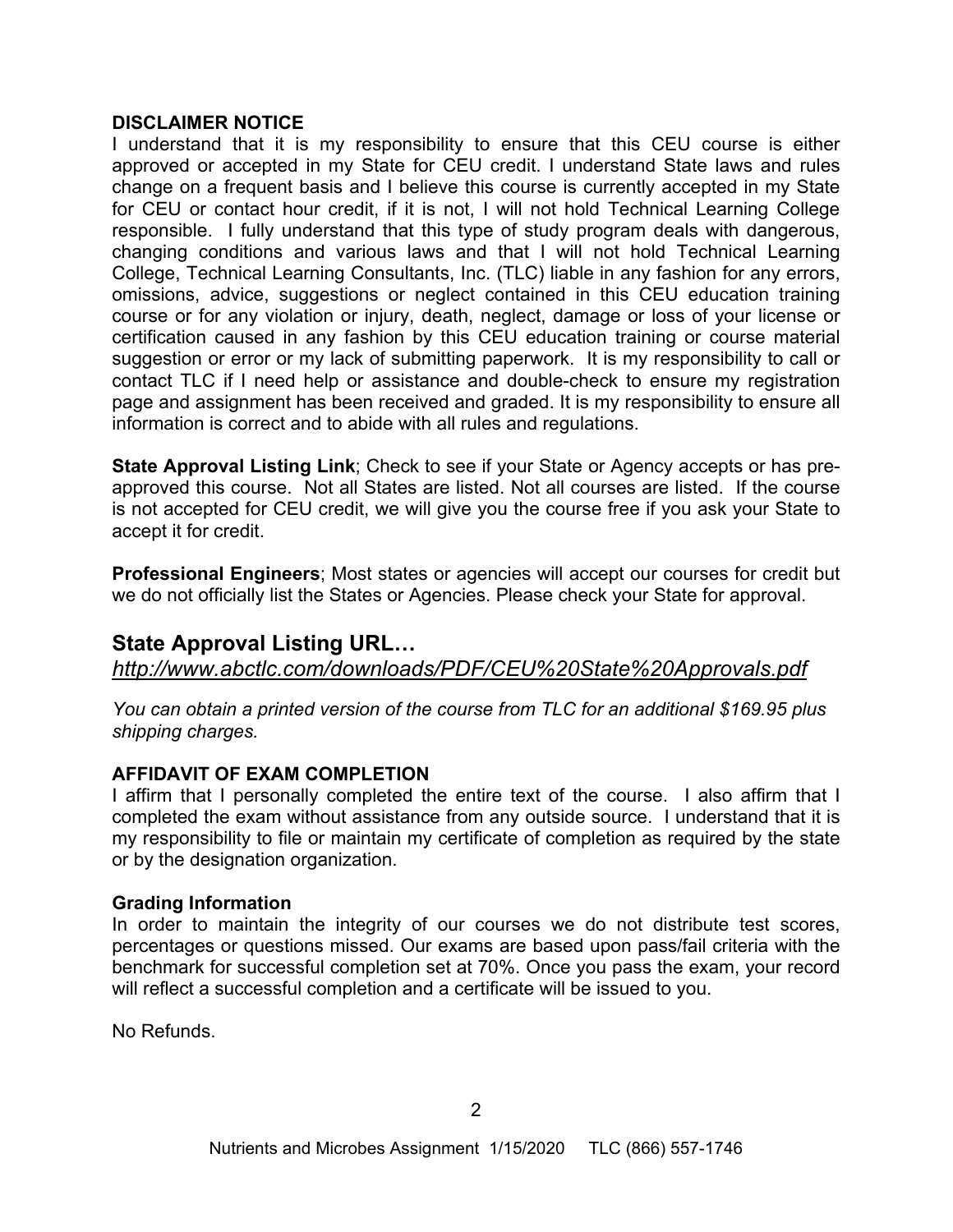# **CERTIFICATION OF COURSE PROCTOR**

Technical Learning College requires that our students who takes a correspondence or home study program course must pass a proctored course reading, quiz and final examination. The proctor must complete and provide to the school a certification form approved by the commission for each examination administered by the proctor.

**Instructions**. When a student completes the course work, fill out the blanks in this section and provide the form to the proctor with the examination.

Name of Course: **Name of Course:** 

Name of Licensee:

**Instructions to Proctor**. After an examination is administered, complete and return this certification and examination to the school in a sealed exam packet or in pdf format.

I certify that:

- 1. I am a disinterested third party in the administration of this examination. I am not related by blood, marriage or any other relationship to the licensee which would influence me from properly administering the examination.
- 2. The licensee showed me positive photo identification prior to completing the examination.
- 3. The enclosed examination was administered under my supervision on . The licensee received no assistance and had no access to books, notes or reference material.
- 4. I have not permitted the examination to be compromised, copied, or recorded in any way or by any method.
- 5. Provide an estimate of the amount of time the student took to complete the assignment.

Time to complete the entire course and final exam.

Notation of any problem or concerns:

Name and Telephone of Proctor (please print):

Signature of Proctor

 $\overline{a}$ 

 $\overline{a}$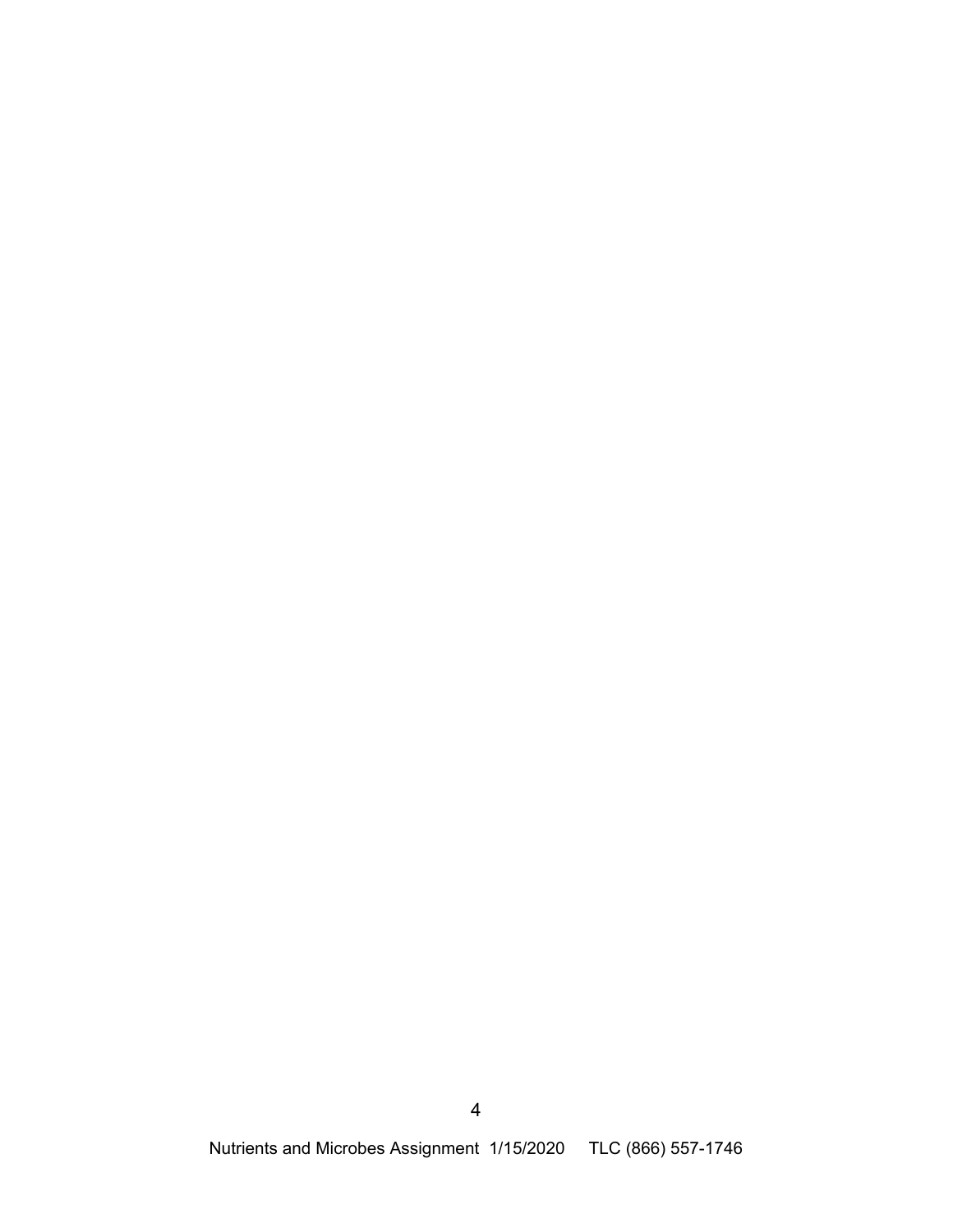**Nutrients & Microbes CEU Course Answer Key**

*Name \_\_\_\_\_\_\_\_\_\_\_\_\_\_\_\_\_\_\_\_\_\_\_\_\_\_\_ Telephone # \_\_\_\_\_\_\_\_\_\_\_\_\_\_\_\_\_\_\_\_* 

**Did you check with your State agency to ensure this course is accepted for credit?** 

*Method of Course acceptance confirmation. Please fill this section* 

Website \_\_ Telephone Call \_\_ Email \_\_\_ Spoke to \_\_\_\_\_\_\_\_\_\_\_\_\_\_\_\_\_\_\_\_\_\_\_\_\_\_\_\_\_\_\_\_

Did you receive the approval number, if applicable? **Did you receive** the approximate of the state of the state of

*You are responsible to ensure that TLC receives the Assignment and Registration Key. Please call us to ensure that we received it. No Refunds***.**

*Please write down any questions that cannot be found or has problems* 

*Please circle, underline, bold or X only one correct answer, a felt tipped pen work best*

| 1. A B      | 18. A B C D | 35. A B C D | 52. A B C D |
|-------------|-------------|-------------|-------------|
| 2. A B      | 19. A B C D | 36. A B C D | 53. A B C D |
| 3. A B      | 20. A B C D | 37. A B C D | 54. A B C D |
| 4. A B      | 21. A B C D | 38. A B C D | 55. A B C D |
| 5. A B      | 22. A B C D | 39. A B     | 56. A B C D |
| 6. A B      | 23. A B C D | 40. A B C D | 57. A B C D |
| 7. A B C D  | 24. A B C D | 41. A B C D | 58. A B C D |
| 8. A B C D  | 25. A B C D | 42. A B C D | 59. A B C D |
| 9. A B C D  | 26. A B C D | 43. A B C D | 60. A B C D |
| 10. A B C D | 27. A B     | 44. A B C D | 61. A B C D |
| 11. A B C D | 28. A B     | 45. A B C D | 62. A B C D |
| 12. A B C D | 29. A B     | 46. A B C D | 63. A B C D |
| 13. A B C D | 30. A B     | 47. A B C D | 64. A B C D |
| 14. A B C D | 31. A B     | 48. A B C D | 65. A B C D |
| 15. A B C D | 32. A B C D | 49. A B C D | 66. A B C D |
| 16. A B C D | 33. A B C D | 50. A B C D | 67. A B C D |
| 17. A B C D | 34. A B C D | 51. A B C D | 68. A B C D |
|             |             |             |             |

5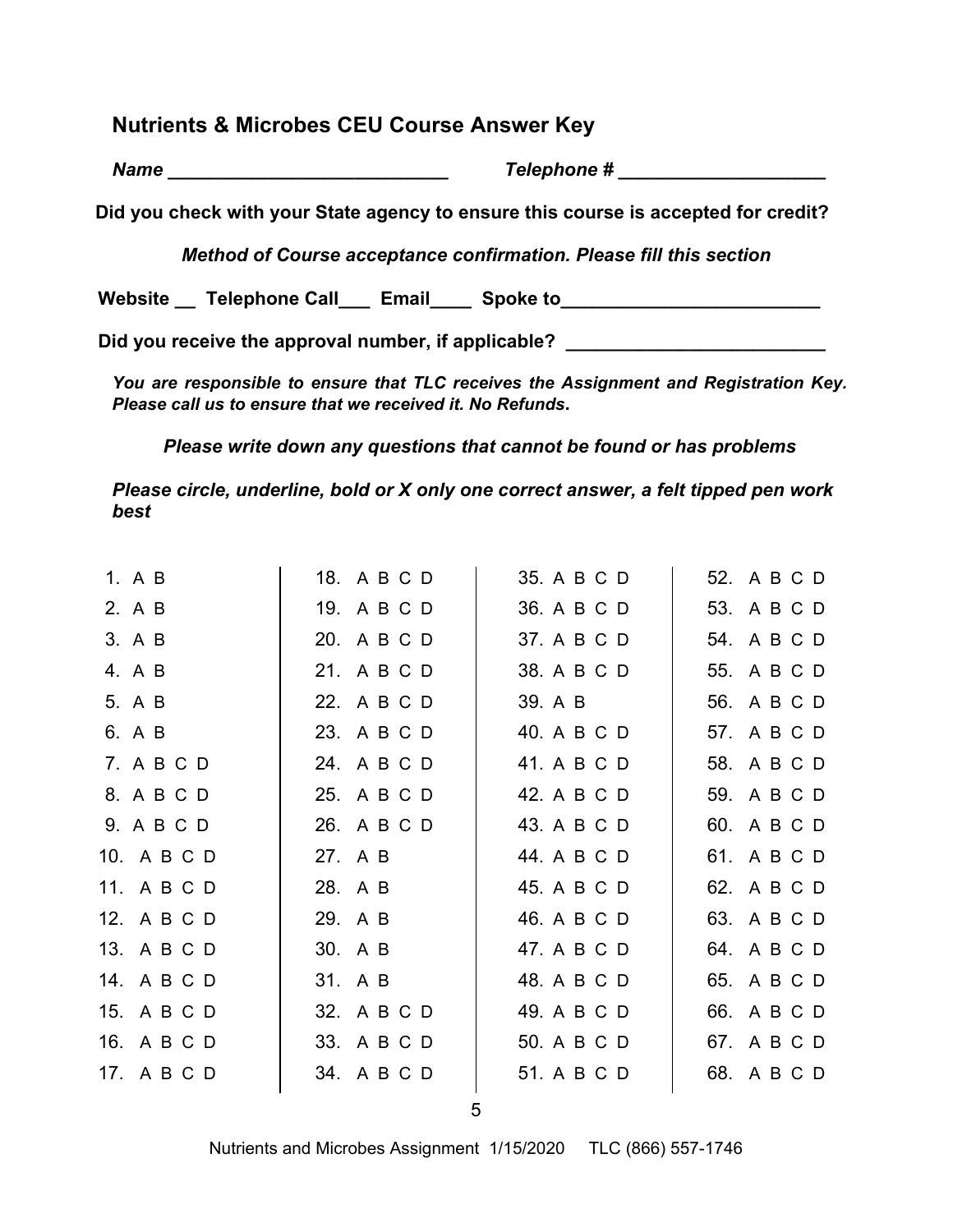| 69. A B C D  | 101. A B C D | 133. A B C D | 165. A B C D |
|--------------|--------------|--------------|--------------|
| 70. A B C D  | 102. A B C D | 134. A B C D | 166. A B C D |
| 71. A B      | 103. A B C D | 135. A B C D | 167. A B C D |
| 72. A B      | 104. A B C D | 136. A B     | 168. A B C D |
| 73. A B C D  | 105. A B C D | 137. A B     | 169. A B C D |
| 74. A B C D  | 106. A B C D | 138. A B     | 170. A B C D |
| 75. A B C D  | 107. A B C D | 139. A B     | 171. A B C D |
| 76. A B C D  | 108. A B     | 140. A B     | 172. A B C D |
| 77. A B C D  | 109. A B     | 141. A B     | 173. A B C D |
| 78. A B C D  | 110. A B C D | 142. A B     | 174. A B C D |
| 79. A B C D  | 111. A B C D | 143. A B C D | 175. A B C D |
| 80. A B C D  | 112. A B C D | 144. A B C D | 176. A B C D |
| 81. A B C D  | 113. A B C D | 145. A B C D | 177. A B C D |
| 82. A B C D  | 114. A B C D | 146. A B C D | 178. A B C D |
| 83. A B      | 115. A B C D | 147. A B C D | 179. A B C D |
| 84. A B C D  | 116. A B C D | 148. A B C D | 180. A B C D |
| 85. A B C D  | 117. A B C D | 149. A B C D | 181. A B C D |
| 86. A B C D  | 118. A B C D | 150. A B     | 182. A B C D |
| 87. A B C D  | 119. A B     | 151. A B     | 183. A B     |
| 88. A B C D  | 120. A B     | 152. A B     | 184. A B     |
| 89. A B C D  | 121. A B     | 153. A B     | 185. A B     |
| 90. A B C D  | 122. A B C D | 154. A B     | 186. A B C D |
| 91. A B C D  | 123. A B C D | 155. A B C D | 187. A B C D |
| 92. A B C D  | 124. A B C D | 156. A B C D | 188. A B C D |
| 93. A B C D  | 125. A B C D | 157. A B     | 189. A B C D |
| 94. A B      | 126. A B C D | 158. A B     | 190. A B C D |
| 95. A B      | 127. A B C D | 159. A B     | 191. A B C D |
| 96. A B      | 128. A B C D | 160. A B     | 192. A B C D |
| 97. A B      | 129. A B     | 161. A B     | 193. A B C D |
| 98. A B      | 130. A B     | 162. A B C D | 194. A B C D |
| 99. A B      | 131. A B     | 163. A B C D | 195. A B C D |
| 100. A B C D | 132. A B C D | 164. A B C D | 196. A B C D |
|              | 6            |              |              |

Nutrients and Microbes Assignment 1/15/2020 TLC (866) 557-1746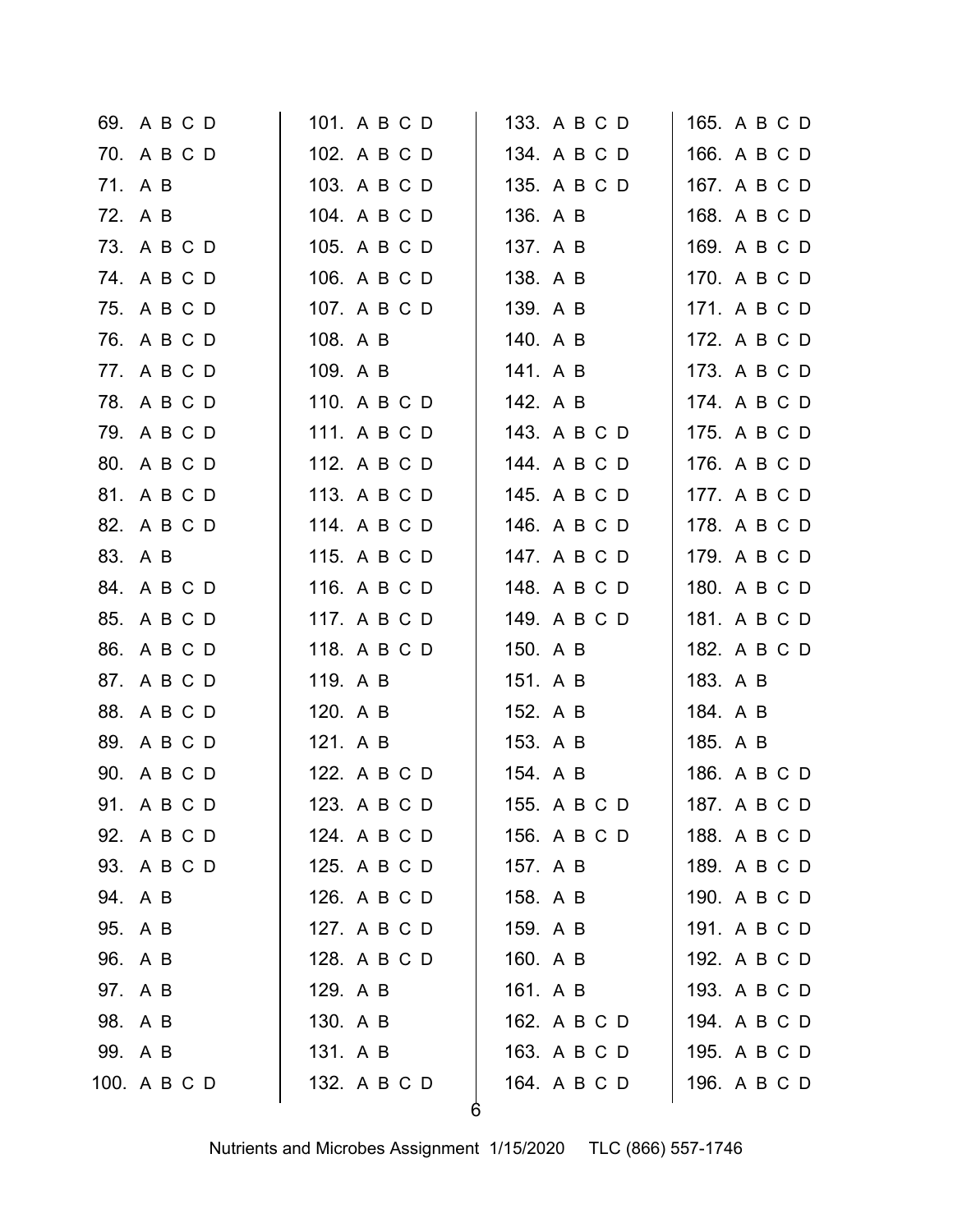| 197. A B C D | 223. A B     | 249. A B     | 275. A B C D |
|--------------|--------------|--------------|--------------|
| 198. A B C D | 224. A B     | 250. A B     | 276. A B     |
| 199. A B C D | 225. A B     | 251. A B     | 277. A B     |
| 200. A B C D | 226. A B     | 252. A B     | 278. A B     |
| 201. A B C D | 227. A B     | 253. A B     | 279. A B     |
| 202. A B C D | 228. A B     | 254. A B     | 280. A B C D |
| 203. A B C D | 229. A B     | 255. A B     | 281. A B C D |
| 204. A B C D | 230. A B     | 256. A B     | 282. A B C D |
| 205. A B C D | 231. A B     | 257. A B     | 283. A B     |
| 206. A B C D | 232. A B     | 258. A B     | 284. A B     |
| 207. A B C D | 233. A B     | 259. A B     | 285. A B     |
| 208. A B C D | 234. A B     | 260. A B     | 286. A B C D |
| 209. A B C D | 235. A B     | 261. A B     | 287. A B C D |
| 210. A B C D | 236. A B     | 262. A B     | 288. A B C D |
| 211. A B C D | 237. A B     | 263. A B C D | 289. A B C D |
| 212. A B C D | 238. A B     | 264. A B C D | 290. A B C D |
| 213. A B C D | 239. A B     | 265. A B C D | 291. A B C D |
| 214. A B C D | 240. A B C D | 266. A B C D | 292. A B C D |
| 215. A B C D | 241. A B C D | 267. A B C D | 293. A B C D |
| 216. A B C D | 242. A B C D | 268. A B C D | 294. A B C D |
| 217. A B C D | 243. A B     | 269. A B C D | 295. A B C D |
| 218. A B C D | 244. A B     | 270. A B C D | 296. A B C D |
| 219. A B C D | 245. A B     | 271. A B C D | 297. A B C D |
| 220. A B     | 246. A B     | 272. A B C D | 298. A B C D |
| 221. A B     | 247. A B C D | 273. A B C D | 299. A B C D |
| 222. A B     | 248. A B C D | 274. A B C D | 300. A B C D |
|              |              |              |              |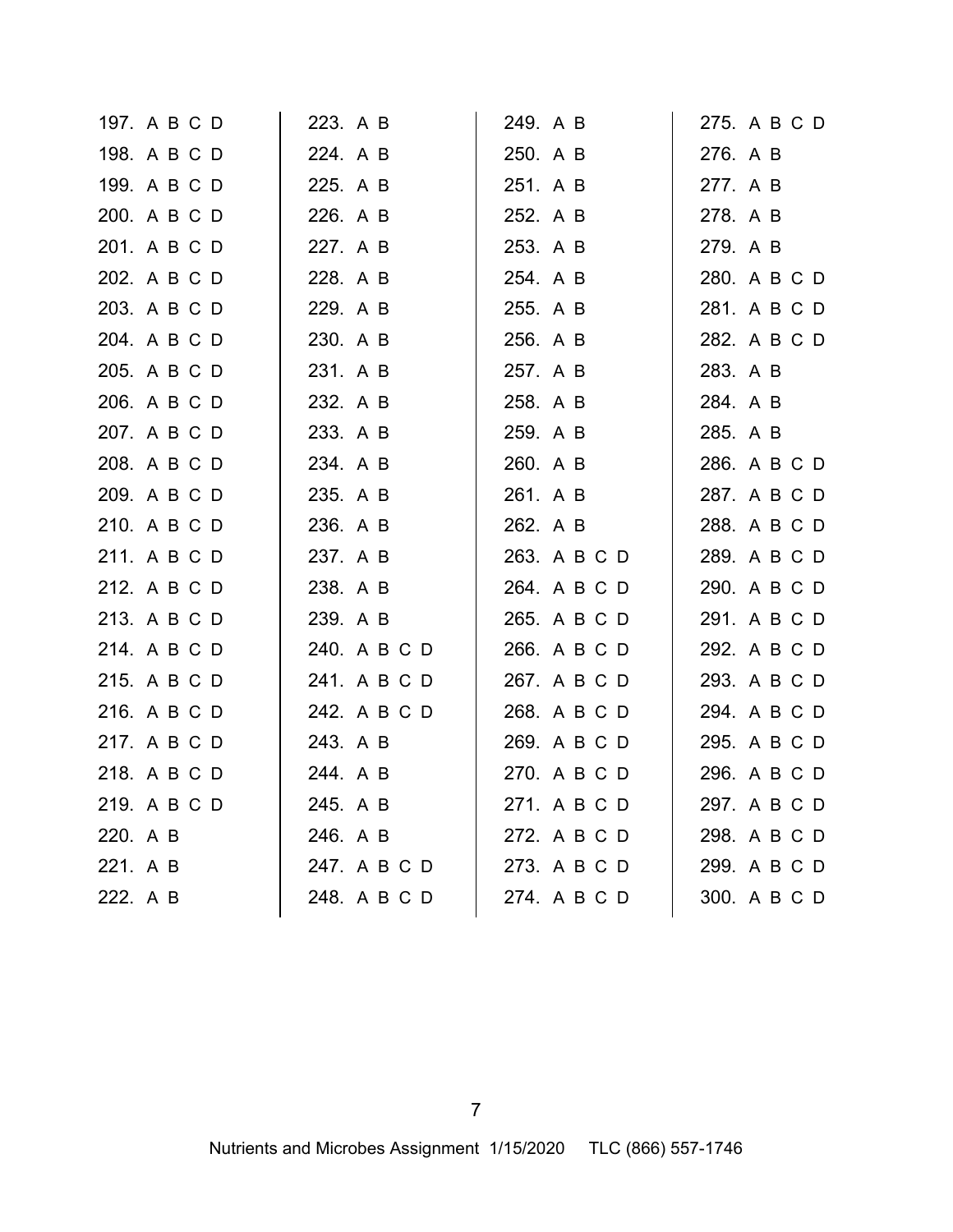*I understand that I am 100 percent responsible to ensure that TLC receives the Assignment*  and Registration Key and that it is accepted for credit by my State or Providence. *understand that TLC has a zero tolerance towards not following their rules, cheating or hostility towards staff or instructors. I need to complete the entire assignment for credit. There is no credit for partial assignment completion. My exam was proctored. I will contact TLC if I do not hear back from them within 2 days of assignment submission. I will forfeit my purchase costs and will not receive credit or a refund if I do not abide with TLC's rules. I will not hold TLC liable for any errors, injury, death or non-compliance with rules. I will abide with all federal and state rules and rules found on page 2.* 

**Please Sign that you understand and will abide with TLC's Rules.** 

**Signature** 

*Please write down any questions that cannot be found or has problems* 

**\_\_\_\_\_\_\_\_\_\_\_\_\_\_\_\_\_\_\_\_\_\_\_\_\_\_\_\_\_\_\_\_\_\_\_\_\_\_\_\_\_\_\_\_\_\_\_\_\_\_\_\_** 

**When Finished with Your Assignment...** 

## **REQUIRED DOCUMENTS**

Please scan the **Registration Page, Answer Key, Proctoring report, Survey and Driver's License** and email these documents to [info@TLCH2O.com.](mailto:info@TLCH2O.com) 

## **IPhone Scanning Instructions**

If you are unable to scan, take a photo of these documents with your **iPhone** and send these photos to TLC, [info@TLCH2O.com.](mailto:info@TLCH2O.com) 

## **FAX**

If you are unable to scan and email, please fax these documents to TLC, if you fax, call to confirm that we received your paperwork. **(928) 468-0675**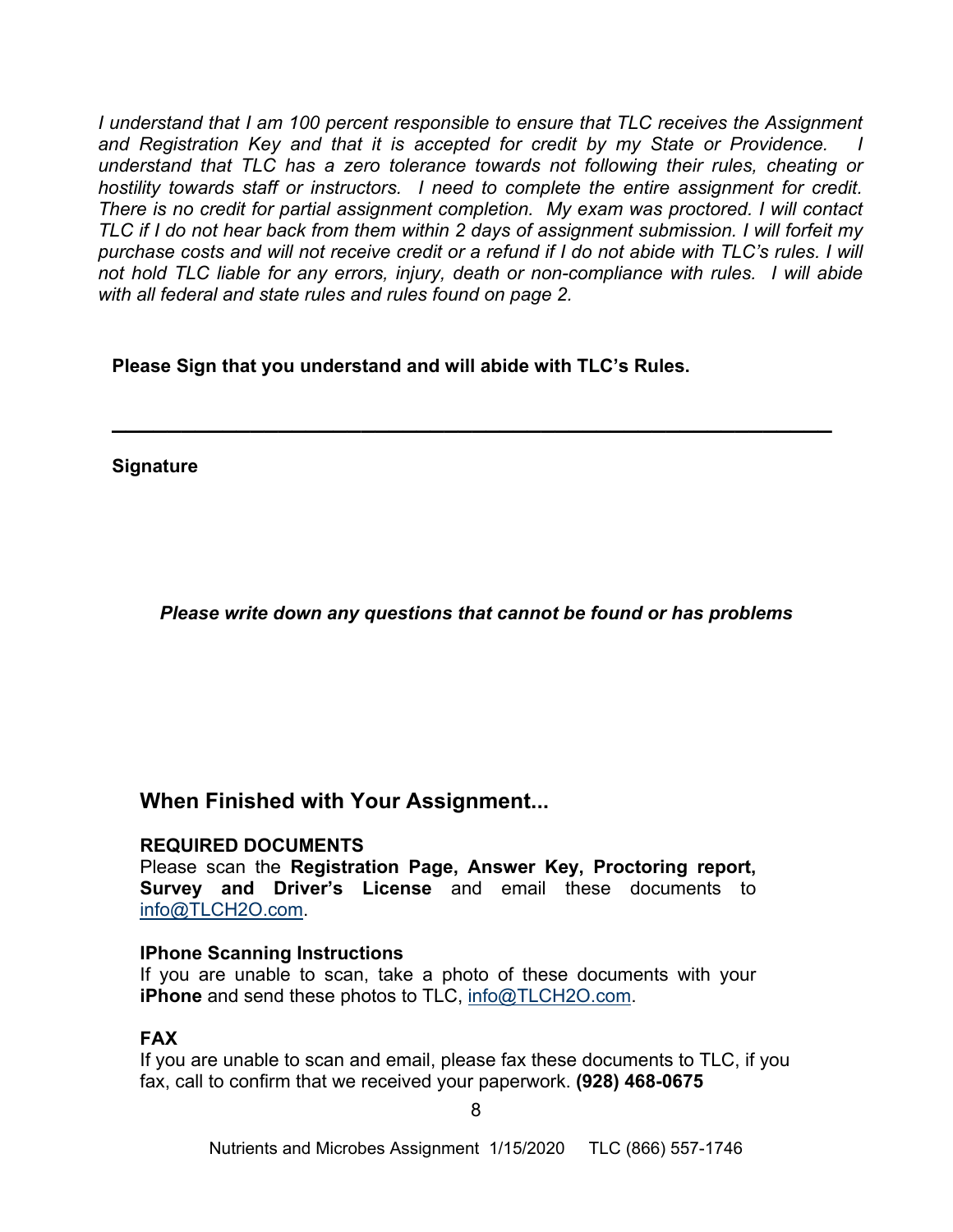*Please e-mail or fax this survey along with your final exam*

## **NUTRIENTS AND MICROBES CEU TRAINING COURSE CUSTOMER SERVICE RESPONSE CARD**

NAME: \_\_\_\_\_\_\_\_\_\_\_\_\_\_\_\_\_\_\_\_\_\_\_\_\_\_\_\_\_\_\_\_\_\_\_\_\_\_\_\_\_\_\_\_\_\_\_\_\_\_\_\_\_\_\_\_\_\_\_ E-MAIL E-MAIL *PLEASE COMPLETE THIS FORM BY CIRCLING THE NUMBER OF THE APPROPRIATE ANSWER IN THE AREA BELOW.*  Please rate the difficulty of your course. Very Easy 0 1 2 3 4 5 Very Difficult Please rate the difficulty of the testing process. Very Easy 0 1 2 3 4 5 Very Difficult Please rate the subject matter on the exam to your actual field or work. Very Similar 0 1 2 3 4 5 Very Different How did you hear about this Course?\_\_\_\_\_\_\_\_\_\_\_\_\_\_\_\_\_\_\_\_\_\_\_\_\_\_\_\_\_\_\_\_\_\_\_\_\_\_\_ What would you do to improve the Course?  $\mathcal{L}_\mathcal{L} = \mathcal{L}_\mathcal{L} = \mathcal{L}_\mathcal{L} = \mathcal{L}_\mathcal{L} = \mathcal{L}_\mathcal{L} = \mathcal{L}_\mathcal{L} = \mathcal{L}_\mathcal{L} = \mathcal{L}_\mathcal{L} = \mathcal{L}_\mathcal{L} = \mathcal{L}_\mathcal{L} = \mathcal{L}_\mathcal{L} = \mathcal{L}_\mathcal{L} = \mathcal{L}_\mathcal{L} = \mathcal{L}_\mathcal{L} = \mathcal{L}_\mathcal{L} = \mathcal{L}_\mathcal{L} = \mathcal{L}_\mathcal{L}$ How about the price of the course? Poor Fair Average Good Great How was your customer service? Poor \_\_ Fair \_\_ Average \_\_ Good \_\_ Great \_\_ Any other concerns or comments.

**\_\_\_\_\_\_\_\_\_\_\_\_\_\_\_\_\_\_\_\_\_\_\_\_\_\_\_\_\_\_\_\_\_\_\_\_\_\_\_\_\_\_\_\_\_\_\_\_\_\_\_\_\_\_\_\_\_\_\_\_\_\_\_\_\_\_\_\_\_**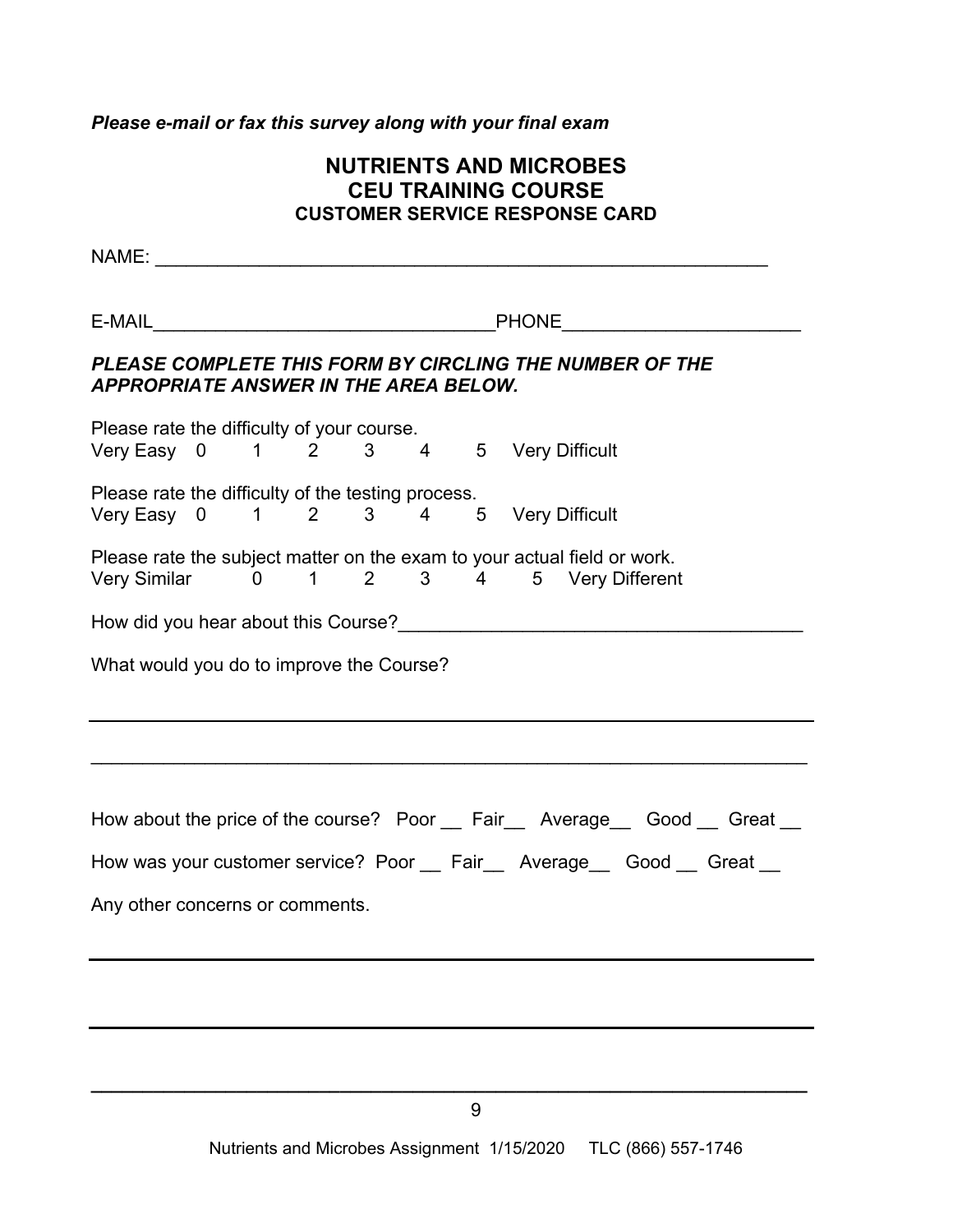Nutrients and Microbes Assignment 1/15/2020 TLC (866) 557-1746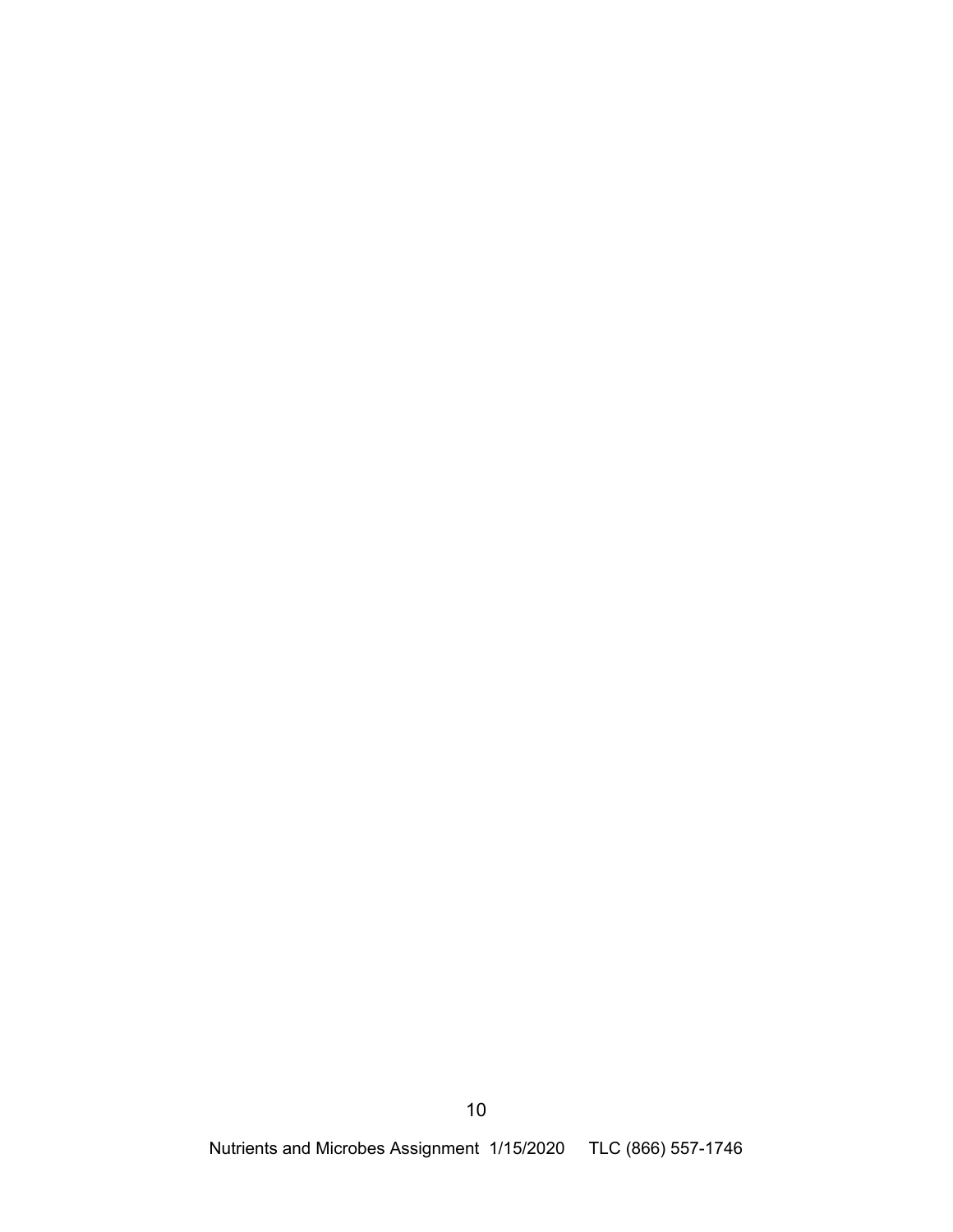# **Nutrients and Microbes CEU Course Assignment**

*The Assignment is available in Word on the Internet for your convenience, please visit [www.ABCTLC.com an](http://www.ABCTLC.com)d download the assignment and email it back to TLC.* 

You will have 90 days from the start of this course to complete in order to receive your Professional Development Hours (**PDHs**) or Continuing Education Unit (**CEU**). A score of 70 % is necessary to pass this course. If you should need any assistance, please email all concerns and the completed manual to [info@tlch2o.com.](mailto:info@tlch2o.com) 

**We would prefer that you utilize the enclosed answer sheet in the front, but if you are unable to do so, type out your own answer key. Please include your name and address on your answer key and make copy for yourself.** 

**Multiple Choice, please select only one answer per question. There are no intentional trick questions.** 

#### **Primary Wastewater Components and Constituents**

1. Anaerobic- a condition in which "free" or dissolved oxygen is not present in the aquatic environment.

A. True B. False

2. Saprophytic bacteria thrive without the presence of oxygen.

A. True B. False

3. Anaerobic Bacteria that break down complex solids to volatile acids.

A. True B. False

4. Aerobic is a condition in which free or dissolved oxygen is present in the aquatic environment. A. True B. False

5. Aerobic Bacteria will live and reproduce only in an environment containing oxygen.

A. True B. False

6. When oxygen chemically combined, such as in water molecules can be used for respiration by aerobes

A. True B. False

#### **Basic Wastewater Treatment Processes Biological**

- 7. Which of the following wastewater terms involves treatment levels beyond secondary treatment?
- A. Adding Oxygen C. Advanced Treatment
- B. Removing carbon dioxide D. Physical separation step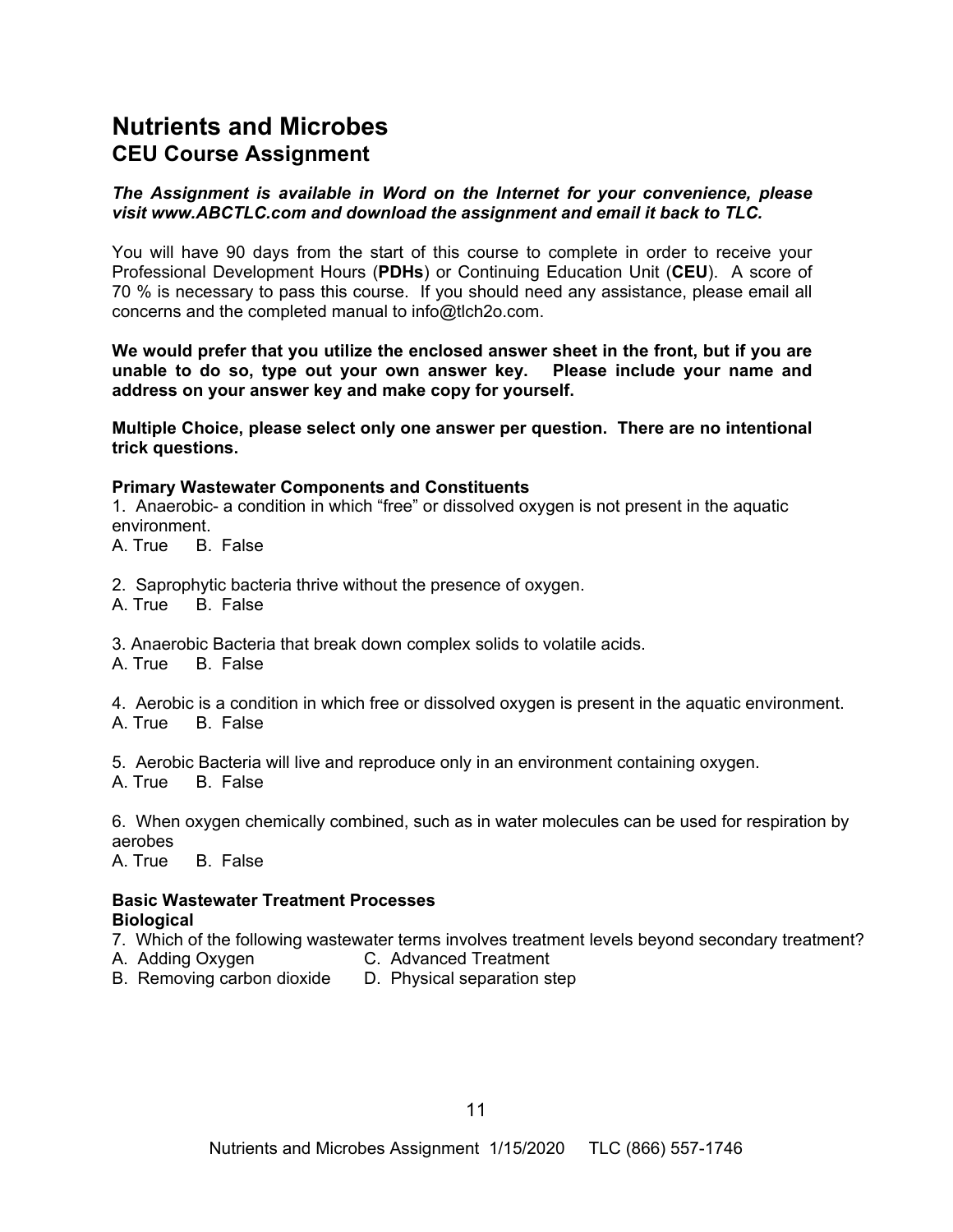8. Masses of microorganisms grow and rapidly metabolized organic pollutants because of

- 
- the addition of \_\_\_\_\_\_\_\_\_\_\_\_\_\_\_\_\_\_\_\_\_\_\_\_\_\_to wastewater.
- A. Oxygen **C. Secondary treatment**
- B. Carbon dioxide D. Physical separation step

## **Organic Matter**

- 9. Which of the following wastewater terms can cause pollution, if too much of this organic matter in wastewater; it can be devastating to receiving waters?
- A. Iron C. Organic material(s.
- B. Biodegradable material(s) D. High supply of oxygen

10. Large amounts of biodegradable materials can reduce or deplete **the same in the water** needed by aquatic life.

A. Outbreaks of these diseases C. Anaerobic bugs

B. Supply of oxygen D. pH

## **Pollutants, Oxygen-Demanding Substances**

11. If the effluent, the treated wastewater produced by a treatment plant, has a high content of organic pollutants or ammonia, it will demand more oxygen from the water and leave the water with less of **EXECUTE:**  $\begin{array}{c} \hline \text{top} \\ \hline \text{top} \end{array}$  to support fish and other aquatic life.

A. pH C. Carbon Dioxide

B. Carbon D. Oxygen

12. Oxygen-demanding substances are usually destroyed or converted to other compounds by if there is sufficient oxygen present in the water.

A. Phosphorus C. Ammonia

B. Abiogenesis D. Bacteria

#### **Nutrients**

13. Which of the following wastewater terms are essential to living organisms and are the chief nutrients present in natural water?

- A. Oxygen C. Carbon, nitrogen, and phosphorus
- B. Carbon dioxide D. Answers A,B and C

14. Which of the following wastewater terms do not remove the phosphorus and nitrogen to any substantial extent?

- A. Wuhrmann Process C. Conventional secondary biological treatment processes
- B. Cape Town Process D. Oxygen and organic waste ditch filter

15. Primarily **15.** Primarily **15.** Primarily **15.** Primarily **15.** Primarily **15.** Primarily **16.** The state of the state of the state of the state of the state of the state of the state of the state of the state of the s which results in excessive growth of algae.

A. Phosphorus C. Ammonia

B. Nitrifying Bacteria D. Calcium Hydroxide

#### **Inorganic and Synthetic Organic Chemicals**

16. Inorganic and Synthetic Organic Chemicals can cause

problems, and many are not effectively removed by conventional wastewater treatment.

- A. Toxic C. Excessive growth of aerobic bacteria
- B. Ecology D. Taste and odor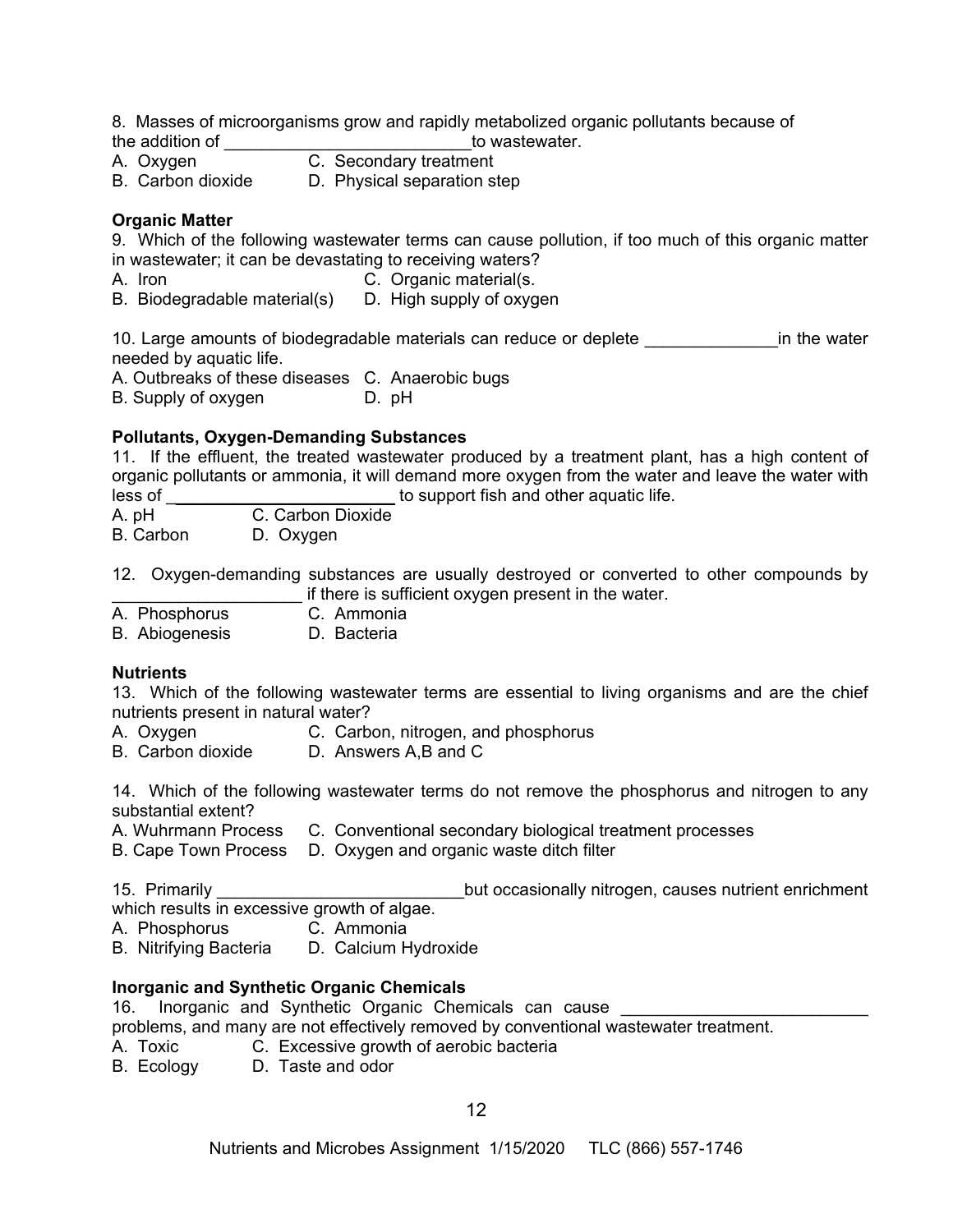# **Wastewater Microbiology Section**

| <b>Filamentous Bacteria</b>                                                                                                                                  |                      |                                                                                                                                                                                               |  |
|--------------------------------------------------------------------------------------------------------------------------------------------------------------|----------------------|-----------------------------------------------------------------------------------------------------------------------------------------------------------------------------------------------|--|
|                                                                                                                                                              |                      | 17. According to the text, filaments are ________________that grow in long thread-like strands or                                                                                             |  |
| colonies.                                                                                                                                                    |                      |                                                                                                                                                                                               |  |
| A. Bacteria and fungi C. Anaerobic to aerobic state Bacteria                                                                                                 |                      |                                                                                                                                                                                               |  |
| B. Facultative Bacteria D. None of the Above                                                                                                                 |                      |                                                                                                                                                                                               |  |
| BOD quite well.<br>A. Floc forming bacteria C. Biofilm bacteria                                                                                              |                      | 18. According to the text, filamentous bacteria function similar to ____________since they degrade                                                                                            |  |
| B. Activated sludge D. None of the Above                                                                                                                     |                      |                                                                                                                                                                                               |  |
|                                                                                                                                                              |                      |                                                                                                                                                                                               |  |
| <b>Facultative Bacteria</b><br>A. Anaerobic C. Aerobic<br>B. Application-specific bacteria D. None of the Above                                              |                      | 19. According to the text, usually, facultative bacteria will be ___________ unless there is some<br>type of mechanical or biochemical process used to add oxygen to the wastewater.          |  |
| <b>Anaerobic Bacteria</b>                                                                                                                                    |                      |                                                                                                                                                                                               |  |
|                                                                                                                                                              |                      | 20. A typical use for $\frac{1}{\sqrt{1-\frac{1}{n}}}$ would be in a septic tank.<br>A. Aerobic bacteria C. Facultative bacteria                                                              |  |
|                                                                                                                                                              |                      |                                                                                                                                                                                               |  |
| B. Anaerobic bacteria D. None of the Above                                                                                                                   |                      |                                                                                                                                                                                               |  |
| can create hazardous conditions?<br>A. Aerobic bacteria C. Facultative bacteria<br>B. Anaerobic bacteria D. None of the Above                                |                      | 21. Which of the following or bugs release hydrogen sulfide as well as methane gas, both of which                                                                                             |  |
|                                                                                                                                                              |                      | 22. Which of the following live and reproduce in the absence of free oxygen?                                                                                                                  |  |
| A. Aerobic bacteria C. Facultative bacteria                                                                                                                  |                      |                                                                                                                                                                                               |  |
| B. Anaerobic bacteria D. None of the Above                                                                                                                   |                      |                                                                                                                                                                                               |  |
| period of time.                                                                                                                                              |                      | 23. In order to remove a given amount of organic material in an anaerobic treatment system, the<br>organic material must be exposed to a __________________ and/or detained for a much longer |  |
| A. Anaerobic action                                                                                                                                          |                      | C. Significantly higher quantity of bacteria                                                                                                                                                  |  |
| B. Absence of free oxygen                                                                                                                                    | D. None of the Above |                                                                                                                                                                                               |  |
| <b>Aerobic Bacteria</b><br>24. The metabolism of aerobes is much higher than?<br>A. Application-specific bacteria C. Aerobic bacteria<br><b>B.</b> Anaerobes | D. None of the Above |                                                                                                                                                                                               |  |
|                                                                                                                                                              |                      | 25. The by-products of $\frac{\cdot}{\cdot}$ are carbon dioxide and water.                                                                                                                    |  |
|                                                                                                                                                              |                      |                                                                                                                                                                                               |  |

A. Anaerobic action C. Aerobic bacteria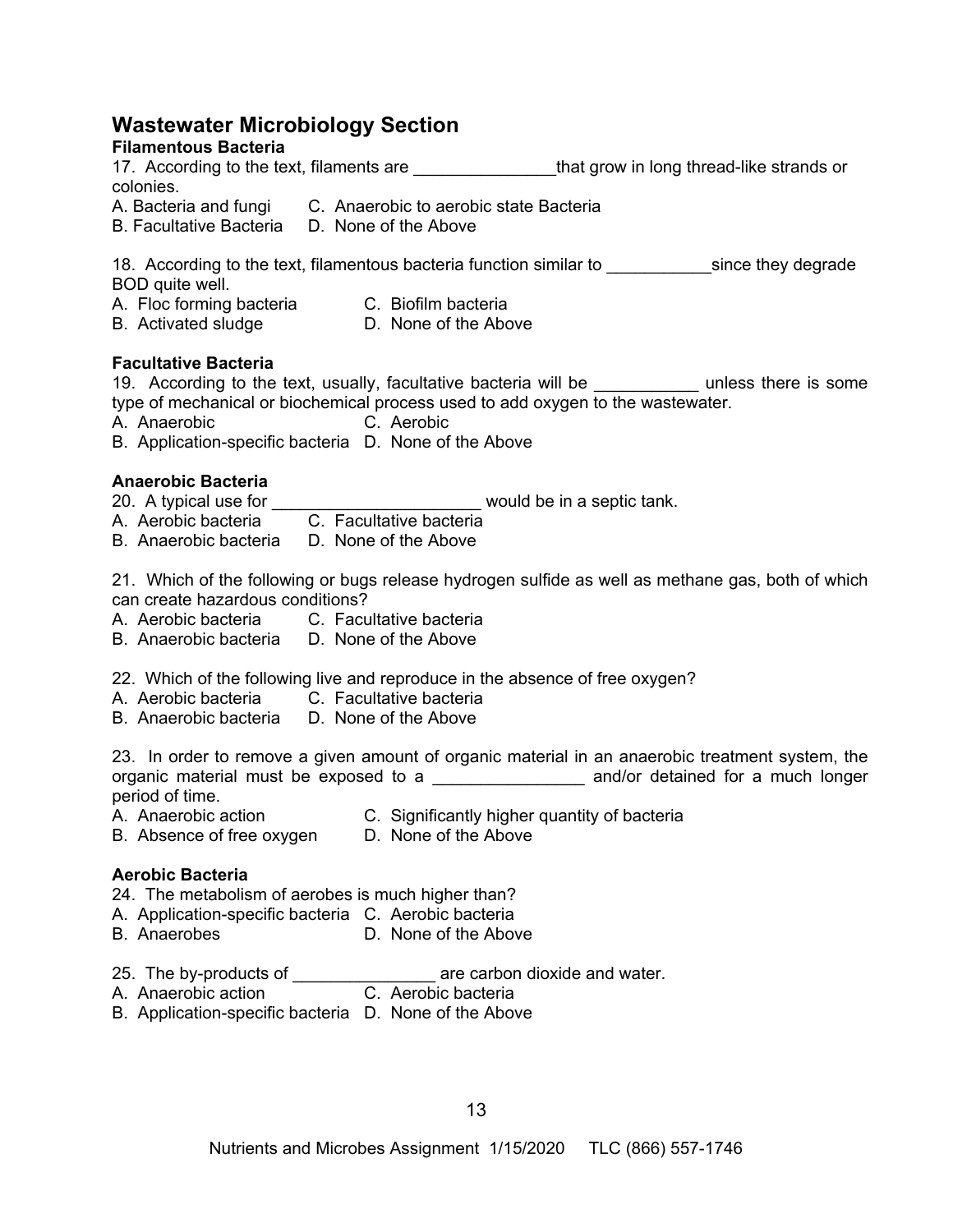## **Hyperlink to the Glossary and Appendix**

<http://www.abctlc.com/downloads/PDF/WWTGlossary.pdf>

#### **Bacteria Section**

26. Many bacteria exist as \_\_\_\_\_\_\_\_\_\_\_\_\_\_\_\_\_\_\_ and the study of biofilms is very important. A. Filamentous Bacteria C. Application-specific bacteria B. A biofilm D. None of the Above

#### **Peritrichous Bacteria**

27. Pleomorphic bacteria can assume a variety of shapes. A. True B. False

28. Bacteria may be classified according to whether they require oxygen (aerobic or anaerobic) and how they react to a test with Gram's stain. A. True B. False

29. Bacteria in which alcohol washes away Gram's stain is called gram-negative, while bacteria in which alcohol causes the bacteria's walls to absorb the stain are called Gram-positive. A. True B. False

#### **Shigella dysenteriae**

30. Salmonella is spread by contaminated water and food, causes the most severe dysentery because of its potent and deadly Shiga toxin, but other species may also be dysentery agents. A. True B. False

31. Shigellae are Gram-negative, non-spore-forming, facultatively anaerobic, Pleomorphic bacteria. A. True B. False

#### **Salmonella**

32. Salmonellae usually do not ferment lactose; most of them produce hydrogen sulfide that, in media containing Theorem 2011 Theorem 2015 Sepondic spot in the center of the creamy colonies.

A. Ferric ammonium citrate C. Alum sulfate

B. Hydrogen sulfide D. None of the Above

#### **Fecal Coliform Bacteria**

33. Although not necessarily agents of disease, **with the manual may indicate the presence of** disease-carrying organisms, which live in the same environment as the fecal coliform bacteria.

A. Fecal matter C. Fecal coliform bacteria

B. Fecal concentration D. None of the Above

34. Fecal Coliform Bacteria live in the waste material, or feces, excreted from the intestinal tract. When fecal coliform bacteria are present in high numbers in a water sample, it means that the water has received extended the source or another.

- A. Fecal matter C. Bacterial concentrations
- B. Fecal coliform D. None of the Above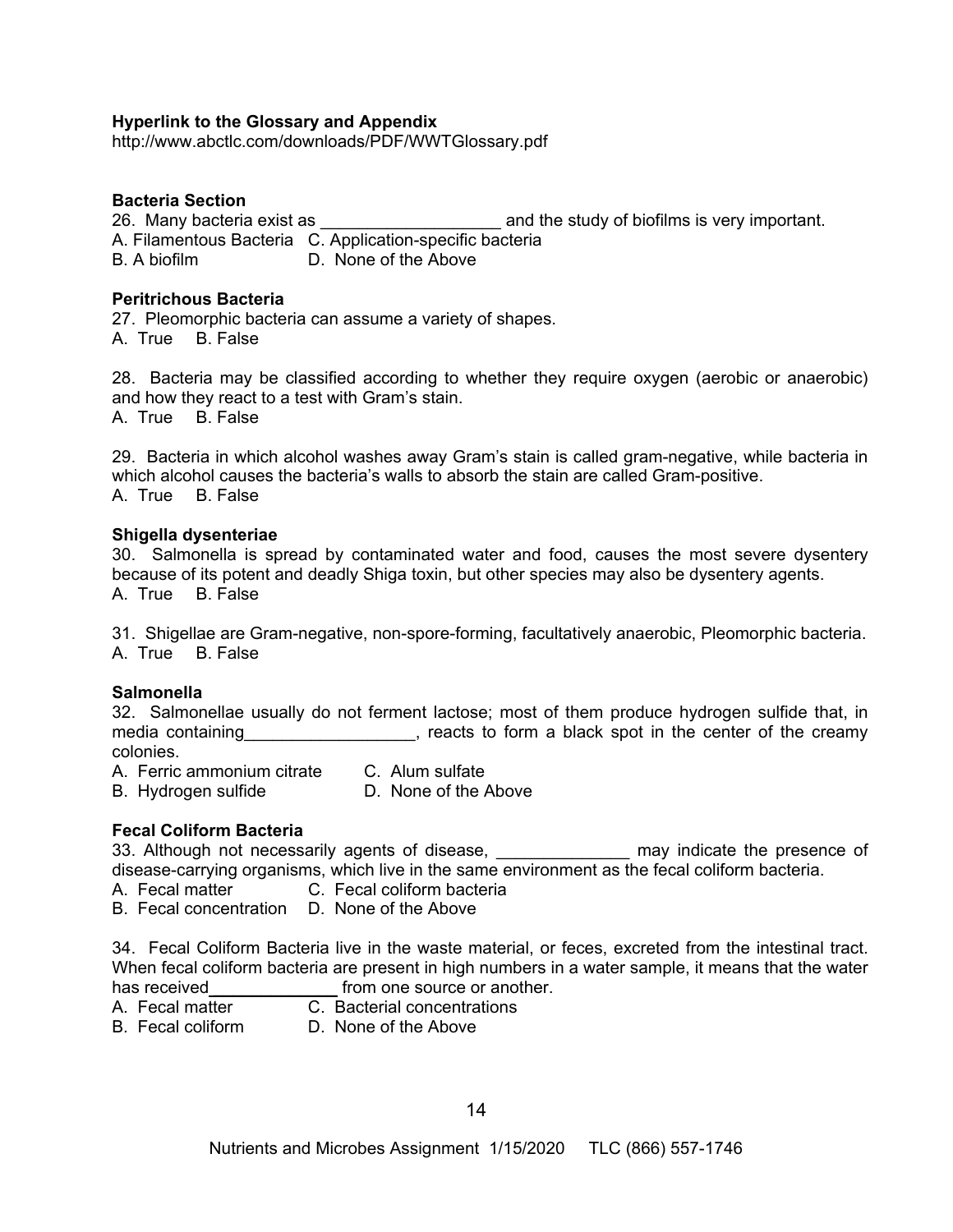## **Protozoans and Metazoans**

35. Which of the following or bugs and the relative abundance of certain species can be a predictor of operational changes within a treatment plant?

- A. Nematodes and rotifers C. Protozoans and metazoans<br>B. Macroinvertebrates D. None of the Above
- B. Macroinvertebrates

36. In a wastewater treatment system, the next higher life form above bacteria is?

- A. Nematodes C. Protozoan(s)
- B. Rotifers D. None of the Above

37. Which of the following or bugs are also indicators of biomass health and effluent quality?

- A. Aerobic flocs C. Biomass health and effluent quality
- B. Protozoans D. None of the Above

38. Which of the following or bugs are very similar to protozoans except that they are usually multicelled animals?

- A. Nematodes and rotifers C. Worms
- B. Metazoan(s) D. None of the Above

## **Dispersed Growth**

39. Dispersed growth is material suspended within the activated sludge process that has not been adsorbed into the floc particles. This material consists of very small quantities of colloidal (too small to settle out) bacteria as well as organic and inorganic particulate material.

A. True B. False

40. According to the text, while a small amount of Theorem is between the floc particles is normal, excessive amounts can be carried through a secondary clarifier.

- A. Denitrification C. Bulking sludge
- B. Dispersed growth D. None of the Above

#### **Paramecium sp.**

41. Paramecium may also be seen paired up with a **which makes a good** diagnostic key.

A. Shelled amoeba(s) C. Vorticella<br>B. Paramecium D. None of the Above B. Paramecium

42. Which of the following bugs is a medium to large size (100-300 μm) swimming ciliate, commonly observed in activated sludge, sometimes in abundant numbers?

- A. Shelled amoeba(s) C. Euglypha
- B. Paramecium D. None of the Above

43. Which of the following bugs is uniformly ciliated over the entire body surface with longer cilia tufts at the rear of the cell.

- A. Paramecium C. Shelled amoeba(s)
- B. Euglypha D. None of the Above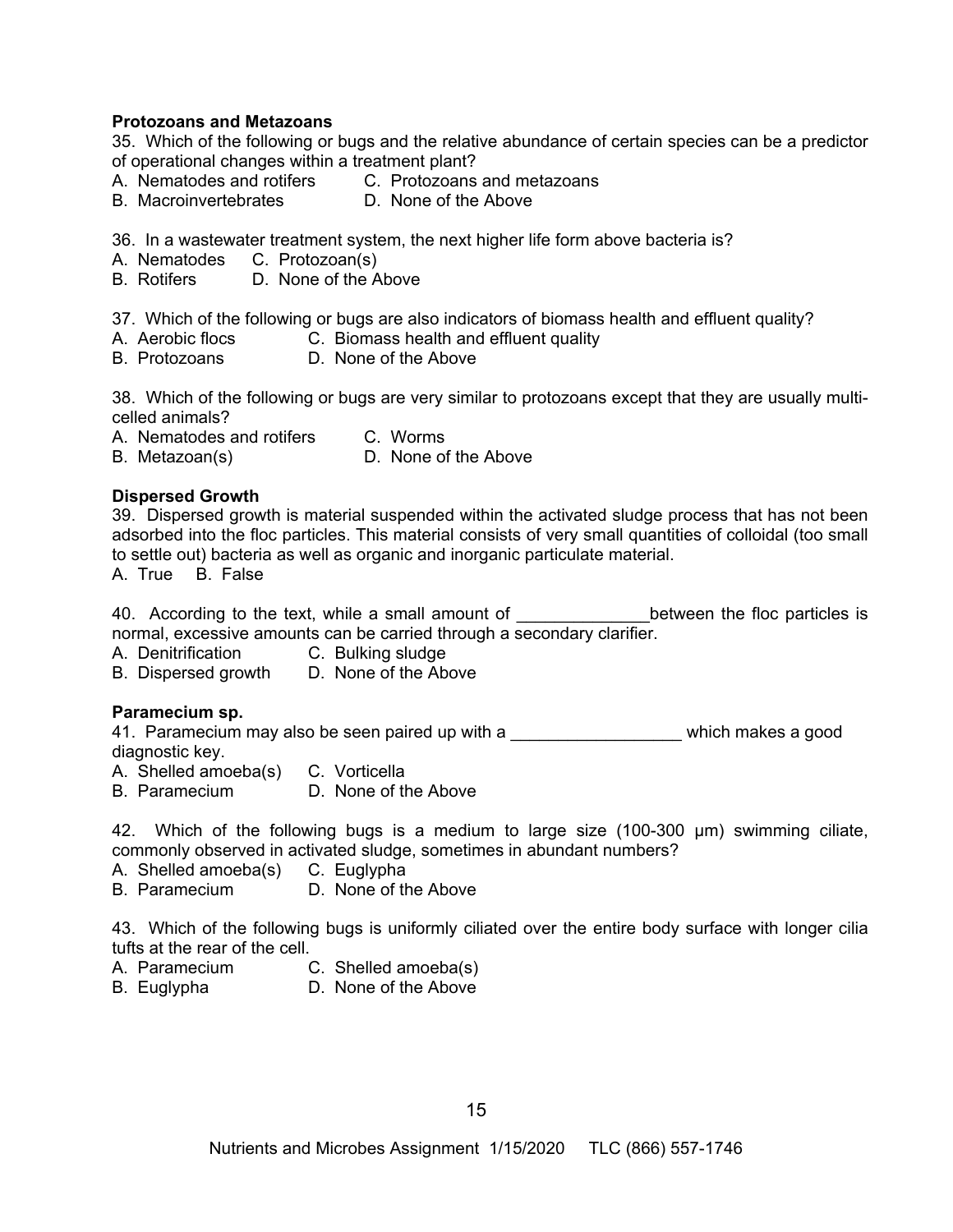## **Activated Sludge Bugs**

44. The cell is highly engineered and because of this hydrolytic enzyme, it breaks the organic molecules into small units that are able to pass through the cell wall of the **weakler**.

- A. Mixed bugs C. Bacteria
- B. Compound D. None of the Above

45. In wastewater treatment, the process of using bacteria-eating-bugs in the presence of oxygen to reduce the organics in water is called?

- A. Mixed liquor C. Activated sludge
- B. Oxidation D. None of the Above

46. In the Activated Sludge process, the \_\_\_\_\_\_\_\_\_\_\_\_are also called waste activated sludge.

- A. Organisms C. Mixed liquor
- B. Settled bugs D. None of the Above

47. The first group is the bacteria which eat the dissolved organic compounds is generally four (4) groups of bugs that do most of the "eating" in the **constant of bugger** process.

- A. Mixed liquor C. Activated sludge
- B. Settled bugs **D. None of the Above**

48. The second and third groups of bugs are microorganisms known as the free-swimming and . These larger bugs eat the bacteria and are heavy enough to settle by gravity.

- A. Stalked ciliates C. Activated sludge bugs
- B. Suctoria D. None of the Above

49. Which bug feeds on the larger bugs and assist with settling is in the fourth group, known as?

- A. Water bear C. Rotifer
- B. Suctoria D. None of the Above

50. The Bacteria have several interesting properties--their "fat reserve" is stored on the outside of their body and this strange feature?

- A. Fur C. No Mouth<br>B. Feet D. None of th
- D. None of the Above

51. Once the bacteria have "contacted" their food, they start the digestion process. A chemical Enzyme is sent out through the cell wall to break up the  $\blacksquare$ 

- A. Mixed liquor C. Total Dissolved Solids
- B. Organic compounds D. None of the Above

52. An asset in settling the bug is its fat storage property and as the bugs "bump" into each other, the fat on each of them sticks together and causes flocculation of the **with the case of the**.

- A. Mixed liquor C. Non-organic solids and biomass
- B. Floc D. None of the Above

53. What does facultative mean as far as bugs? What environments are they adaptable to survive and multiply in?

- 
- A. Aerobic only **C.** Either anaerobic or aerobic conditions
- B. Anaerobic only D. None of the Above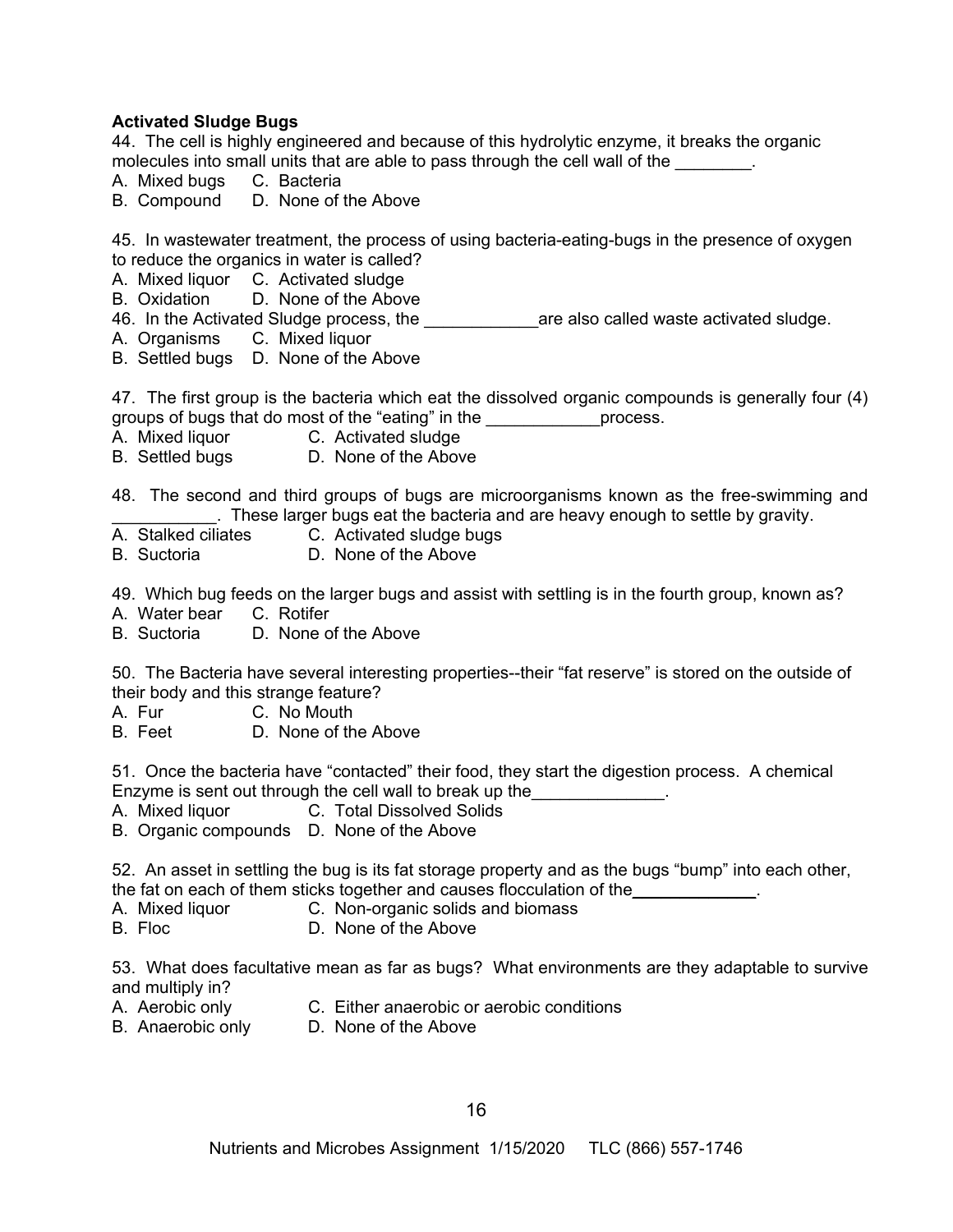54. The next step as in the text, this substance, which is the activated sludge, is used again by returning it to the influent of the aeration tank for mixing with the primary effluent and ample amounts of air?

- A. Carry over C. Solids biomass
- B. RAS D. None of the Above

55. Which commonly found bug is a medium size to large swimming Ciliate, commonly observed in activated sludge, sometimes in abundant numbers?

- A. Vorticella C. Paramecium
- B. Euglypha D. None of the Above

## **Vorticella sp.**

56. Which of the following bugs feeds by producing a vortex with its feeding cilia?

- A. Shelled amoeba(s) C. Euglypha
- B. Vorticella D. None of the Above
- 57. According to the text, if treatment conditions are bad, for example, low DO or toxicity, will leave their stalks.
- A. Shelled amoeba(s) C. Vorticella
- B. Euglypha D. None of the Above

## **Euglypha sp.**

58. Which of the following bugs spines may be single or in groups of two or three?

- A. Shelled amoeba(s) C. Vorticella
- B. Euglypha D. None of the Above

59. The shell of this bug is often transparent, allowing the hyaline (watery) body to be seen inside the shell.

- A. Euglypha C. Euchlanis
- B. Shelled amoeba(s) D. None of the Above

60. Which of the following bugs are common in soil, treatment plants, and stream bottoms where decaying organic matter is present?

- A. Shelled amoeba(s) C. Stalked ciliate
- B. Euglypha D. None of the Above

#### **Euchlanis sp.**

- 61. Euchlanis is a typical?
- A. Euglypha C. Rotifer(s)
- B. Shelled amoeba(s) D. None of the Above

#### **Problems may appear during the operation of activated sludge systems, including:**

62. Which of the following wastewater treatment related terms that which settles too slowly and is not compactable, and caused by the predominance of filamentous organisms?

- A. Settling sludge C. Bulking sludge
- B. Organic material D. None of the Above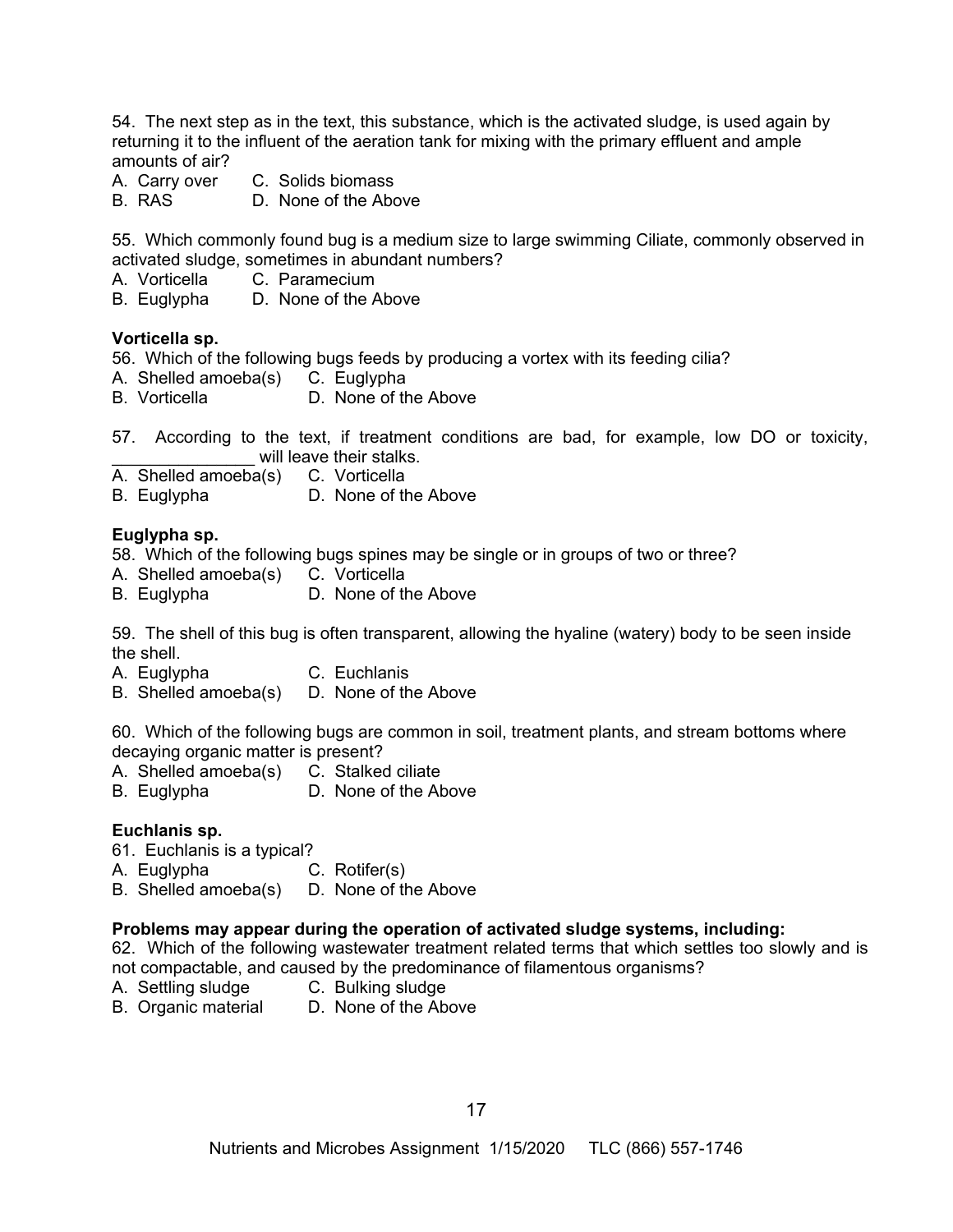63. Which of the following terms' content in clarified effluent, which may be due to too high or too low solids retention time and to growth of filamentous microorganisms?

- A. Organic material C. Biomass health and effluent quality
- 
- B. High solids D. None of the Above

64. Which of the following wastewater treatment related terms occurs when sludge that normally settles rises back to the surface after having settled?

- A. Denitrification C. Rising sludge
- B. Bulking sludge D. None of the Above

## **Filamentous Organisms**

65. Which of the following wastewater treatment related terms reach too high a concentration, they can extend dramatically from the floc particles?

- A. Filamentous organisms C. Organic material
- B. Floc particles D. None of the Above

## **Filamentous Bacteria Identification**

66. The foam from Nocardia amarae is usually a **Example 10** unless algae are entrapped in it, in which case it appears green and brown.

- A. Viscous brown color C. Gram-positive, chemoautotrophic, filamentous
- B. Staining gram-positive D. None of the Above

## **Microthrix parvicella**

- 67. Microthrix parvicella is another common cause of?
- A. Disruptive foaming C. Viscous brown color
- B. Mixotrophic D. None of the Above

## **Filamentous Bacteria**

68. Different filamentous bacteria such as Microthrix, Sphaerotilus, Nostocoida, Thiothrix or "Type 021N" and others cause?

A. Bulking for very different reasons C. Sludge bulking

B. Dissolved oxygen decrease **D. None of the Above** 

69. There is a potential for instability with \_\_\_\_\_\_\_\_\_\_\_\_\_\_\_\_\_\_\_\_\_\_\_\_\_is an acute problem when strict demands on treatment performance are in place.

A. Organic carbon C. High BOD

B. Activated sludge D. None of the Above

## **Laboratory Analysis/ Process Control Section**

## **pH Testing Section**

70. When an atom loses Theorem and thus has more protons than electrons, the atom is a positively-charged ion or cation.

A. A proton C. An electron

B. Charge D. None of the Above

71. Measurement of pH for aqueous solutions can be done with a glass electrode and a pH meter, or using indicators like strip test paper.

A. True B. False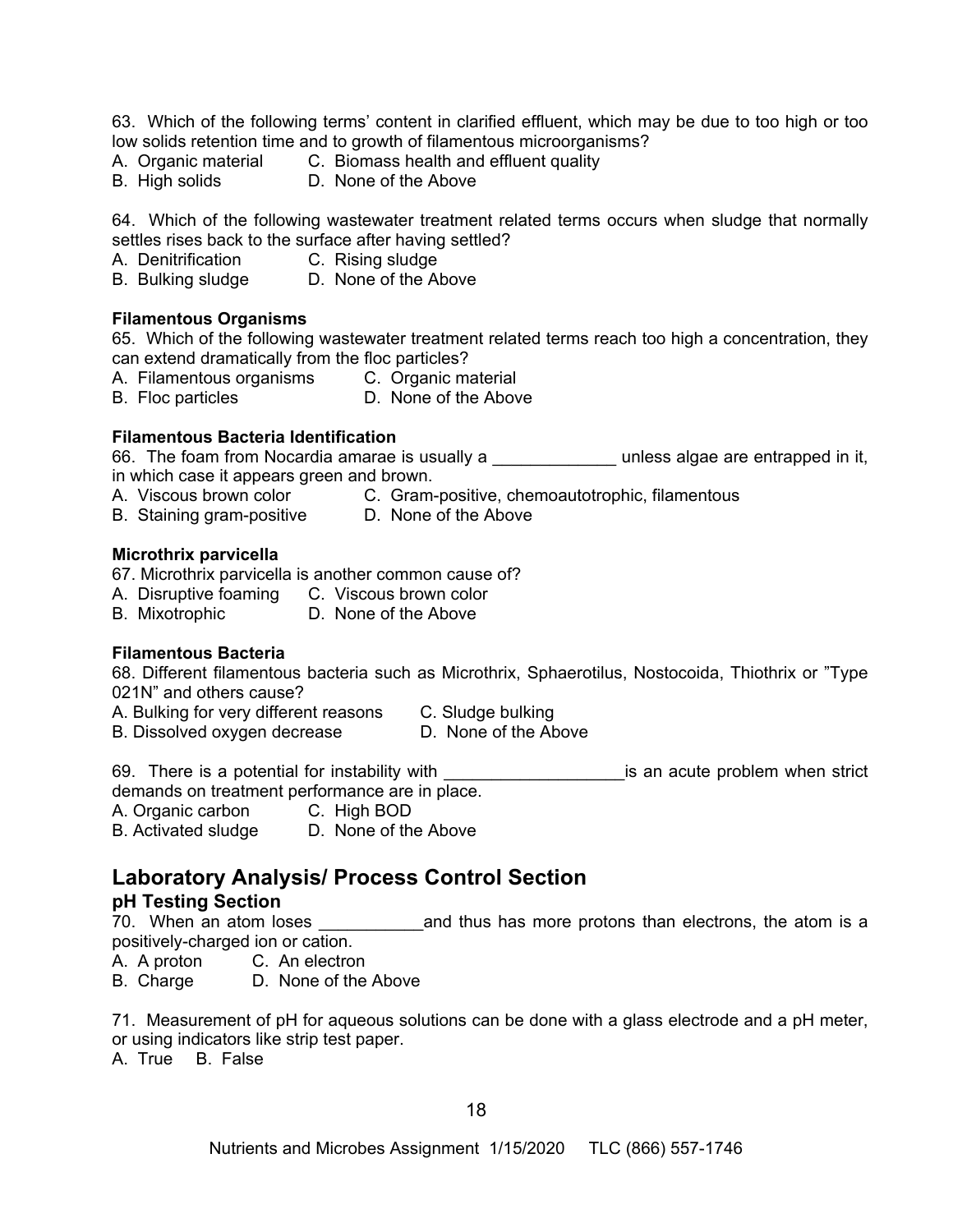72. In chemistry, pH is a measure of the acidity or basicity of an aqueous solution. Solutions with a pH greater than 7 are said to be acidic and solutions with a pH less than 7 are basic or alkaline. A. True B. False

73. Pure water has a pH very close to?

A. 7 C. 7.7

B. 7.5 D. None of the Above

74. **The same state of the same determined** using a concentration cell with transference, by measuring the potential difference between a hydrogen electrode and a standard electrode such as the silver chloride electrode.

- A. Primary pH standard values C. pH measurement(s)
- B. Alkalinity D. None of the Above

75. Mathematically, pH is the negative logarithm of the activity of the (solvated) hydronium ion, more often expressed as the measure of the?

- A. Electron concentration C. Hydronium ion concentration
- B. Alkalinity concentration D. None of the Above

76. Which of the following for aqueous solutions can be done with a glass electrode and a pH meter, or using indicators?

- A. Primary sampling C. Determining values
	-
- B. Measurement of pH D. None of the Above

77. The pH scale is logarithmic and therefore pH is?

- A. An universal indicator C. An excess of alkaline earth metal concentrations<br>B. A dimensionless quantity D. None of the Above
- B. A dimensionless quantity

78. Measuring alkalinity is important in determining a stream's ability to neutralize acidic pollution from rainfall or wastewater. It is one of the best measures of the sensitivity of the stream to acid inputs. There can be long-term changes in the **constrain the standing of rivers and streams in** response to human disturbances.

A. Acid C. pH measurement(s)

B. Alkalinity D. None of the Above

79. pH is defined as the decimal logarithm of the reciprocal of the  $\mathbf{a}_{H^+}$ , in a solution.

- A. Hydrogen ion activity C. Brønsted–Lowry acid–base theory
- B. Acid-base behavior **D. None of the Above**

80. Which of the following may be used to measure pH, by making use of the fact that their color changes with pH?

- A. Indicators C. A set of non-linear simultaneous equations
- B. SpectrophotometerD. None of the Above
- 81. Alkalinity is the name given to the quantitative capacity of an aqueous solution to neutralize an?
- A. Acid C. Bond formation
- B. Base D. None of the Above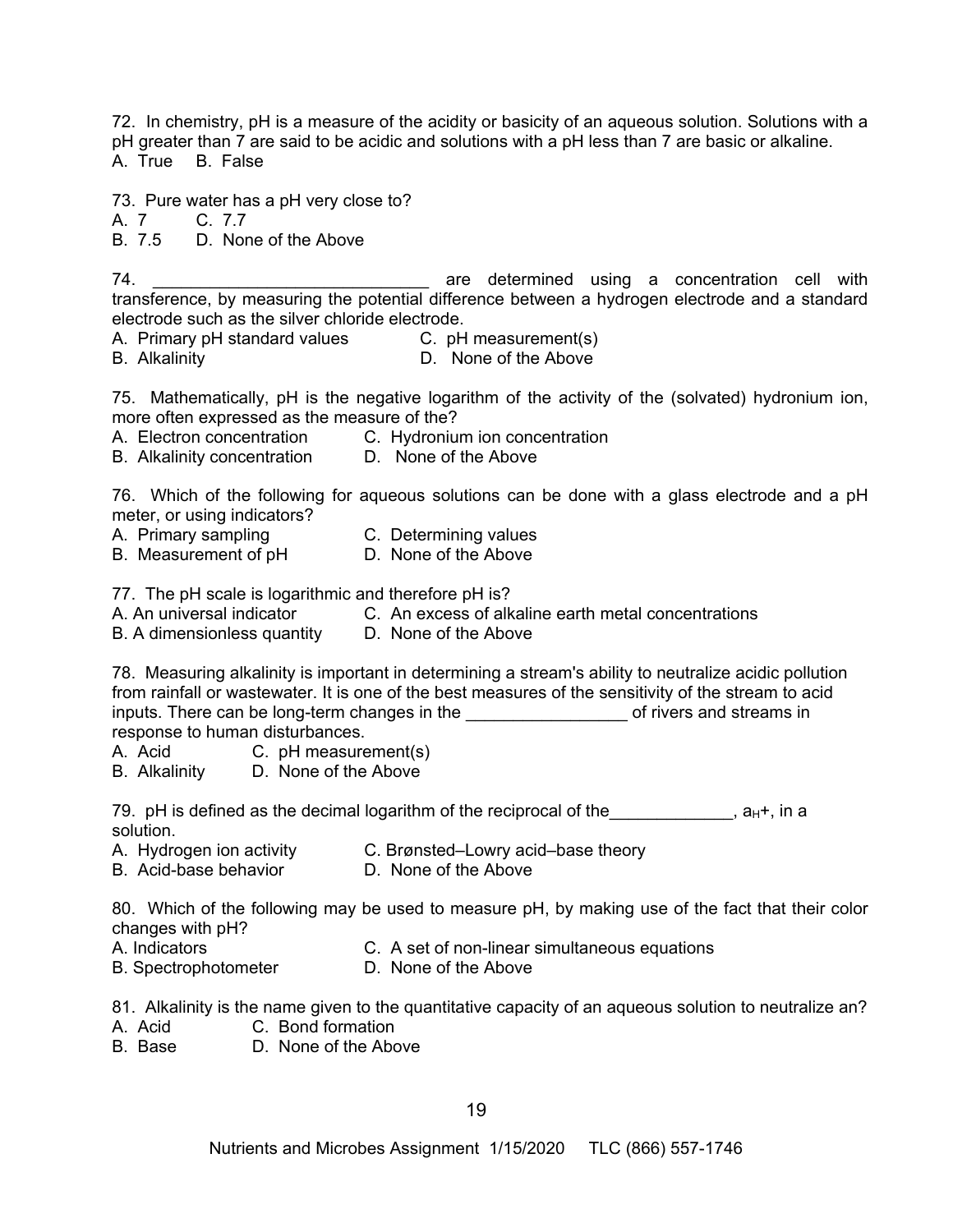82. Which of the following of the color of a test solution with a standard color chart provides a means to measure pH accurate to the nearest whole number?

- A. Universal indicator C. Visual comparison
- B. Colorwheel measurement D. None of the Above

83. The pH scale is traceable to a set of standard solutions whose pH is established by US EPA. A. True B. False

84. The calculation of the pH of a solution containing acids and/or bases is an example of a chemical speciation calculation, that is, a mathematical procedure for calculating the concentrations of all chemical species that are present in the solution. The complexity of the procedure depends on the?

- A. Nature of the solution C. Alkaline earth metal concentrations
- B. pHD. None of the Above

85. For strong acids and bases no calculations are necessary except in extreme situations. The pH of a solution containing a weak acid requires?

- A. The concentration value C. Excess of alkaline concentrations
	-
- B. The solution of a quadratic equationD. None of the Above
	-

86. Alkalinity in excess of which term is significant in determining the suitability of water for irrigation?

A. 8 C. Alkaline earth metal concentrations

B. pH of 7D. None of the Above

87. The calculation of the pH of a solution containing acids and/or bases is an example of a calculation, that is, a mathematical procedure for calculating the concentrations of

all chemical species that are present in the solution

- A. Chemical speciation C. Visual comparison
- B. Spectrophotometer D. None of the Above

88. Since pH is a logarithmic scale, a difference of one pH unit is equivalent to \_\_\_\_\_\_\_\_\_\_\_\_\_\_\_\_\_ difference in hydrogen ion concentration.<br>A. 1 C. 10

- $C. 10$
- B. .1 D. None of the Above

89. Which of the following measurements is used in the interpretation and control of water and wastewater treatment processes?

A. Acid C. Hydrogen bond formation

B. Alkalinity D. None of the Above

90. Which of the following are compounds that, for practical purposes, are completely dissociated in water?

- A. Strong acids and bases C. Strong bases and weak acids
- B. Chemical ions in chains D. None of the Above

91. The pH of a solution containing a \_\_\_\_\_\_\_\_\_\_\_\_ may require the solution of a cubic equation.

- A. Strong acids and bases C. Weak base
- B. Strong base D. None of the Above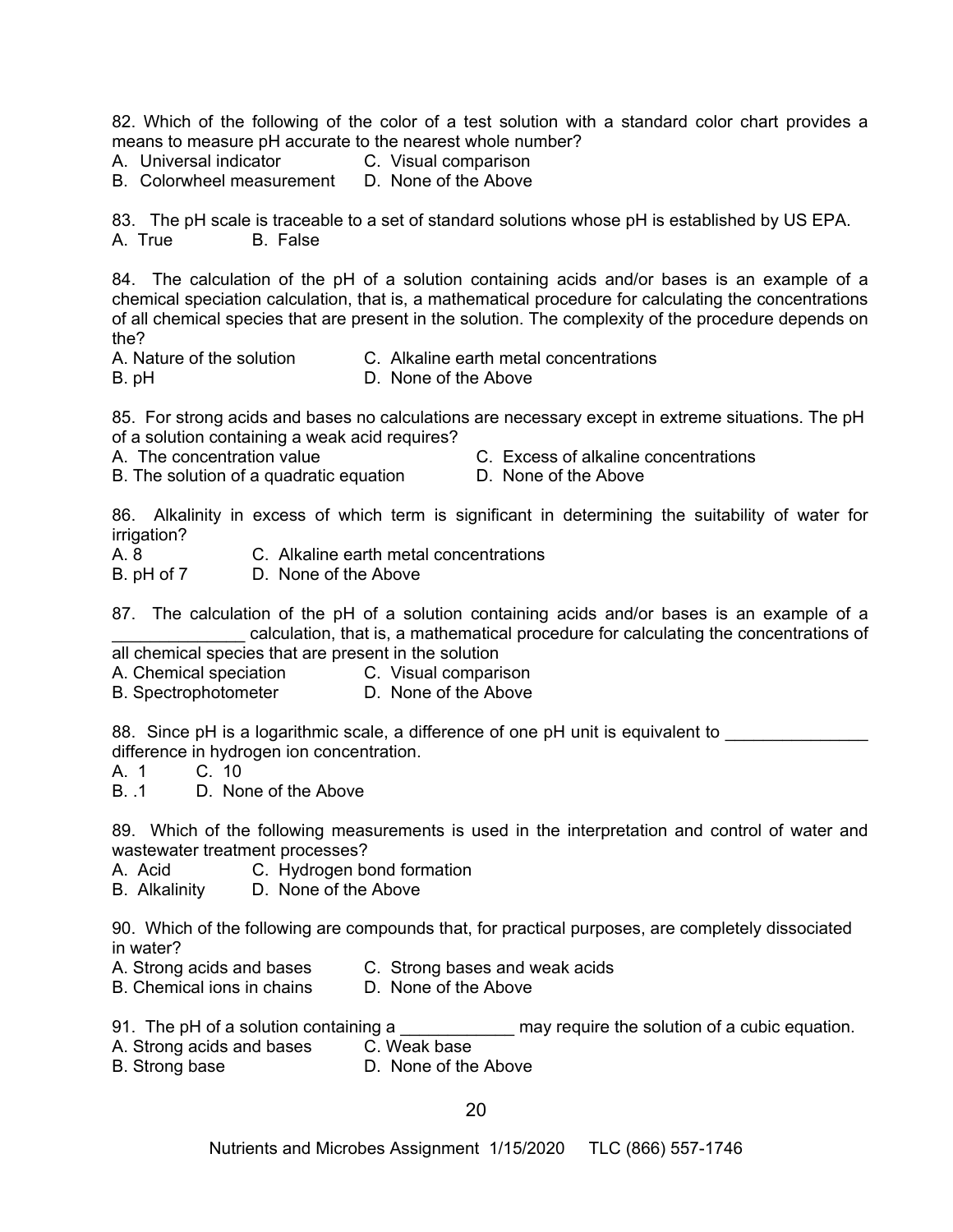92. Sodium hydroxide, NaOH, is an example of a?

A. Weak base C. Strong acid

B. Strong base D. None of the Above

## **Dissolved Oxygen Testing Section**

93. At least two general forms of bacteria act in balance in a wastewater digester: Saprophytic organisms and?

- A. Methane Fermenters C. Butyric acid fermenters
- B. DO fermenters D. Carbon dioxide fermenters

94. Aerobic means without air and some bacteria thrive under these conditions and utilize the nutrients and chemicals available to exist.

A. True B. False

95. Aerobes decompose inorganics in the water; the result is carbon dioxide and  $H_2SO_4$ .

A. True B. False

96. Dissolved oxygen (DO) in water is considered a contaminant.

A. True B. False

97. The saprophytes exist on dead or decaying materials.

A. True B. False

98. The methane fermenting bacteria require a pH range of 6.6 to 7.6 to be able to live and reproduce.

A. True B. False

99. Aerobic bacteria do not require oxygen to live and thrive.

A. True B. False

100. Dissolved oxygen level is important because too much or not enough dissolved oxygen can create  $\sim$  2

A. Unfavorable conditions C. Frequent dissolved oxygen measurement B. DO analysis D. None of the Above

101. A lack of Dissolved oxygen in natural waters creates?

A. Anaerobic conditions C. Aerobic Conditions

B. Denitrification D. None of the Above

102. Which of the following live on the volatile acids produced by these saprophytes?

A. Butyric acid fermenters C. VFAs

B. Methane fermenters D. None of the Above

103. Which of the following indicate that dissolved oxygen is present?

- A. Sample(s) C. Aerobic conditions
- B. DO analysis D. None of the Above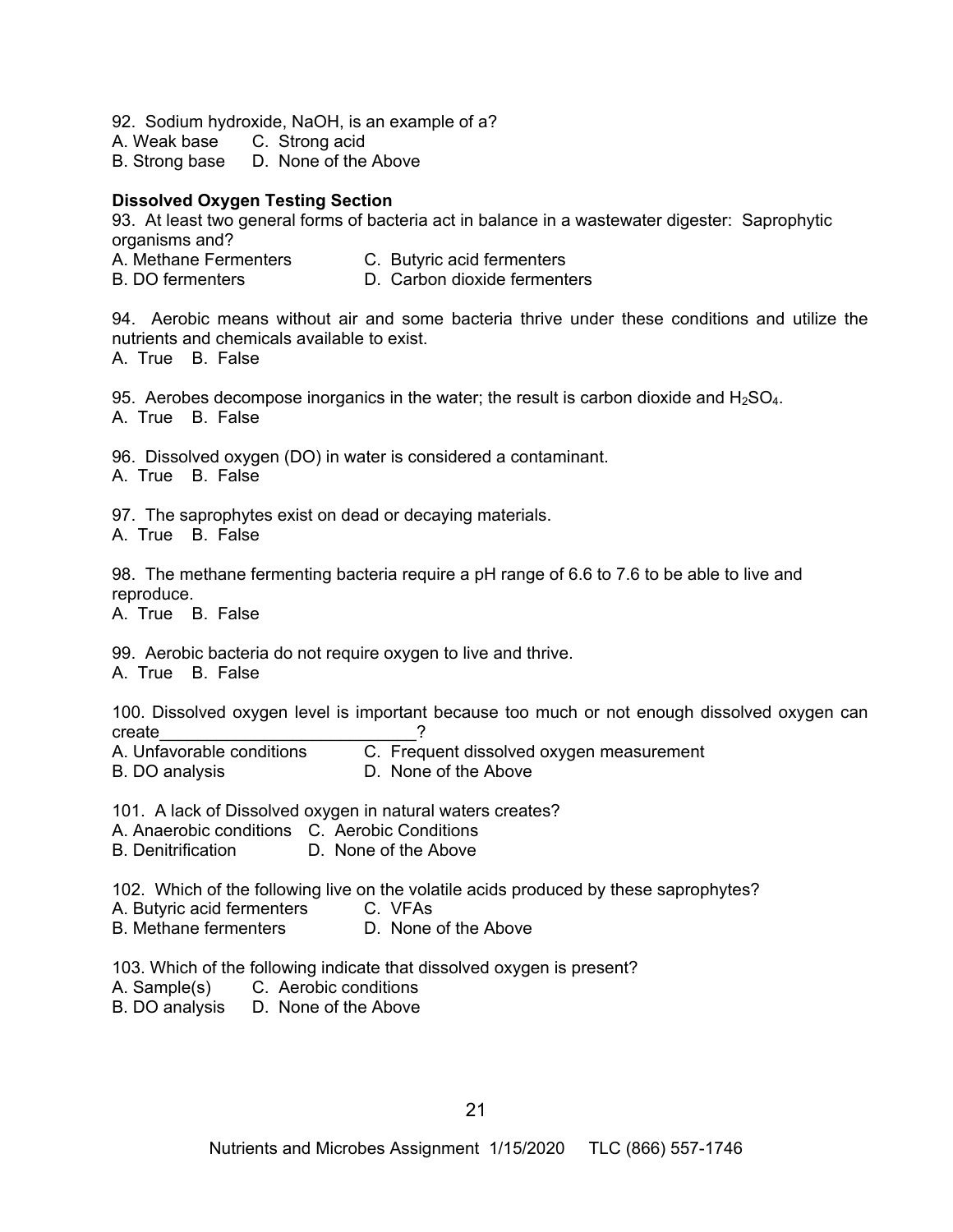104. \_\_\_\_\_\_\_\_\_\_\_\_\_\_\_\_\_\_\_\_in a water sample can be detrimental to metal pipes in high concentrations because oxygen helps accelerate corrosion. A. Carbon dioxide C. Dissolved Oxygen

B. pH D. None of the Above

105. Oxygen is an important component in water plant operations. Its primary value is to oxidize iron and manganese into forms that will precipitate out of the water. It also removes excess

 $\mathcal{L}_\text{max}$  . The set of the set of the set of the set of the set of the set of the set of the set of the set of the set of the set of the set of the set of the set of the set of the set of the set of the set of the set A. Carbon dioxide C. Molecular oxygen B. Water sample D. None of the Above 106. The amount of **the in a water sample will affect the taste of drinking water** also. A. Carbon dioxide C. Dissolved oxygen B. Water D. None of the Above

## **Methods of Determination**

107. There are two methods that we will be using in the lab. The membrane electrode method procedure is based on the rate of diffusion of The across a membrane. The other is a titrimetric procedure (Winkler Method) based on the oxidizing property of the (DO).

A. Carbon dioxide C. Molecular oxygen

B. Water D. None of the Above

108. Many factors determine the solubility of oxygen in a water sample. Temperature, atmospheric pressure, salinity, biological activity and pH all have an effect on the (DO) content. A. True B. False

## **Iodometric Test**

109. The Iodometric (titration) test is not a very precise and reliable for (DO) analysis of samples. A. True B. False

110. Reactions take place with the addition of certain chemicals that liberate iodine equivalent to the?

A. Original (DO) content C. Anaerobic conditions

B. Dissolved Oxygen D. None of the Above

111. Which of the following can liberate iodine from iodides and some reducing agents reduce iodine to iodide?

A. Ammonia oxidation C. Certain oxidizing agents

B. Phosphorus removal D. None of the Above

112. Which of the following effectively removes interference caused by nitrates in the water sample, so a more accurate determination of (DO) can be made?

A. Winkler Method C. The alkaline Iodide-Azide reagent

B. Dissolved Oxygen D. None of the Above

113. Which of the following is highly dependent on the source and characteristics of the sample?

A. Methods of analysis C. Aerobic conditions

B. DO analysis D. None of the Above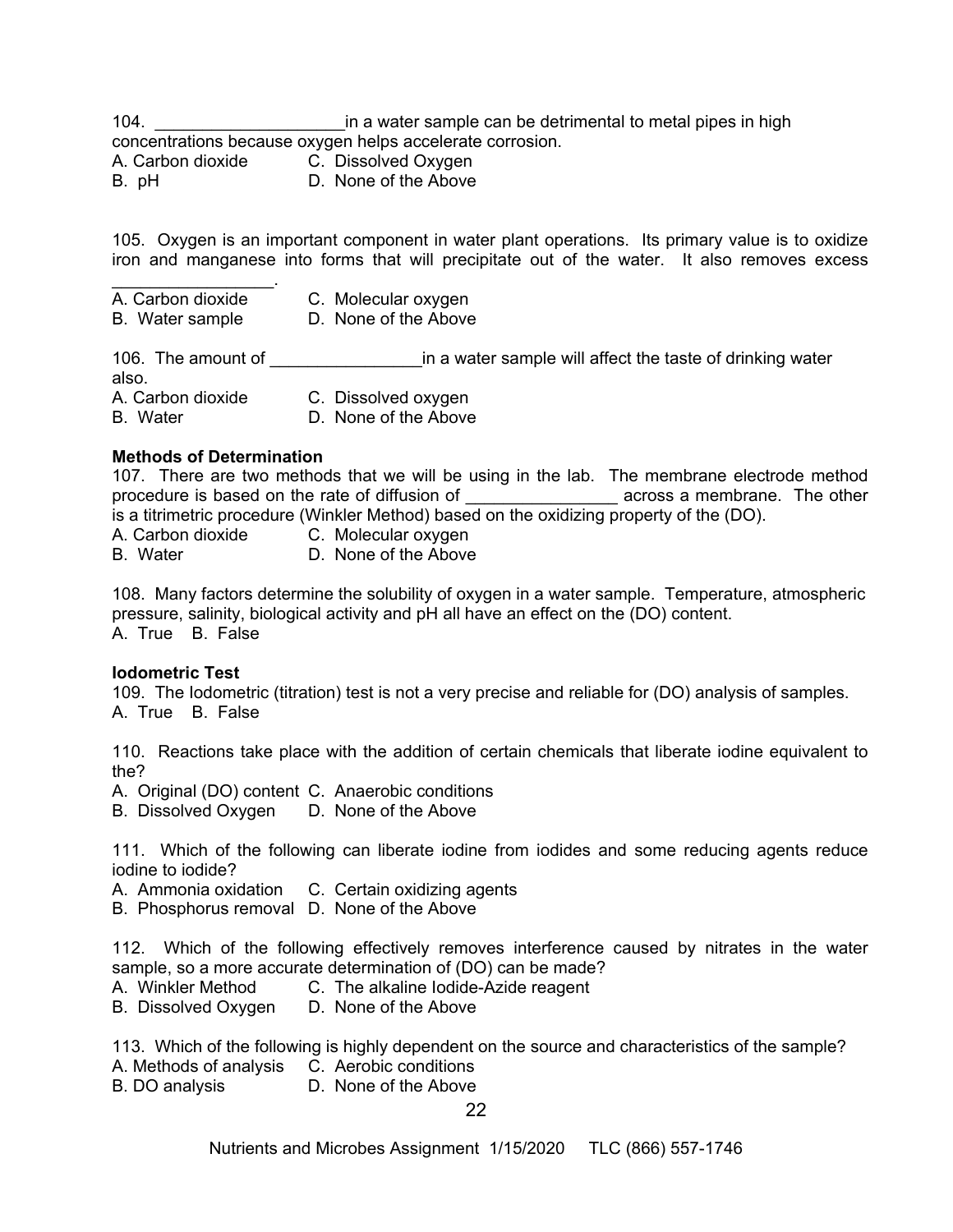114. Which of the following passes through the membrane and measured by the meter?

- A. Carbon dioxide C. Only molecular oxygen
- B. Dissolved Oxygen D. None of the Above

115. Membrane electrodes provide an excellent method for\_\_\_\_\_\_\_\_\_\_\_\_\_\_\_\_\_\_\_\_\_in polluted, highly colored turbid waters and strong waste effluents.

A. Sample(s) C. Aerobic conditions

B. DO analysis D. None of the Above

116. Proper samples must be taken in\_\_\_\_\_\_\_\_\_\_\_\_\_\_\_\_\_\_\_\_\_\_\_ bottles where agitation or contact with air is at a minimum.

A. BOD C. MLSS measurement

B. DO analysis D. None of the Above

117. Which of the following–is the one of the most important analyses in determining the quality of natural waters?

- A. Anaerobic conditions C. The dissolved oxygen test
- B. Undissolved Oxygen D. None of the Above

118. Which of the following measurement is essential for adequate process control?

- A. Dissolved oxygen C. Aerobic conditions
- B. DO analysis D. None of the Above

119. The magnetic method involves an oxygen permeable plastic membrane that serves as a diffusion barrier against impurities.

A. True B. False

120. The effect of oxidation wastes on streams, the suitability of water for fish and other organisms and the progress of self-purification can all be measured or estimated from the dissolved oxygen content.

A. True B. False

#### **Total Dissolved Solids**

121. Pure water is tasteless, colorless, and odorless and is often called the universal solvent. A. True B. False

122. Which of the following refers to any minerals, salts, metals, cations or anions dissolved in water?

A. Total Solids C. Total Suspended solids

B. TDS D. Dissolved solids

123. Which of the following comprise inorganic salts and some small amounts of organic matter that are dissolved in water?

A. Settleablity C. Quality of the water

B. Total dissolved solids (TDS) D. Total Solids

124. The TDS test does not provide us insight into the specific water quality issues, such as: Elevated Hardness, Salty Taste, or?

A. Total Solids C. Corrosiveness

B. TDS D. Alkalinity

Nutrients and Microbes Assignment 1/15/2020 TLC (866) 557-1746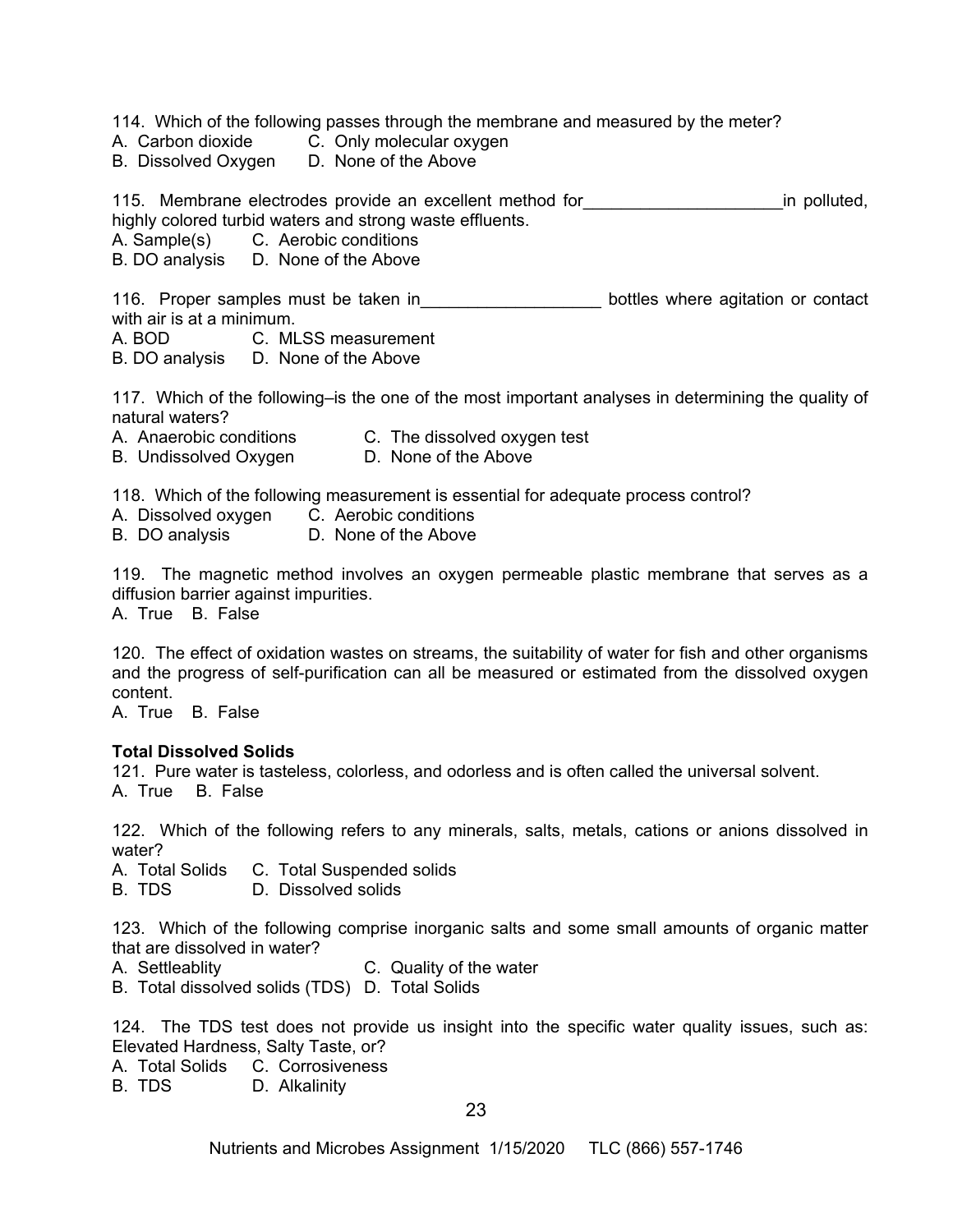## **Total Solids**

125. Which of the following includes both total suspended solids, the portion of total solids retained by a filter and total dissolved solids?

A. Total Solids C. Corrosiveness

B. TDS D. Alkalinity

126. Which of the following can be measured by evaporating a water sample in a weighed dish, and then drying the residue in an oven at 103 to 105° C?

A. Total Solids C. Total Suspended solids<br>B. TDS B. Alkalinity

D. Alkalinity

127. Which of the following refers to matter suspended or dissolved in water or wastewater, and is related to both specific conductance and turbidity?

- A. Total Solids C. Corrosiveness
- B. TDS D. Alkalinity

128. Which of the following are the term used for material left in a container after evaporation and drying of a water sample?

A. Total Solids C. Total Suspended solids

B. TDS D. Alkalinity

129. The increase in weight of the dish represents the total solids. Instead of total solids, laboratories often measure total suspended solids and/or total dissolved solids.

A. True B. False

## **Total Suspended Solids (TSS)**

130. Total Suspended Solids (TSS) are solids in water that can be trapped by a filter. A. True B. False

131. When suspended solids settle to the bottom of a water body, they can smother the eggs of fish and aquatic insects, as well as suffocate newly hatched insect larvae.

A. True B. False

132. Which of the following can also cause an increase in surface water temperature, because the suspended particles absorb heat from sunlight?

A. Total Solids C. Total Suspended solids

B. High TSS D. Alkalinity

133. Which of the following can fill in spaces between rocks that could have been used by aquatic organisms for homes?

A. Oxygen C. Settling sediments

B. High TSS D. Suspended sediment

134. Which of the following can include a wide variety of material, such as silt, decaying plant and animal matter, industrial wastes, and sewage?

- A. Total Solids C. Total Suspended solids
- B. TDS D. Alkalinity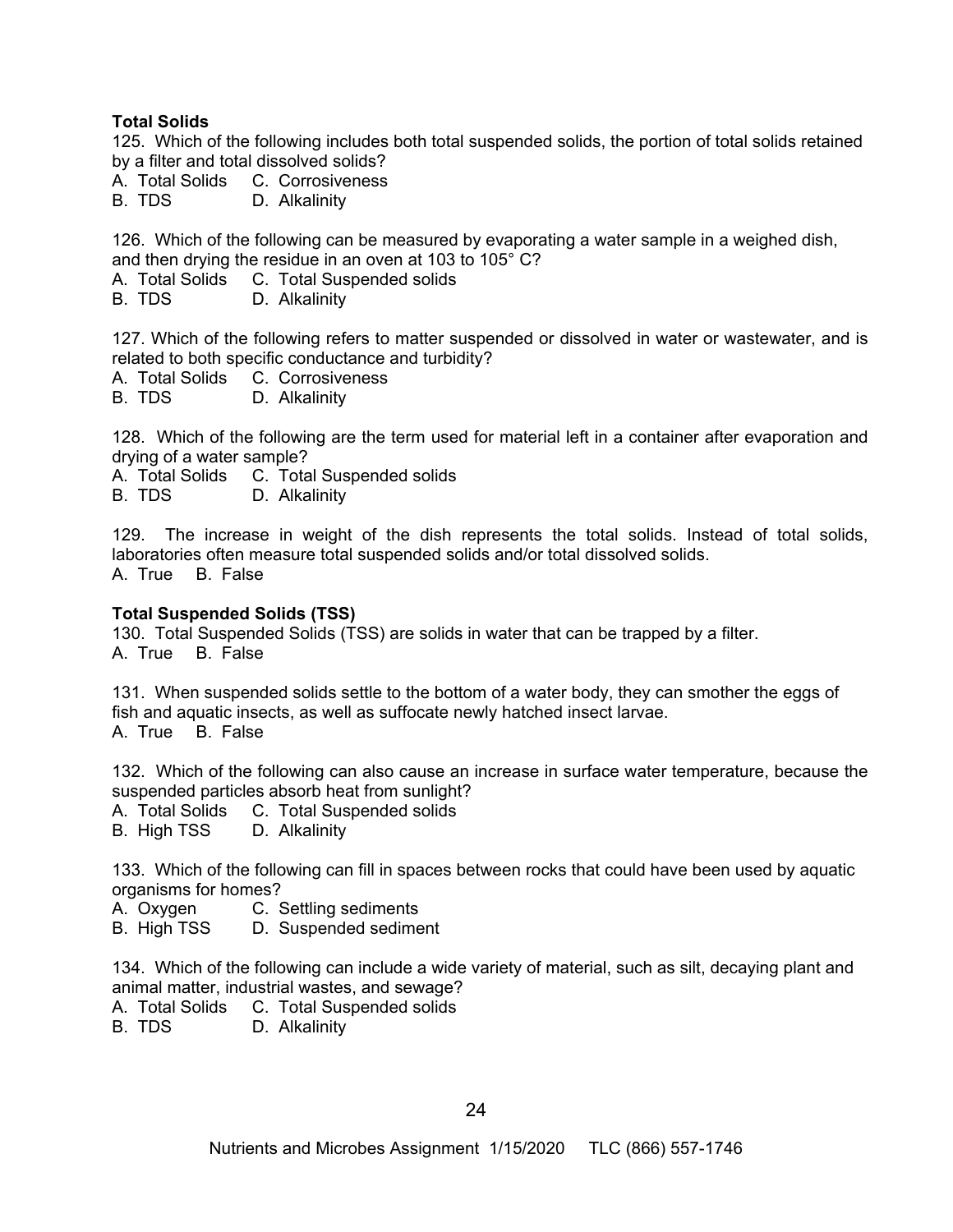135. Which of the following can block light from reaching submerged vegetation?

A. Oxygen C. Settling sediments

B. High TSS D. Suspended sediment

136. Wastewater treatment plants are designed to function as "microbiology farms," where bacteria and other microorganisms are fed oxygen and organic waste. A. True B. False

137. If light is completely blocked from bottom dwelling plants, the plants will stop producing oxygen and will die.

A. True B. False

## **Settleometer Test**

138. A simple procedure called the Settleometer Test is used to determine the settling characteristics of mixed liquor.

A. True B. False

139. The test requires a settleometer, which is typically a clear plastic cylinder with a capacity of 2 liters. Graduations on the cylinder range from 100 to 1000 cubic centimeters (or milliliters) of Settled sludge per liter.

A. True B. False

140. A sample of nitrates should be obtained from the discharge end of the aeration tank, being careful not to include scum in the sampling container. A. True B. False

141. It is a good idea to occasionally record the MLSS concentration volume every 5 minutes while the flocs are settling and prepare a graph of settled activated sludge versus minutes. This allows the operator to see whether bugs are settling too quickly or slowly. A. True B. False

142. Mix the sample well, and fill the settleometer to the 1000 graduation. Immediately start a timer and at the end of 10 minutes record the solids volume in the settleometer. A. True B. False

143. Do not allow the sample to set for more than a few minutes before the settling test is performed. Determine the **the contact of the sample** in milligrams per liter on a portion of this sample.

A. MLSS concentration C. Nitrates

B. The solids **D. None of the Above** 

144. Solids that settle too quickly may be an indication of the state will probably leave straggler floc in the effluent, while solids that settle too slowly or do not compact well may be washed out of the clarifier during times of high hydraulic load.

A. Settled sludge C. Sludge volume

B. An old sludge D. None of the Above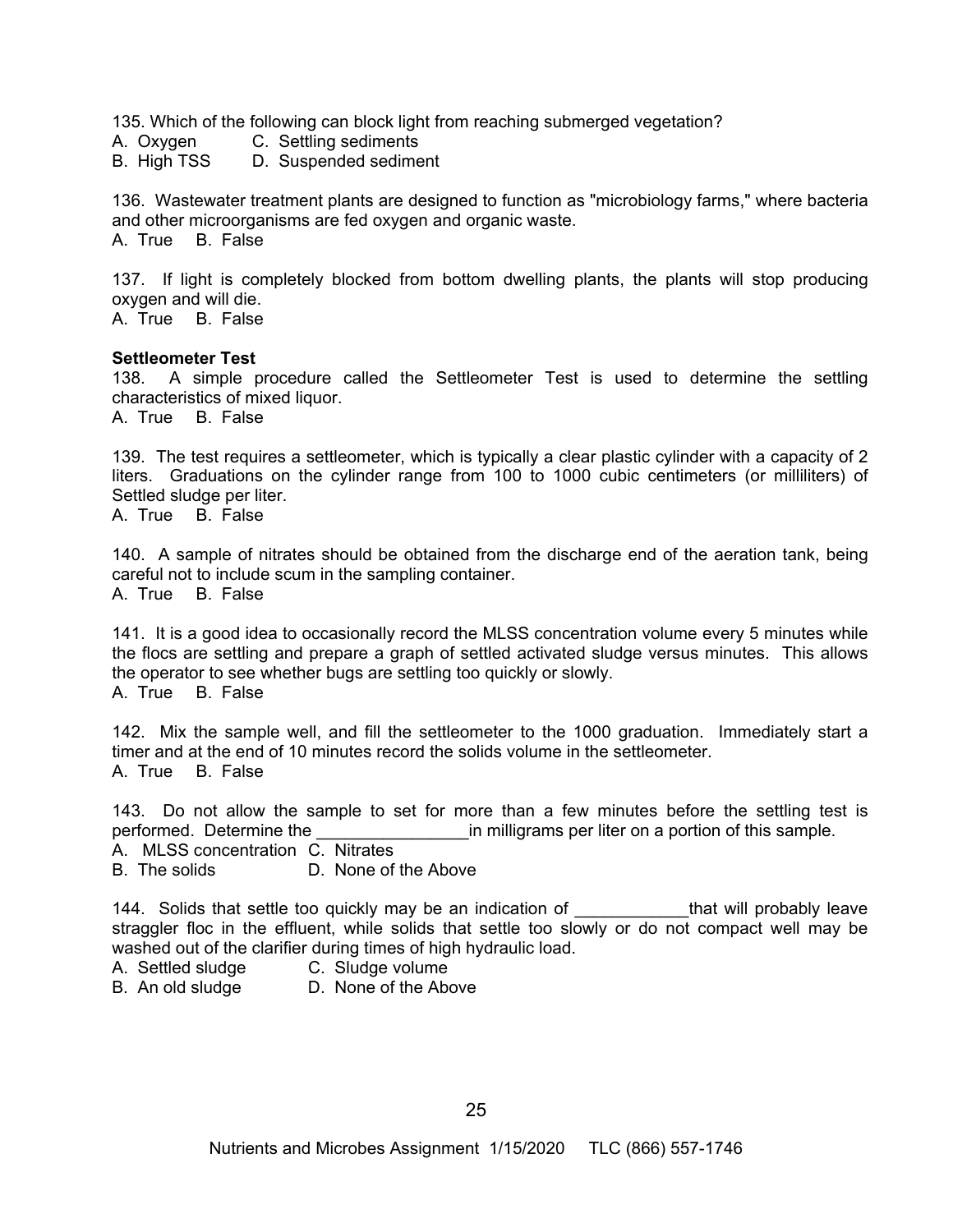## **Primary Wastewater Treatment Section**

## **Conventional A/S Wastewater Treatment Plant Overview**

## **Primary Treatment**

145. Coarse solids are removed from the wastewater in the primary stage of treatment. In some treatment plants, **Example 2** and the combined into one basic operation.

- A. Primary and secondary stages C. Suspended growth process(es)
- B. Biological processes D. None of the Above

146. The secondary stage uses this term to further purify wastewater.

- A. Primary and secondary stages C. Suspended growth process(es)
- B. Biological processes D. None of the Above
- 

## **Preliminary Treatment**

147. Large amounts of the state of the serious entering a treatment plant can cause serious

- operating problems, such as excessive wear of pumps and other equipment.
- A. Solid(s) C. Grit and sand
- B. Finer debris **D.** Dissolved organic and inorganic constituents

148. Which of the following enters from the collection system into the Coarse Screening process?

A. Raw wastewater C. Dissolved organic and inorganic constituents

B. Biological processes D. None of the Above

149. Especially in cities with combined sewer systems, removing the-this missing term-that washes off streets or land during storms is very important.

- A. Very fine solids C. Primary sludge
- B. Grit and gravel D. None of the Above

150. The Preliminary Treatment is purely physical stage consisting of Coarse Screening, Raw Influent Pumping, Static Fine Screening, Grit Removal, and Selector Tanks. A. True B. False

151. After the wastewater has been screened, it may flow into a grit chamber where sand, grit, cinders, and small stones settle to the bottom A. True B. False

152. In some plants, another finer screen is placed after the grit chamber to remove any additional material that might damage equipment or interfere with later processes. A. True B. False

## **Primary Sedimentation**

153. Pollutants that are dissolved or are very fine and remain suspended in the wastewater are easily removed effectively by gravity settling.

A. True B. False

154. When the screening completed and the grit removed, wastewater is clear of dissolved organic and inorganic constituents along with suspended solids.

A. True B. False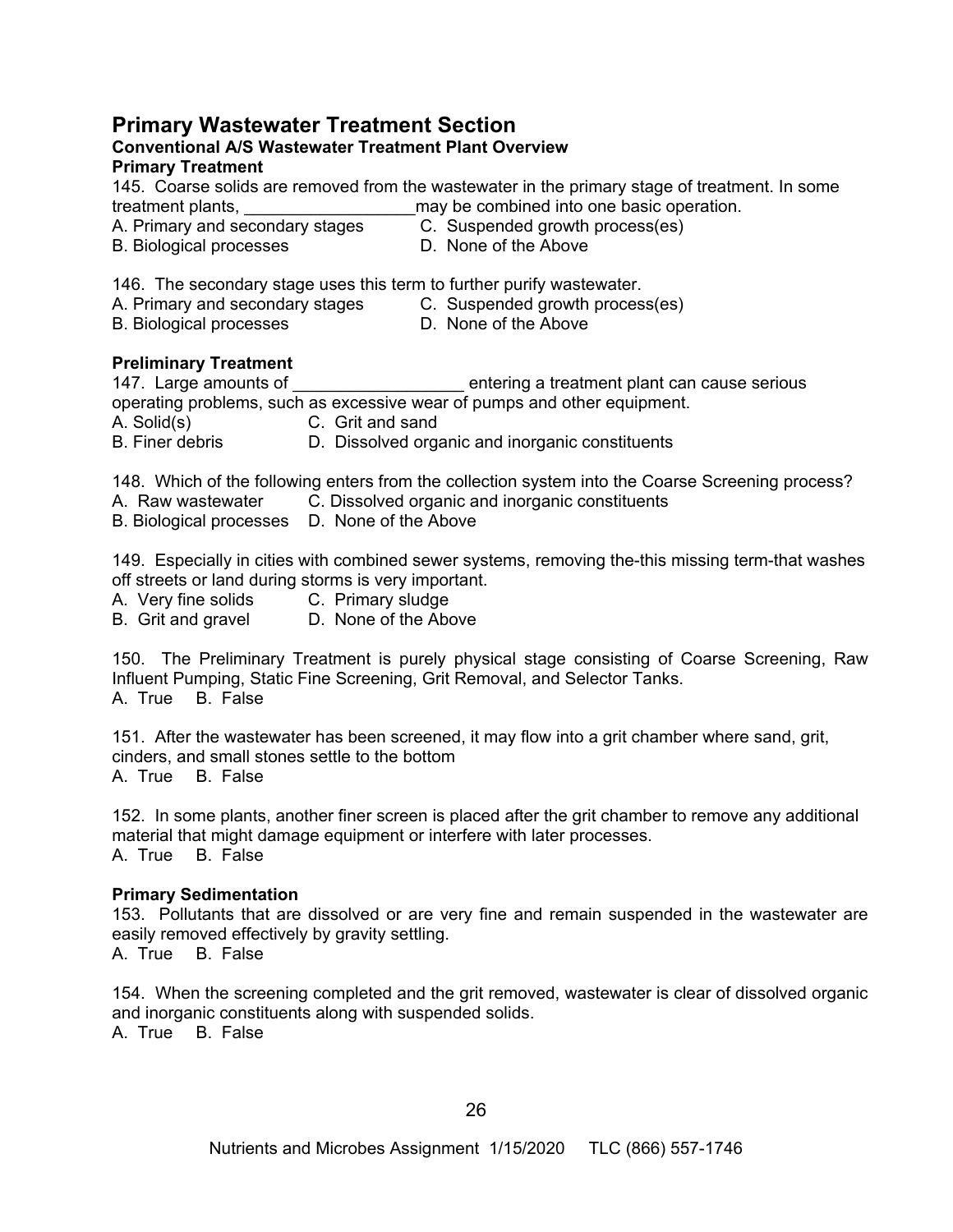155. When the wastewater enters a sedimentation tank, it slows down and the suspended solids gradually sink to the bottom, this mass of solids is called?

A. Very fine solids C. Primary sludge<br>
B. RAS C. Heavy pollutant

D. Heavy pollutants

156. Which of the following wastewater treatment terms consist of minute particles of matter that can be removed from the wastewater with further treatment such as sedimentation or gravity settling, chemical coagulation, or filtration?

A. Solid(s) C. Dissolved organic and inorganic constituents

B. Suspended solids D. None of the Above

## **Temperature**

157. The best temperatures for wastewater treatment probably range from 77 to 95 degrees Fahrenheit.

A. True B. False

158. Hot water is a byproduct of many manufacturing processes, is not a pollutant. When discharged in large quantities, it can raise the temperature of receiving streams improving the natural balance of aquatic life.

A. True B. False

## **pH**

159. The acidity or alkalinity of wastewater affects both treatment and the environment.

A. True B. False

160. pH indicates increasing acidity while a low pH indicates increasing alkalinity. A. True B. False

## **Secondary Treatment Section**

## **Secondary Treatment**

161. The wastewater enters from Preliminary Treatment into the clarifier process which is a biological process consisting of large oval shaped basins that are capable of removing these finer solids.

A. True B. False

162. Maintaining a population of microorganisms within the oxidation basins that consumes and also adhere to the solids themselves.

A. Total Solids C. Very fine solids

B. TDS D. None of the Above

163. Which of the following form larger and heavier aggregates that can by physically separated?

A. Solid(s) C. Finer solids

B. Finer debris D. None of the Above

164. The two most common conventional methods used to achieve secondary treatment are: and suspended growth processes.

A. Attached growth processes C. Unsuspended growth process(es)

B. Finer debris **D. None of the Above**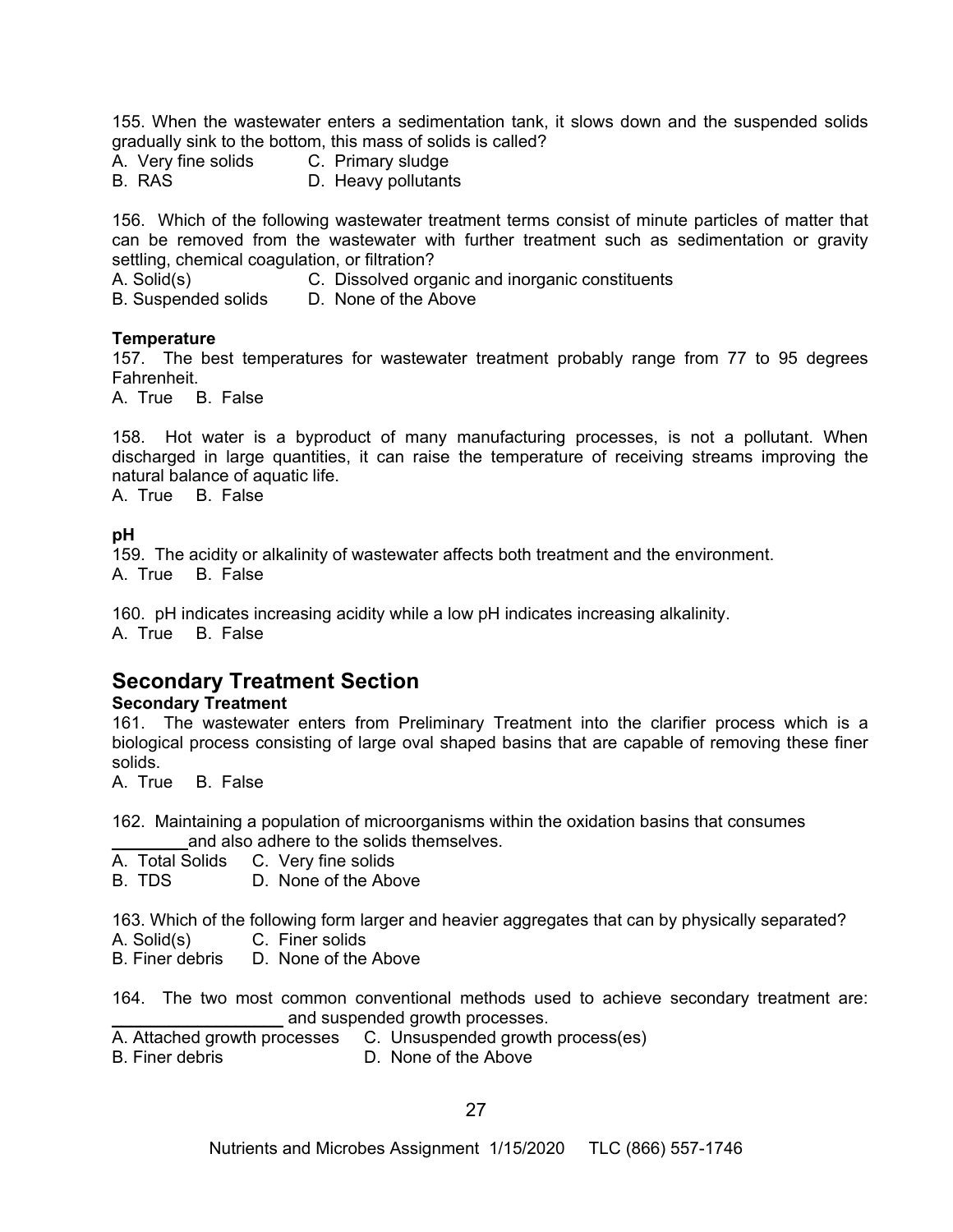| 165.<br>The Secondary Treatment stage consists of a biological process such as<br>and a physical process, Secondary Clarification.<br>A. Tickling filters<br>C. Phosphorus-reduction system(s)<br>D. None of the Above<br><b>B. Oxidation Ditches</b>                                                                                             |
|---------------------------------------------------------------------------------------------------------------------------------------------------------------------------------------------------------------------------------------------------------------------------------------------------------------------------------------------------|
| 166. The Preliminary Treatment stage removes as much _____________________ as possible using<br>physical processes.<br>A. Solid(s)<br>C. Grit and gravel<br><b>B.</b> Finer debris<br>D. None of the Above                                                                                                                                        |
| <b>Raw Water Screening</b><br>167. Raw wastewater may or may not be _________________before being directed into the pond<br>treatment system. The first two ponds in the pond system may be operated in series or in parallel.<br>A. Screened and de-gritted C. Compacted clay bottoms and sides<br>B. Series or in parallel D. None of the above |
| 168. Generally, the microorganisms in the first ponds treat the incoming effluent, while the<br>next pond is the settling or polishing pond. The third pond is to provide<br>where the where the biological solids generated in the first two ponds can                                                                                           |
| settle.<br>A. Wind and algae C. Activated sludge<br>B. A quiet zone<br>D. None of the above                                                                                                                                                                                                                                                       |
| fulfils the clarifier<br>169. Ponds generally do not have a secondary clarifier, the<br>action.<br>A. Wind and algae C. Settling or polishing pond<br>B. Series or in parallel<br>D. None of the above                                                                                                                                            |
| <b>Pond Lining</b><br>170. Ponds may be lined with a synthetic liner or simply have<br>A. Wind and algae C. Compacted clay bottoms and sides<br>B. Series or in parallel D. None of the above                                                                                                                                                     |
| 171. Many ponds rely on __________<br>to supply oxygen instead of mechanical aeration.<br>C. Compacted clay bottoms and sides<br>A. Wind and algae<br>B. Series or in parallel operation<br>D. None of the above                                                                                                                                  |
| 172. Filamentous bacteria generally do not cause any operational problems in lagoons, in contrast<br>to activated sludge where<br>and poor sludge settling is a common problem.<br>C. BOD removal<br>A. Redox potential<br><b>B.</b> Filamentous bulking<br>D. None of the Above                                                                  |
| 173. Most heterotrophic bacteria have a wide range in environmental tolerance and can function<br>over a wide range in pH and temperature.<br>effectively in<br>A. Redox potential<br>C. BOD removal<br>B. Poor sludge settling<br>D. None of the Above                                                                                           |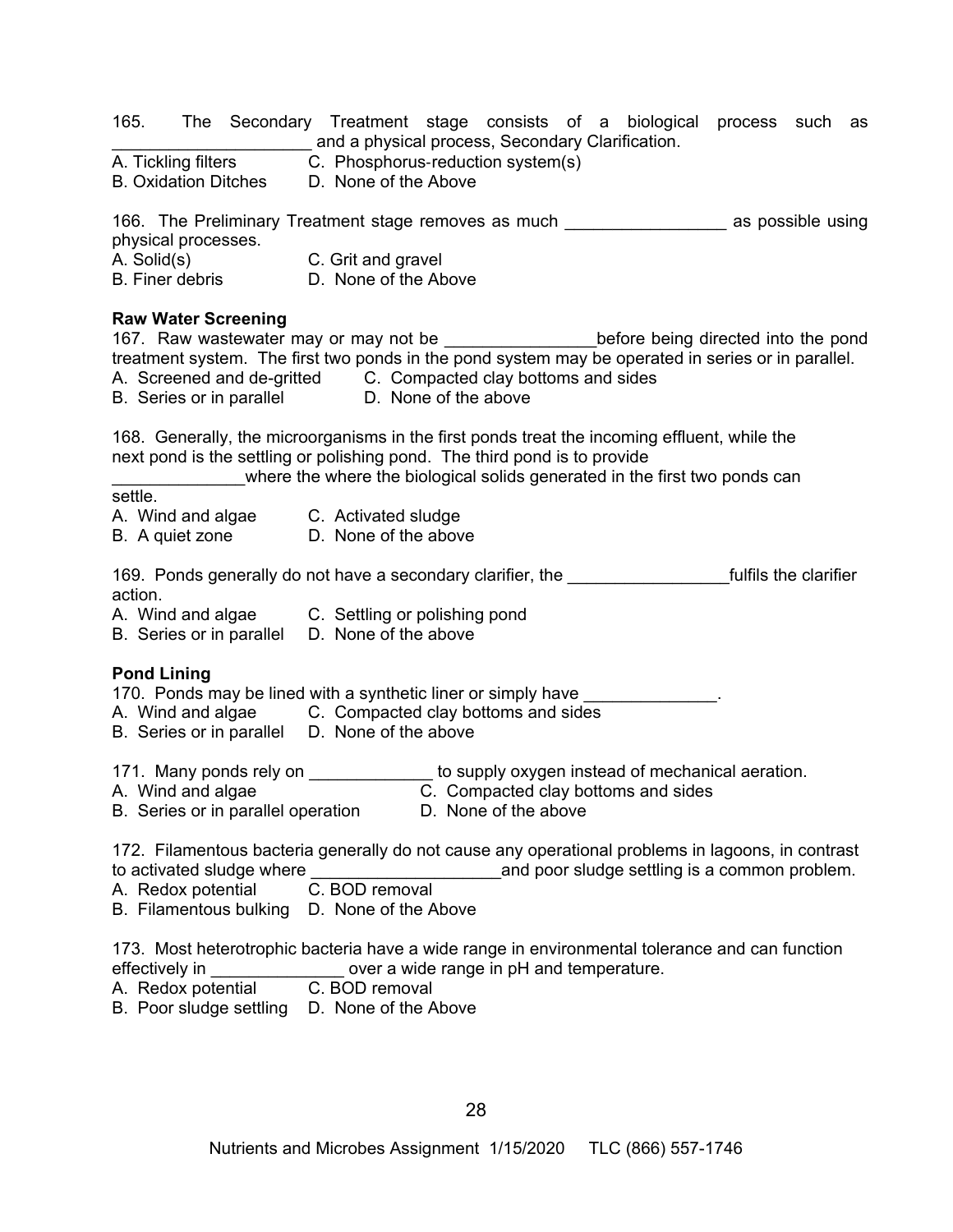174. Aerobic BOD removal generally proceeds well from pH \_\_\_\_\_\_\_\_\_\_\_\_\_\_\_ and at temperatures from  $3-4$ °C to  $60-70$ °C (37.4 -39.2° F to 140-158°F in the ATAD process (mesophilic bacteria are replaced by thermophilic bacteria at temperatures above 35°C).

A. 5.5 to 8.0 C. 6.5 to 7.0

B. 6.5 to 9.0 D. None of the Above

175. BOD removal generally declines rapidly below C and ceases at  $\hbox{C}$ . A. 3-4° - 1-2° C. 1-2° - 3-4°

B. 4-6° - 2-3° D. None of the Above

176. A very specialized group of bacteria occurs to some extent in lagoons (and other wastewater treatment systems) that can oxidize ammonia via nitrite to nitrate, termed nitrifying bacteria. These bacteria are strict aerobes and require a redox potential of at least +200 m V.

A. +200 C. 2,000

B. – 200 D. None of the Above

## **Lagoon Systems**

177. Lagoon systems take advantage of \_\_\_\_\_\_\_\_\_\_\_\_\_\_\_\_ and microorganisms in the wastewater to renovate sewage.

| A. Nitrogen removal system(s) | C. Natural aeration |
|-------------------------------|---------------------|

B. Suspended film system(s) D. None of the Above

## **Microorganisms in Lagoons**

**INICIOUI SUITING IT - SPACE 2018**<br>178. Swimming and <u>Contract Communication</u> engulf bacteria or other prey.

A. Gliding ciliates C. Heterotrophic bacteria

B. Predators D. None of the Above

179. Which of the following bugs or terms attach to the biomass and vortex suspended bacteria into their gullets, while crawlers break bacteria loose from the floc surface?

- A. Floc-forming bacteria C. Stalked ciliate(s)
- B. Aerobic bacteria D. None of the Above

180. Predators feed mostly on stalked and

- A. Floc-forming bacteria C. Methane Fermenters
- B. Swimming ciliates D. None of the Above

181. The following changes in food, dissolved oxygen, temperature, pH, total dissolved solids, sludge age, presence of toxins, and other factors create a dynamic environment for the\_\_\_\_\_\_\_\_\_\_\_\_\_\_\_\_\_\_\_\_\_\_\_\_\_\_\_\_\_\_\_\_?

| A. Treatment organism(s) | C. Floc-forming bacteria |
|--------------------------|--------------------------|
| B. Aerobic bacteria      | D. None of the Above     |

182. Food (organic loading) regulates and the state of the state of the state of the state of the state of the state of the state of the state of the state of the state of the state of the state of the state of the state o

| A. Strict aerobes | C. Microorganism numbers                |
|-------------------|-----------------------------------------|
| .                 | $\mathbf{r}$ is the set of $\mathbf{r}$ |

B. Predators **D. None of the Above**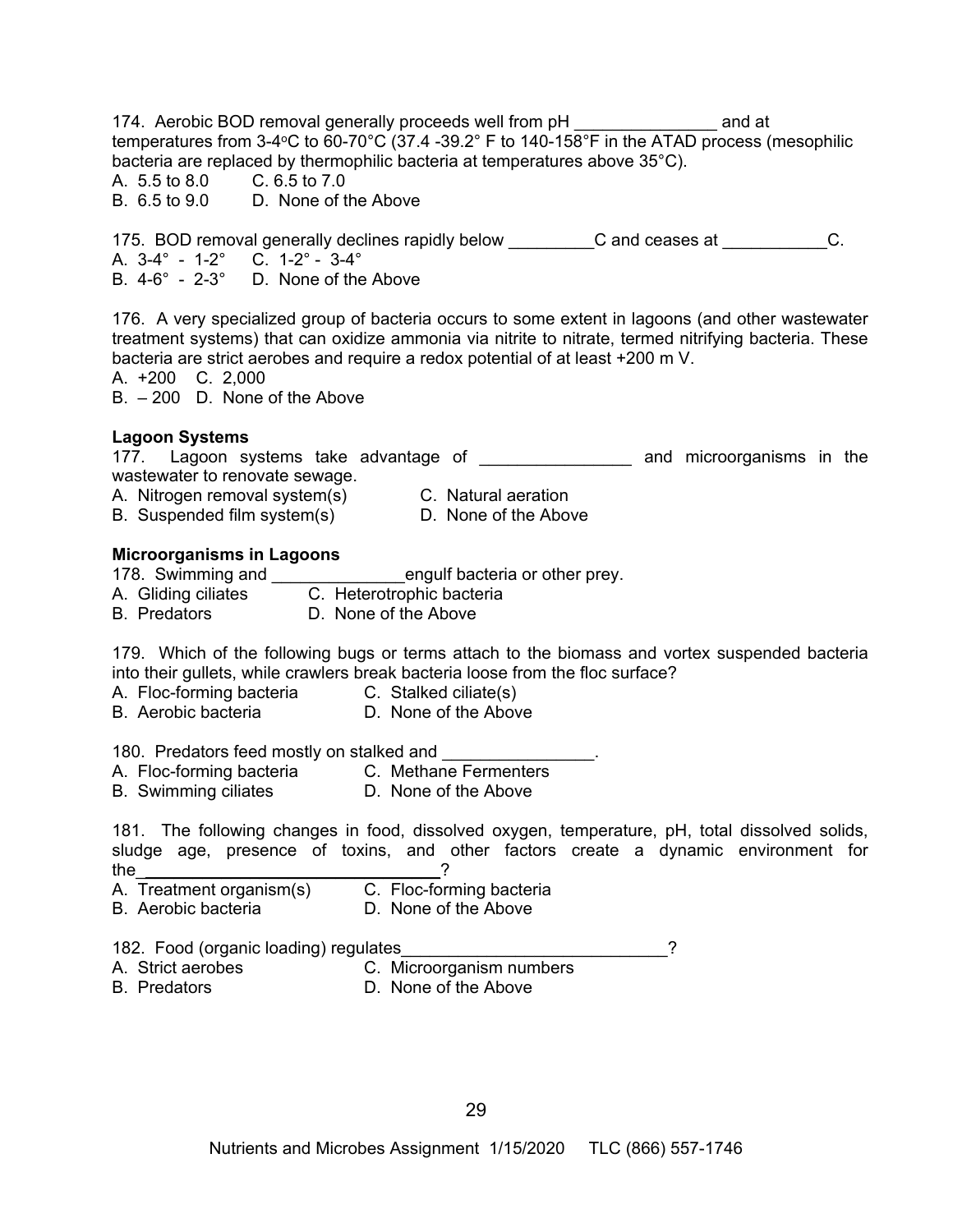#### **Lagoon Microorganisms Introduction**

183. Three bacteria groups occur: freely dispersed, single bacteria; floc-forming bacteria; and filamentous bacteria. All function similarly to oxidize organic carbon to produce  $CO<sub>2</sub>$  and new bacteria.

A. True B. False

184. Anaerobic BOD removal generally proceeds well from pH 6.5 to 9.0 and at temperatures from 3-4°C to 60-70°C (Aerobic bacteria are replaced by Mesophilic bacteria at temperatures above 35°C).

A. True B. False

185. BOD removal increases rapidly below 3-4°C and ceases at 1-2°C. A. True B. False

186. Which of the following are similar to those found in other treatment processes such as activated sludge?

- A. Treatment organism(s) C. Floc-forming bacteria
- B. Aerobic bacteria D. None of the Above

187. Which of the following degrade wastes and grows as single bacteria dispersed in the wastewater?

- A. Strict aerobes C. Many bacterial species
- B. Predators D. None of the Above

188. Which of the following grow in a large aggregate due to exocellular polymer production?

- A. Predators **C. Floc-forming bacteria**<br>B. Aerobic bacteria **D. None of the Above**
- B. Aerobic bacteria

189. Growth form is important as these flocs degrade **the and settle at the end of the** process, producing a low TSS effluent.

A. Anaerobic action C. BOD

B. Application-specific bacteria D. None of the Above

190. Which of the following bugs or terms occur in lagoons, usually at specific growth environments?

- A. Anaerobic action C. A number of filamentous bacteria
- B. Absence of free oxygen D. None of the Above

191. Which of the following have a wide range in environmental tolerance and can function effectively in BOD removal over a wide range in pH and temperature?

- A. Strict aerobes C. Most heterotrophic bacteria
- B. Predators D. None of the Above

192. A very specialized group of bacteria occurs to some extent in lagoons (and other wastewater treatment systems) that can oxidize ammonia via nitrite to nitrate are termed?

- A. Strict aerobes C. Nitrifying bacteria<br>B. Predators C. None of the Above
- D. None of the Above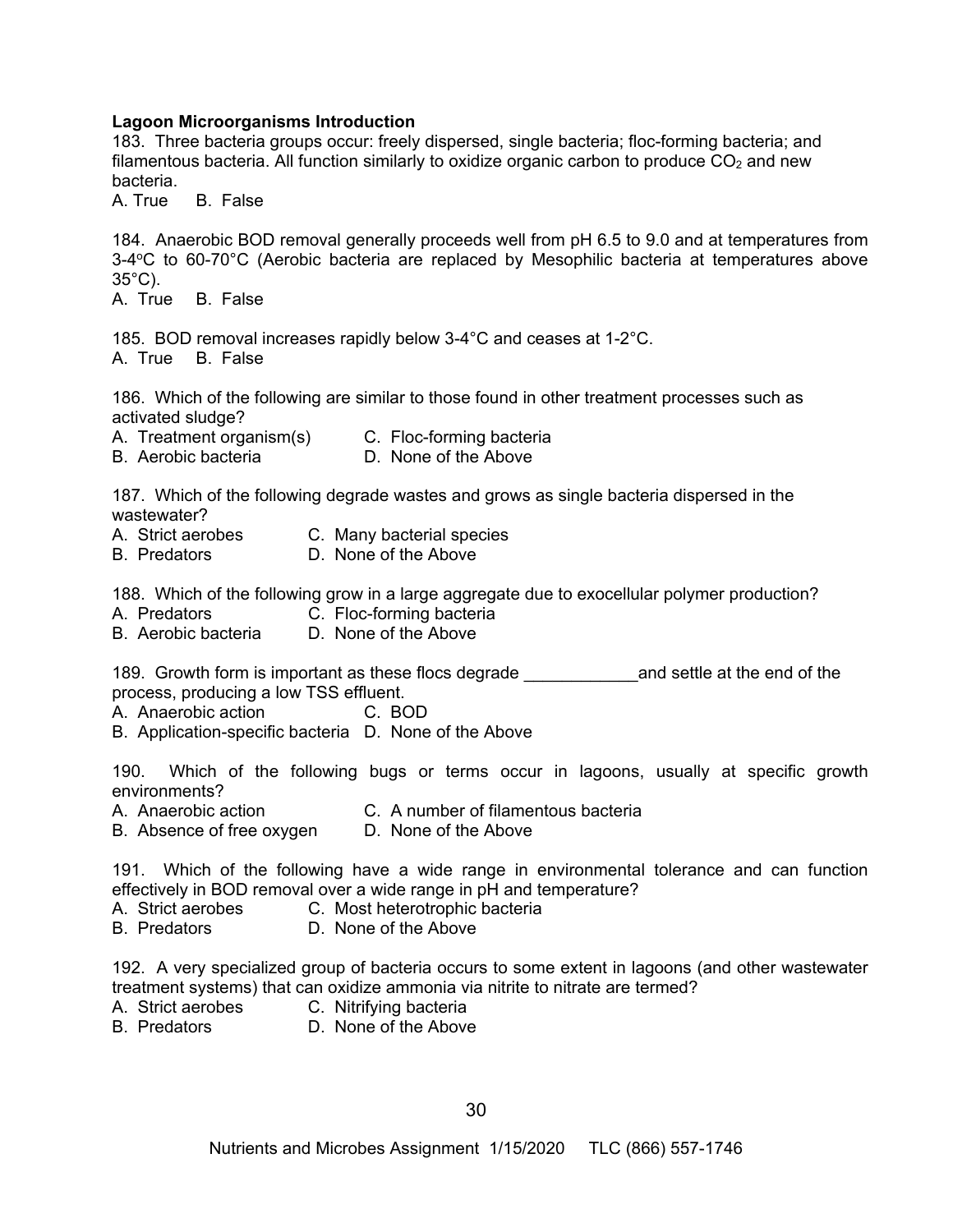## **Mixed or Suspended Lagoons**

193. In the facultative lagoons, the power input is reduced causing accumulation of solids in the bottom which undergo example the upper portions are maintained aerobic.

- A. Facultative lagoon(s) C. Dissolved organic and inorganic constituents
- B. Anaerobic decomposition D. None of the Above

## **Advanced Methods of Wastewater Treatment**

194. As our country and the demand for clean water have grown, it has become more important to produce cleaner wastewater effluents, yet \_\_\_\_\_\_\_\_\_\_\_\_ are more difficult to remove than others. A. Biofilm C. Soluble nutrients

B. Some contaminants D. None of the Above

195. All WWTPs provide a minimum of?

- A. Biofilm and chemical removal C. Pretreatment and pollution prevention
- B. Secondary treatment **D.** None of the Above

## **Advanced Treatment Technologies**

196. Which of the following can be extensions of conventional secondary biological treatment to further stabilize oxygen-demanding substances?

- A. Hydraulic Detention Time C. Advanced treatment technologies
- B. Activated sludge system D. None of the Above

197. Advanced treatment may include physical-chemical separation techniques such as adsorption, flocculation/precipitation, membranes for advanced filtration, **witch and interest and** and reverse osmosis.

A. Denitrification process C. Ion exchange

B. Organic material D. None of the Above

## **Activated Sludge Process Section**

#### **Regular MLSS Removal**

198. To maintain a stable treatment process, MLSS must be removed on a regular schedule. The MLSS can be removed from the bottom of the clarifier or from the

- A. Secondary sludge wasting C. Activated sludge basin
- B. Solids handling process D. None of the above

199. The \_\_\_\_\_\_\_\_\_\_\_\_\_\_\_\_ removed directly from the basin is renamed as WAS.

A. MLSS C. WAS

B. CRT D. None of the above

200. Some clarifiers have separate pipelines for RAS and WAS. In other cases, WAS is pumped out of the \_\_\_\_\_\_\_\_\_\_\_\_\_\_pipeline.

- A. RAS C. WAS
- B. CRT D. None of the above

#### **Wasting Rates**

201. CRT was defined as the average length of time in days that an organism remains in the\_\_\_\_\_\_\_\_\_\_\_\_\_\_\_\_\_\_\_\_.

- A. Secondary treatment system C. Many activated sludge plants
- B. Solids handling process D. None of the above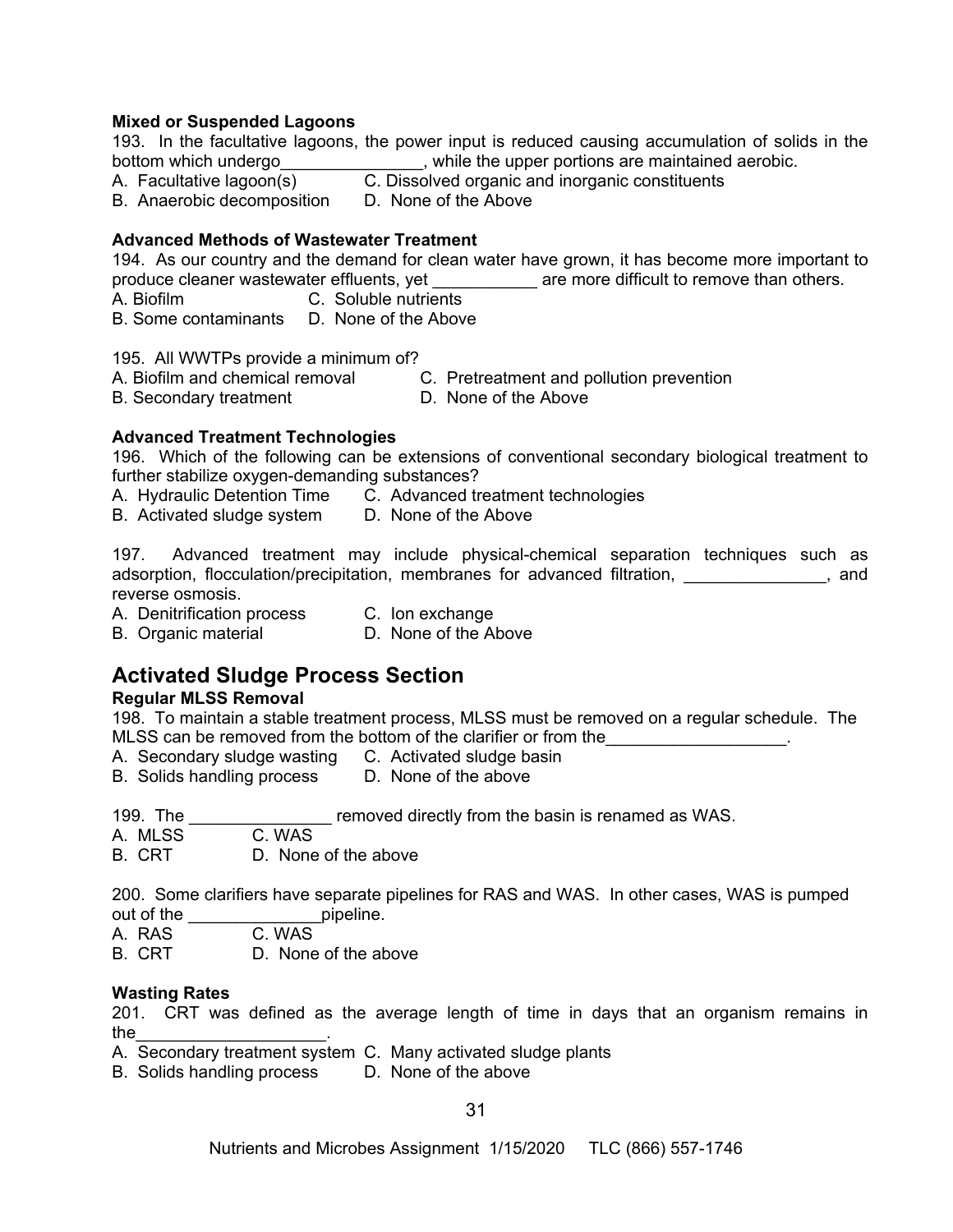32 202. The operator determines the operating \_\_\_\_\_\_\_\_\_\_\_\_\_ for the facility and maintains it through wasting the appropriate amount of excess biomass (Waste Activated Sludge, WAS) from the secondary system. A. Mixed Liquor C. WAS B. CRT D. None of the above 203. The amount of \_\_\_\_\_\_\_\_\_\_\_\_\_\_\_\_\_\_\_\_\_in the secondary system is controlled and maintained through solids wasting. A. Biomass (MLSS) C. WAS B. CRT D. None of the above 204. In nearly all activated sludge plants, wasting is accomplished by directing a portion of the Return Sludge to the A. Secondary sludge wasting C. Many activated sludge plants B. Solids handing facility D. None of the above 205. Wasting Return Sludge rather than **the minimizes** the volume of water that must be processed by the sludge thickening/dewatering equipment. A. Mixed Liquor C. RAS B. CRT D. None of the above 206. If intermittent wasting is practiced, it is usually best to waste over as long a time period as practical, and when the loading on the \_\_\_\_\_\_\_\_\_\_\_\_\_\_\_\_\_\_\_\_\_\_\_ is at the low point of the day. A. Secondary system<br>
B. Solids handling process<br>
D. None of the above B. Solids handling process 207. Drastic changes should not be made in wasting rates from one day to the next; allow the time to acclimate to a change before another change is made. A. Secondary sludge wasting C. Advanced system B. Biological system D. None of the above 208. Consistency is a key element in successful \_\_\_\_\_\_\_\_\_\_\_\_\_\_\_\_\_\_\_\_ operation. A. Secondary system C. Activated sludge plant<br>B. The operator B. None of the above B. The operator 209. Many activated sludge plants were originally designed to waste secondary solids into the primary clarifiers. The reasoning was that as the less dense biological solids co-settle with the the combined sludge density would be increased. A. Mixed Liquor C. Scum B. Heavier primary solids D. None of the above 210. A more efficient operation will result if the WAS is wasted directly to a \_\_\_\_\_\_\_\_\_\_\_\_\_\_\_\_\_\_\_\_\_\_\_\_\_\_\_\_\_\_\_ not allowed to return to the treatment system. A. Secondary sludge wasting C. Many activated sludge plants B. Solids handling process D. None of the above 211. It is crucial that adequate solids concentrating equipment and **Example 211** are part of any plans for building or expanding an activated sludge plant. A. Secondary system C. Solids storage capability B. The operator D. None of the above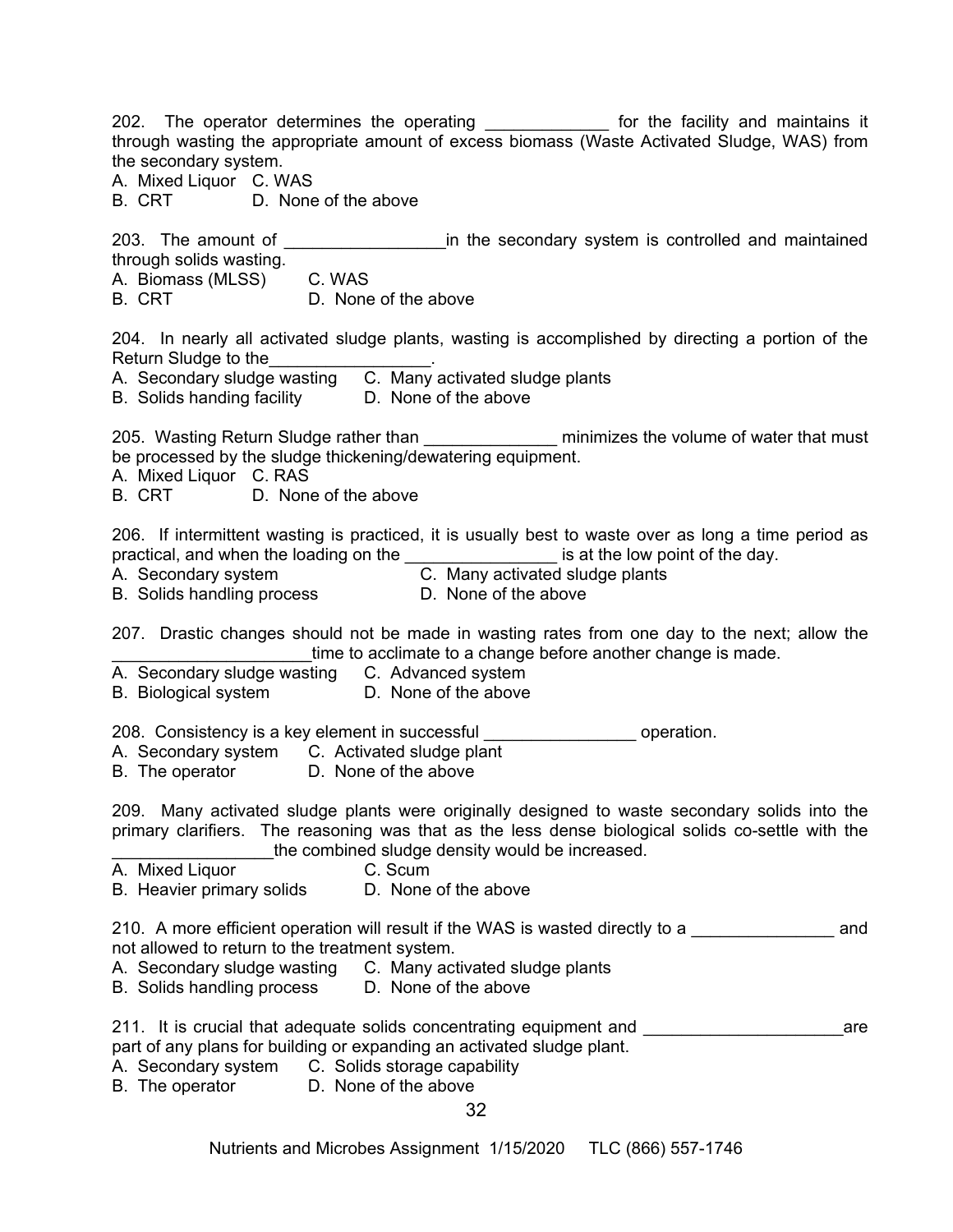212. Which of the following is one of the most important controls available to the operator because it controls the most important aspect of treatment, biomass population?

- A. Secondary system C. Activated sludge plant
- B. Secondary sludge wasting D. None of the above

213. A good \_\_\_\_\_\_\_\_\_\_\_\_\_\_ control situation is one that allows the operator to set a totalizer which determines the maximum number of gallons wasted in a particular day and also allows the operator to control and monitor the WAS flow rate.

A. MLSS concentration C. BOD, nutrients, and oxygen

B. WAS D. None of the above

## **Environmental Conditions**

|                      | 214. Waste activated sludge flow, along with environmental conditions such as water temperature |
|----------------------|-------------------------------------------------------------------------------------------------|
| and accessibility to | , influences the influences the process biology and level of                                    |
| treatment achieved.  |                                                                                                 |

A. MLSS concentration C. BOD, nutrients, and oxygen

B. WAS D. None of the above

215. Slower growing microorganisms, including the nitrification bacteria and some bacteria and some filaments, can only remain in the treatment process if the **Example 20** is held long enough for them to reproduce.

- A. MLSS C. BOD, nutrients, and oxygen
- B. WAS D. None of the above

## **Sludge Settling**

216. Waste activated sludge determines how long the \_\_\_\_\_\_\_\_\_\_\_\_\_\_\_\_\_\_\_\_\_\_\_stays in the system and, therefore, helps to determine which type of microorganisms will be present.

- A. MLSS C. BOD, nutrients, and oxygen
- B. WAS D. None of the above

217. The presence or absence of \_\_\_\_\_\_\_\_\_\_\_\_\_\_\_\_\_\_\_\_\_\_will influence how fast the sludge settles in the clarifier.

A. MLSS concentration C. Filaments

B. WAS D. None of the above

218. Waste activated sludge also determines the

- A. MLSS concentration **C. BOD, nutrients, and oxygen**
- B. WAS D. None of the above

## **Organic Load**

219. According to the text, as the cells are retained longer in the system, the flocculating characteristics of the cells improve since they start to produce extra cellular slime that favors?

A. Secondary settling C. Flocculating

B. High degradation rate D. None of the Above

#### **Final Clarifier Solids Loading Rate (SLR)**

220. The rate at which the activated sludge is returned from the final clarifiers to the aeration basins, along with the influent flow, effects the flow of solids into the clarifiers. A. True B. False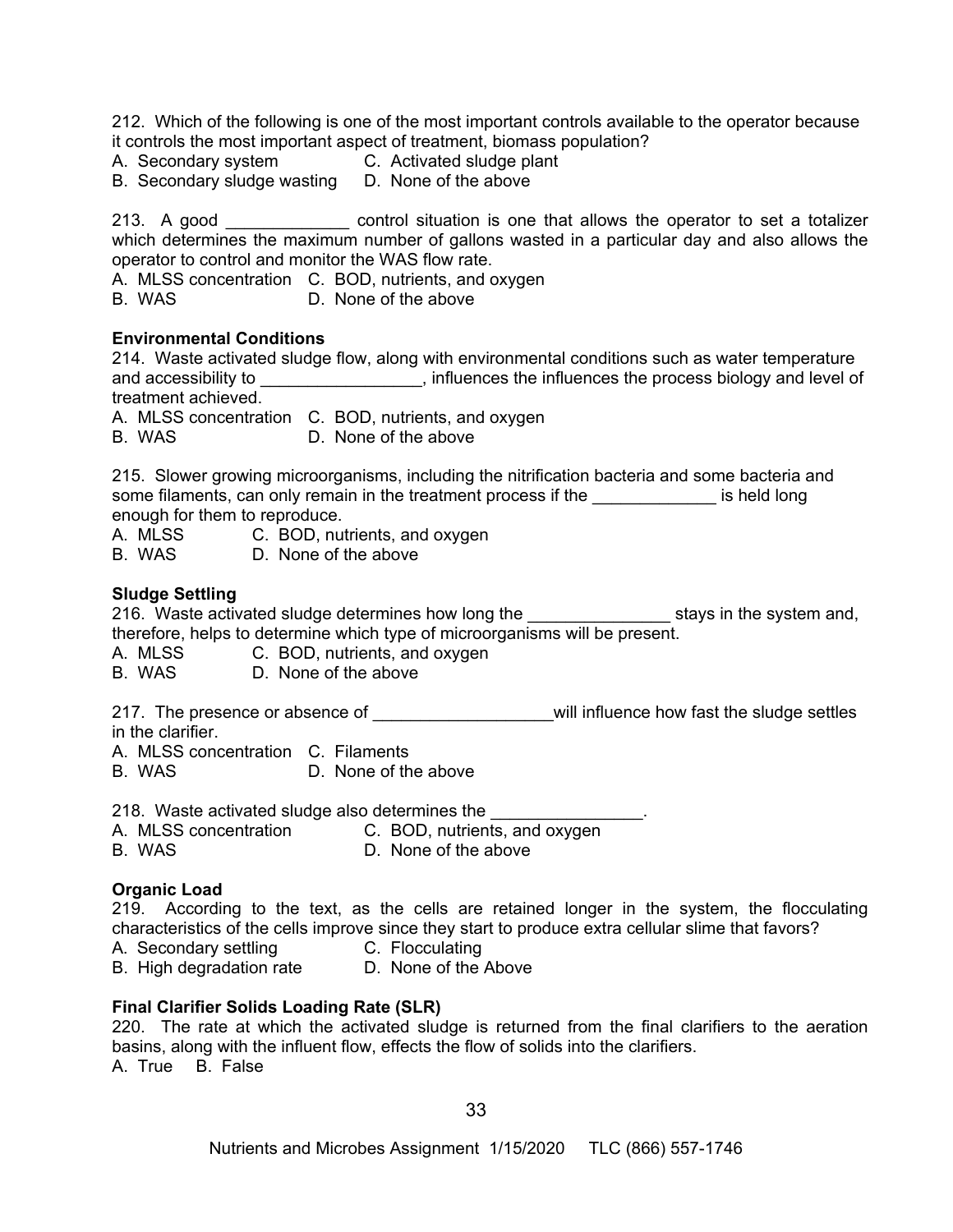## **Clarifier Sludge Blanket**

221. Solids settle and concentrate in the first clarifier forming a sludge blanket. The sludge blanket can increase depending on the WAS flow rate. The proper WAS flow rate allows for a desired sludge blanket.

A. True B. False

## **Filaments**

222. Filamentous organisms are a group of thread-like organisms that, when in excess, can impair the settling of activated sludge and create a bulking condition in the final clarifier. A. True B. False

## **Oxidation Ditch**

223. Oxidation ditches are typically limited mix systems, and cannot be modified to approach plug flow conditions.

A. True B. False

## **Pin Floc**

224. Very fine floc particles with poor settling characteristics, usually indicative of a young sludge (high MLSS levels).

A. True B. False

## **Sludge Age**

225. Activated sludge (RAS) is recycled back through the aeration basins by returning settled sludge in the final clarifiers and thus remains in the activated sludge system for a number of days. For effective treatment, a specific sludge age is desired for the type of activated sludge system. A. True B. False

226. For conventional activated sludge, a sludge age of 1-3 days is typical. For extended aeration activated sludge, older sludge ages of 3-10 days are common. F/M ratio and sludge age is inversely related (1 divided by the sludge age approximates the F/M ratio). A. True B. False

#### **Constant MLSS (Mixed Liquor Suspended Solids)**

227. Provided the influent loadings are constant, the operator maintains a relatively constant solids inventory (MLSS level) in the aeration basins for a desired level of treatment. The range of MLSS is typically between 1000-4000 mg/L.

A. True B. False

#### **Wasting Rates**

228. The concentration of WAS has a direct bearing on how much to waste and the volume wasted. On a volume basis, a thicker waste activated sludge (low WAS concentration) will require more amount of wasting than a thicker waste activated sludge (high WAS concentration). A. True B. False

#### **Extended Aeration Activated Sludge Plants**

229. For extended aeration activated sludge plants the range is between about 15 and 30 days. Generally, during the winter months, higher sludge ages are required to maintain a sufficient biological mass. In the summer time, biological activity increases and lower sludge ages normally produce a higher quality effluent.

A. True B. False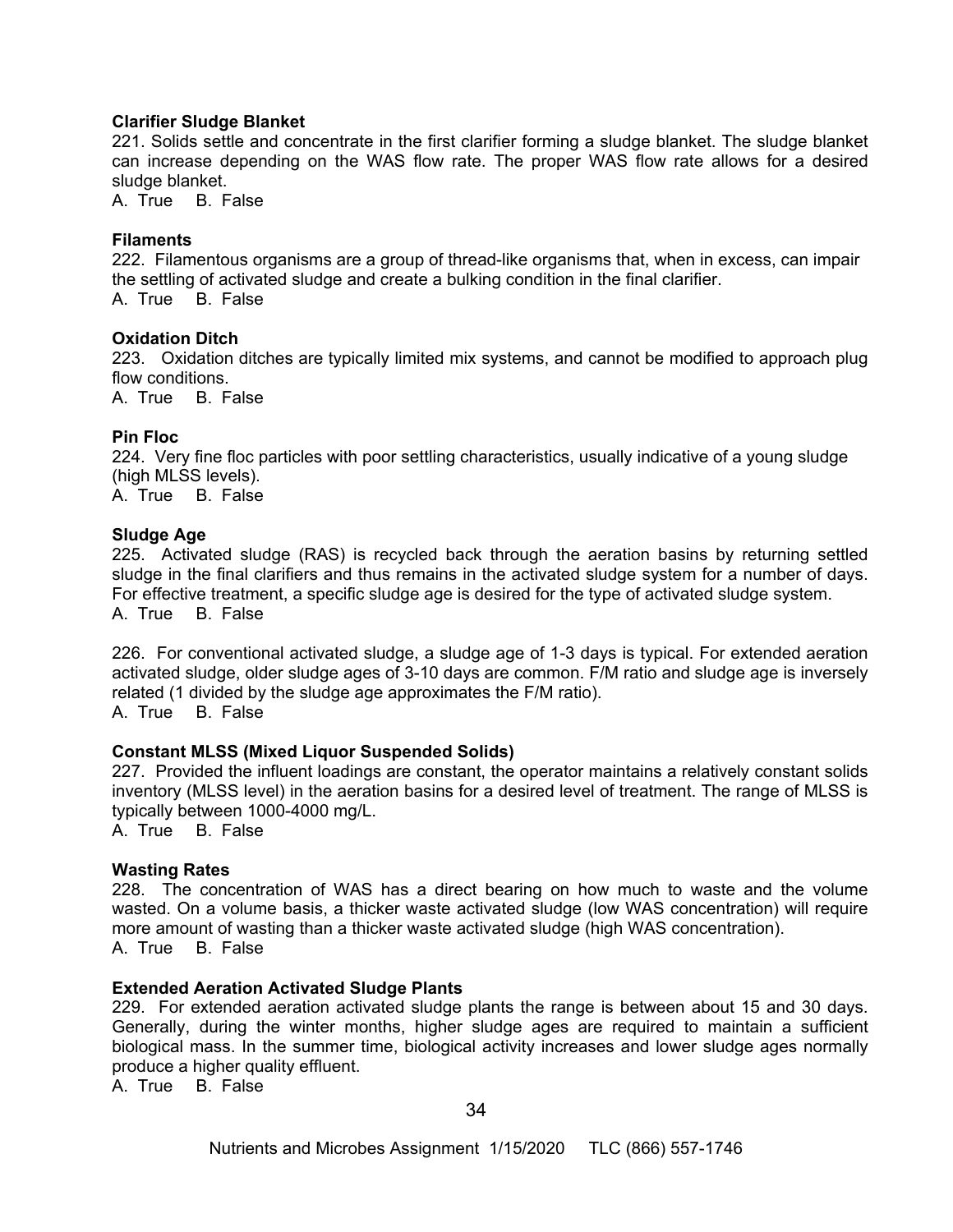## **Clarifier Sludge Blanket**

230. Solids settle and concentrate in the final clarifiers forming a sludge blanket. The sludge blanket can increase or decrease depending on the RAS flow rate. The proper RAS flow rate allows for a desired sludge blanket.

A. True B. False

## **Young Sludge**

231. Young sludge is often associated with a low F/M. To correct for young sludge, it is necessary to increase wasting rates. This will decrease the amount of solids under aeration, reduce the F/M ratio, and increase the sludge age.

A. True B. False

## **Excessive Old Sludge**

232. The required pressure is an increase in the total system sludge mass. Decreased wasting is required to accomplish that objective. This problem is very rare. A. True B. False

#### **Return Rates Too Low**

233. Thin mixed liquor suspended solids and a sludge blanket build-up of solids. Rising clumps of sludge or gas bubbles may occur in the final clarifier.

A. True B. False

#### **Return Rates Too High**

234. A sludge blanket in the final clarifier and a thick return activated sludge. A. True B. False

#### **Denitrification in Final Clarifier**

235. In the absence of oxygen, a sludge blanket that is too thick and remains in the clarifier too long can denitrify. Nitrates in the sludge will be converted to nitrogen gas. The release of nitrogen gas will cause small gas bubbles that will be observed at the clarifier surface. Clumps of sludge may also rise to the surface.

A. True B. False

#### **Old Sludge**

236. Old sludge filaments include M. parvicella, Type 0041, Type 0675, Type 1851 and Type 0803. M.parvicella is known for causing foaming and bulking occurrences, especially during winter operating conditions, in WWTPs that must remove ammonia year-round. A. True B. False

#### **Stable Nitrification**

237. At a water temperature of  $20^{\circ}$ C, the washout SRT for AOBs is approximately 1.6 weeks and the washout for POAs is approximately 2.0 days. To maintain a stable population and to avoid accidental loss of these bacteria resulting from accidental overwasting, the target SRT would need to be two to three times as long or between 1 and 3 days.

A. True B. False

#### **Slimy Foam**

238. A grayish slimy foam that is very thick is commonly caused by nutrient deficiencies. It is often noted with a slime bulking condition.

A. True B. False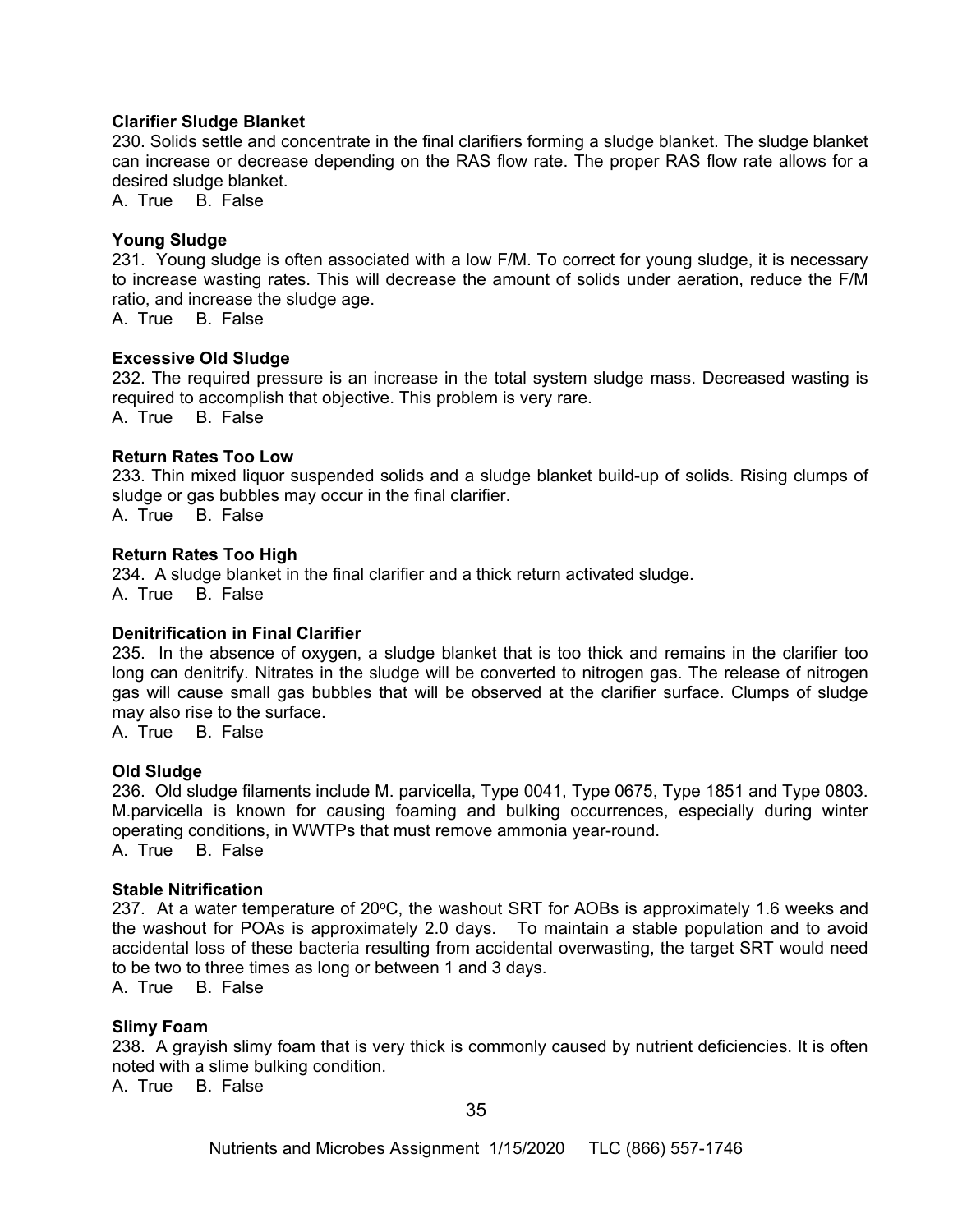## **Foam Trapping**

239. A long-term solution includes some facilities using a vacuum truck to remove the foam from the surface. A short-term solution includes eliminating grease from the influent

A. True B. False

## **Bacteria and Temperature Effect**

240. Washout SRT is affected by temperature. For every 10 $\degree$ C drop in water temperature, the growth rate of bacteria decreases by 50% and the \_\_\_\_\_\_\_\_\_\_\_\_\_\_\_ doubles. Growth rates for floc forming and filament forming bacteria are similarly affected.

A. MLSS C. Washout SRT

B. CBOD D. WAS

## **Denitrification**

241. When **the state of the flow rates are too low**, thick sludge blankets in the final clarifier can result. The operator will see gas bubbles (from ammonia gas) and rising/floating sludge clumps on the clarifier surface.

A. MLSS C. RAS

B. CBOD D. WAS

## **Food –To- Microorganism Ratio (F/M Ratio)**

242. For microbiological health and effective treatment, the microorganisms (mixed liquor suspended solids) under aeration should be maintained at a certain level for the amount of food (influent BOD) coming into the plant. This is known as the

A. MLSS C. Food to microorganism ratio

B. CBOD D. WAS

## **Nutrient Section**

#### **TKN**

243. Recalcitrant means a certain compound is difficult to break down. This material can often be broken down given enough time, but not within the time it spends in secondary treatment. A. True B. False

244. Inert means the material is safe for all microorganisms.

A. True B. False

245. The TKN content of influent municipal wastewater is typically between 5,000 and 6,000 mg/L. A. True B. False

246. Organic nitrogen compounds in wastewater undergo microbial conversion to  $NH<sub>3</sub>$  and ammonium ion NH<sub>4</sub><sup>+</sup>.

A. True B. False

## **Ammonia**

247. Ammonia is a nutrient that contains  $\blacksquare$  is chemical formula is NH<sub>3</sub> in the un-ionized state and  $NH<sub>4</sub>$ + in the ionized form.

A. Nitrogen and hydrogen C. Phosphate<br>B. Total ammonia B. Both total a

D. Both total and unionized ammonia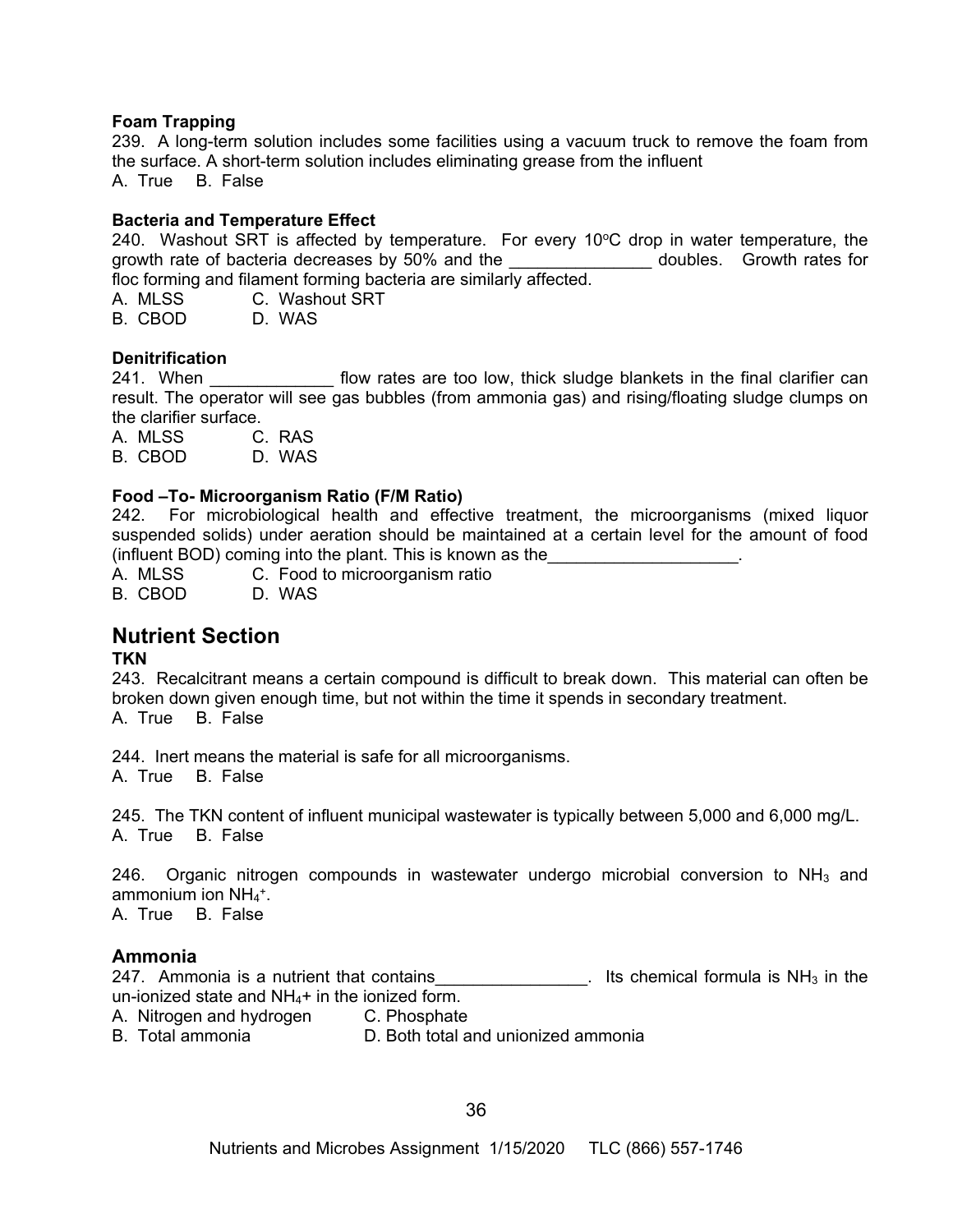248. Ammonia results can be expressed as: total ammonia (mg/l), un-ionized ammonia (mg/l), total ammonia (as N, mg/l), un-ionized ammonia (\_\_\_\_\_\_\_\_\_\_\_\_\_\_\_\_\_\_\_\_).

A. µg/l C. As N, mg/l

B. mg/l/day D. mg/l

## **Nitrification**

249. Nitrification is an anaerobic process in which heterotrophic bacteria oxidize carbon for energy production.

A. True B. False

250. Nitrification is normally a one-step aerobic biological process for the oxidation of ammonia to nitrate.

A. True B. False

251. Ammonia-nitrogen (NH<sub>3</sub>-N) is first converted to nitrite (NO<sub>2</sub>) by ammonia oxidizing bacteria (AOB). The nitrite produced is then converted to nitrate (NO<sub>3</sub>-) by nitrite oxidizing bacteria (NOB). Both reactions usually occur in the same process unit at a wastewater treatment plant (e.g., activated sludge mixed liquor or fixed film biofilm).

A. True B. False

## **Nitrifying Bacteria**

252. Ammonia can be converted into nitrite and nitrate by nitrifying bacteria. Effluent ammonianitrogen (NH<sub>3</sub>-N) concentrations less than 1 mg/L NH<sub>3</sub>-N are achievable.

A. True B. False

## **Autotrophic Bacteria**

253. AOB and NOB are classified as autotrophic bacteria because they derive energy from the oxidation of reduced inorganic compounds (in this case, nitrogenous compounds) and use inorganic carbon  $(CO_2)$  as a food source.

A. True B. False

#### **Significant Amount of Oxygen**

254. Nitrifying bacteria require a significant amount of oxygen to complete the reactions, produce a small amount of biomass, and cause destruction of alkalinity through the consumption of carbon dioxide and production of hydrogen ions.

A. True B. False

#### **Nitrogen Gas**

255. Nitrate can be converted to nitrogen gas by a variety of autotrophic bacteria. The nitrogen gas is returned to the digester.

A. True B. False

256. Nitrate removal is limited by the amount of COD available. A. True B. False

#### **Total Inorganic Nitrogen (TIN)**

257. Total inorganic nitrogen (TIN) as low as 5 mg/L N can be met through biological nitrification and denitrification.

A. True B. False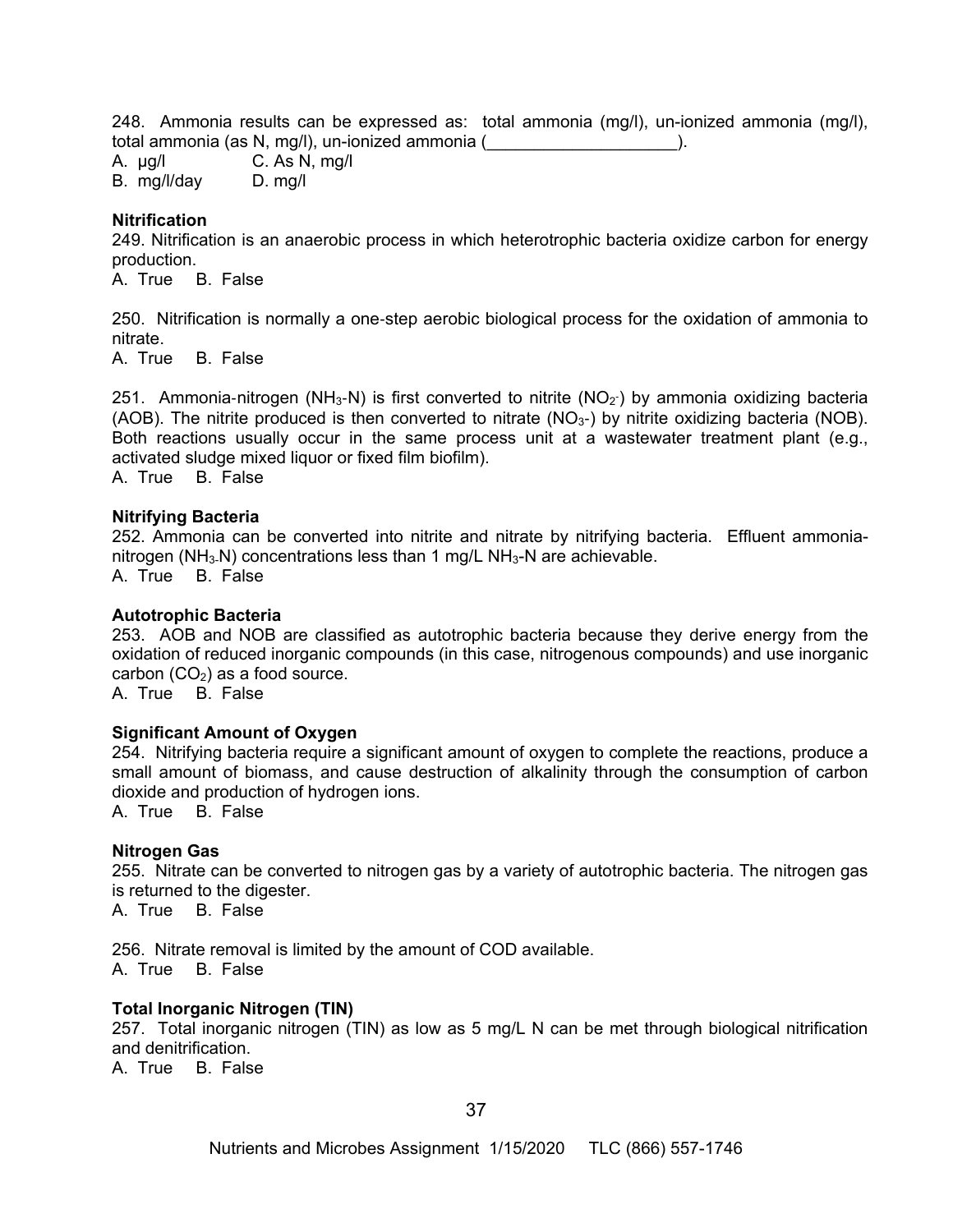## **Total Nitrogen**

258. Total nitrogen in domestic wastewater typically ranges from 1.5 to 2.0 mg/L for low to high strength wastewater.

A. True B. False

259. Factors affecting concentration include the extent of infiltration and the presence of industries. Influent concentration varies during the day and can vary significantly during rainfall events, as a result of inflow and infiltration to the collection system.

A. True B. False

## **Conversion of Nitrate to Nitrogen Gas**

260. In this oxygen free environment, bacteria use the oxygen attached to the nitrogen that is in the nitrate form, then the nitrogen gas is released.

A. True B. False

261. Because nitrogen contains almost 50 percent of the earth's atmosphere, the release of nitrogen into the atmosphere causes a small amount of global warming. A. True B. False

262. The conversion of nitrate to nitrogen gas is accomplished by bacteria in a process known as denitrification. Effluent with nitrogen in the form of nitrate is retained in a tank that lacks oxygen, where carbon-containing chemicals, such as methanol, are added or a small stream of raw wastewater is mixed in with the nitrified effluent.

A. True B. False

## **Phosphorus Section**

263. Total phosphorus (TP) in domestic wastewater typically ranges between

mg/L but can be higher depending on industrial sources, water conservation, or whether a detergent ban is in place.

A. 4 and 8 C. 100 to 500

B. 2 and 4 D.  $1,000 - 2,000$ 

264. The **the soluble and can be in one of several forms (e.g.,** 264. phosphoric acid, phosphate ion) depending on the solution pH.

A. Orthophosphate C. Phosphoric acid, phosphate ion

B. Phosphorus D. Total phosphorus (TP)

265. Polyphosphates are high-energy, condensed entity and the such as pyrophosphate and trimetaphosphate. They are also soluble but will not be precipitated out of wastewater by metal salts or lime. They can be converted to phosphate through hydrolysis, which is very slow, or by biological activity.

- A. Polyphosphates C. Phosphates
- B. Phosphorus D. Soluble organically bound non-biodegradable phosphorus

266. \_\_\_\_\_\_\_\_\_\_\_\_\_\_\_\_\_\_\_\_\_\_can either be in the form of soluble colloids or particulate. It can also be divided into biodegradable and non-biodegradable fractions.

- 
- A. Organically bound phosphorus C. Soluble biodegradable phosphorus
- 
- B. Phosphorus D. Particulate organically bound phosphorus
- 

38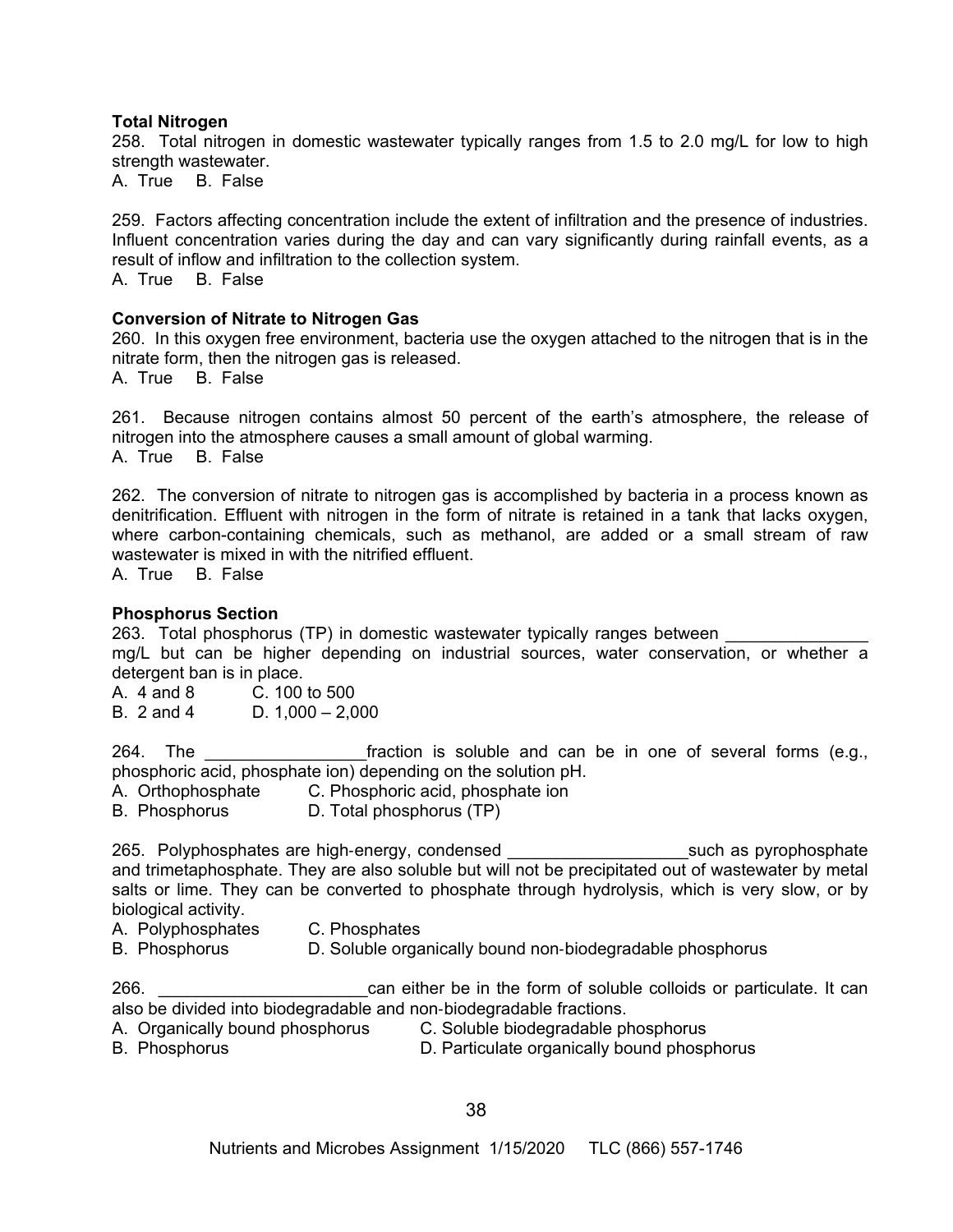| 267.                            | is generally precipitated out and removed with the |
|---------------------------------|----------------------------------------------------|
| sludge.                         |                                                    |
| A. Organically bound phosphorus | C. Soluble biodegradable phosphorus                |
| <b>B.</b> Phosphorus            | D. Particulate organically bound phosphorus        |
| 268.                            | can be hydrolyzed into orthophosphate during the   |
| treatment process.              |                                                    |
| A. Polyphosphate                | C. Particulate organically bound phosphorus        |

B. Phosphorus D. Soluble organically bound non-biodegradable phosphorus

## **Biological Phosphorus Control**

269. Phosphorus removal can be achieved through chemical addition and a coagulationsedimentation process discussed in the following section. Some biological treatment processes called biological nutrient removal (BNR) can also achieve nutrient reduction, removing \_\_\_\_\_\_\_\_\_\_.<br>A. Polyphosphate C. Both nitrogen and phosphorus

C. Both nitrogen and phosphorus

B. Phosphorus D. Soluble organically bound non-biodegradable phosphorus

## **Phosphate Accumulating Organisms (PAOs)**

270. PAOs accomplish removal of phosphate by accumulating it within their cells as

- $\mathcal{L}_\text{max}$  , where  $\mathcal{L}_\text{max}$  and  $\mathcal{L}_\text{max}$ A. Polyphosphate C. Both nitrogen and phosphorus
- B. Phosphorus D. Soluble organically bound non-biodegradable phosphorus

## **Production of Polyphosphate**

271. PAOs are by no means the only bacteria that can accumulate **that in the solution** within their cells and in fact, the production of polyphosphate is a widespread ability among bacteria.

- A. Polyphosphate C. Phosphoric acid, phosphate ion
- B. Phosphorus D. Total phosphorus (TP)

## **Luxury Uptake**

272. In an anaerobic secondary treatment process, some of the CBOD is broken down through fermentation by anaerobic bacteria into soluble CBOD and simpler organic molecules called

 $\mathcal{L}_\text{max}$  and  $\mathcal{L}_\text{max}$  and  $\mathcal{L}_\text{max}$ A. COD C. Carbon and energy

B. VFAs D. ATP

273. Volatile fatty acids are a preferred source of Theorem and Sourch by heterotrophic bacteria, including the PAOs, because these compounds are easily absorbed into the bacteria.

- A. COD C. Carbon and energy<br>B. VEAs D. ATP
- B. VFAs

## **Logistical Problem**

274. The PAOs have a logistical problem: When PAOs are under anaerobic conditions, they are exposes to  $\qquad \qquad$ , but without oxygen, nitrite or nitrate present, they cannot access them.

- A. COD C. Carbon and energy
- B. VFAs D. ATP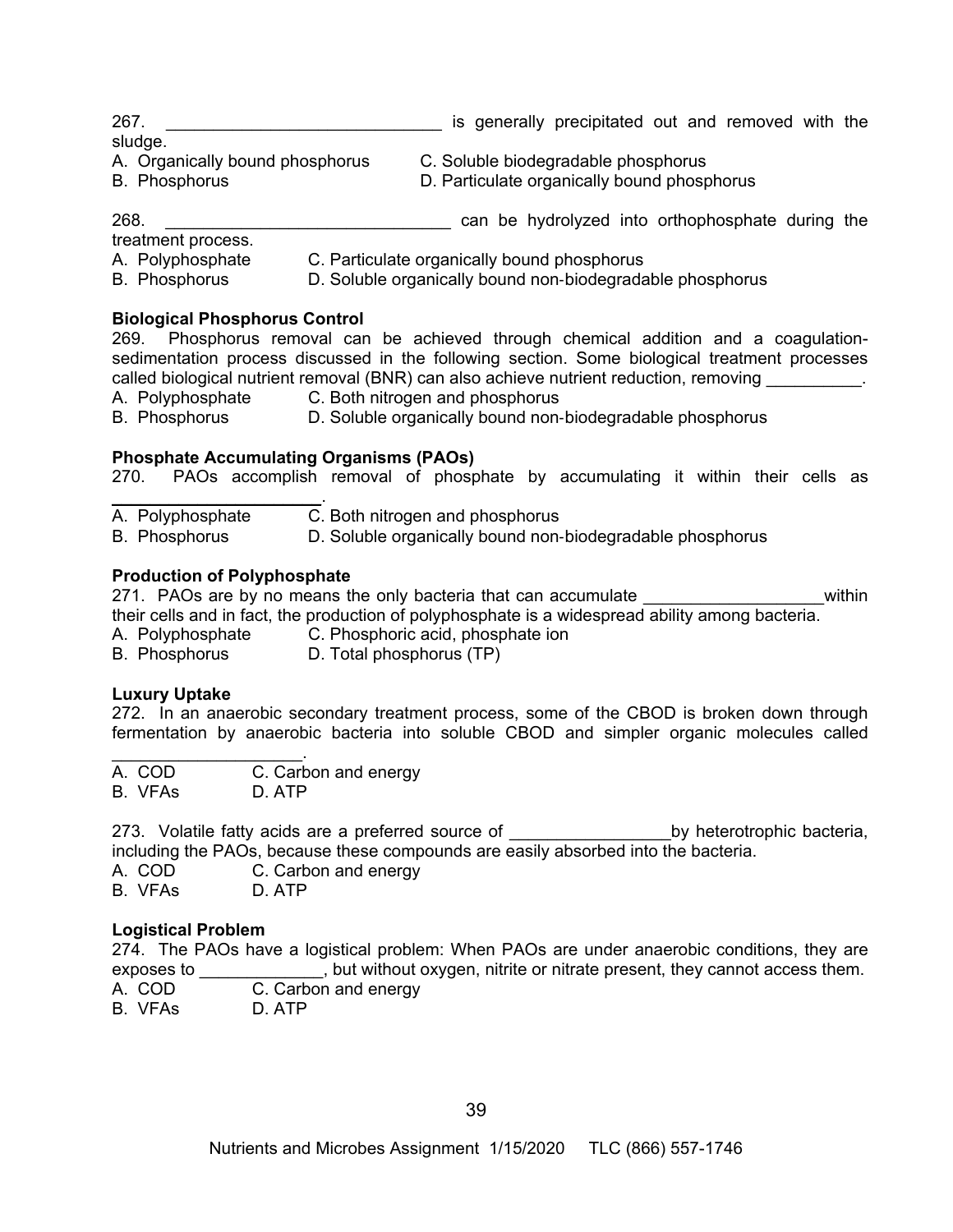## **Adenosine Triphosphate (ATP) Energy**

275. The PAOs take ATP to the next level and form an energy-rich compound called example the strings together large numbers of phosphate molecules. A. Polyphosphate C. Carbon and energy B. VFAs D. ATP

## **Chemical Precipitation of Phosphorus**

276. Phosphorus can also be precipitated through chemical addition. Alum, ferric chloride, or lime can be added to wastewater where these chemicals combine with phosphorus to form a solid. The precipitate is removed by settling or filtration.

A. True B. False

277. Chemical phosphorus removal can meet effluent levels as low as 0.03 mg/L TP. Chemical and biological phosphorus removal methods are often used together in various combination processes.

A. True B. False

## **Tertiary Filtration**

278. WWTPs typically use biological phosphorus removal methods to reduce P concentrations above 50 mg/L as P followed by chemical precipitation at or after the secondary clarifier. A. True B. False

## **Biological Phosphorus Removal and Combination Processes**

#### **Principles**

279. Biological phosphorus removal is achieved by contacting phosphorus accumulating organisms (PAOs) in the RAS with feed, containing volatile fatty acids (VFA), in a zone free of nitrates and DO (anaerobic zone).

A. True B. False

## **Fuhs & Chen Theory**

280. PAOs have the ability to store a large mass of \_\_\_\_\_\_\_\_\_\_\_\_\_\_\_\_\_\_\_\_\_\_\_\_\_\_\_\_in their cells in the form of polyphosphates.

A. Carbon C. Poly-β-hydroxybutyrate (PHB)

B. Phosphorus D. Magnesium and potassium ions

#### **University of Cape Town (UCT) and Modified UCT (MUCT)**

281. The UCT process was designed to reduce example to the anaerobic zone when high removal of nitrates in the effluent is not required. It consists of three stages: an anaerobic stage, an anoxic stage, and an aerobic stage.

A. Nitrates C. An anoxic zone

B. A nitrate rich stream D. An aerobic stage

#### **Johannesburg (JHB), Modified Johannesburg and Westbank**

282. The JHB process is similar to the 3 Stage Pho-redox process, but has a pre-anoxic tank ahead of the anaerobic zone to protect the zone from nitrates when low effluent nitrates are not required. The low COD of the wastewater limited the de-nitrification capacity in the original plant (Northern Works), resulting in nitrates in the

A. RAS C. An anoxic zone

B. Pre-anoxic zone D. An aerobic stage

40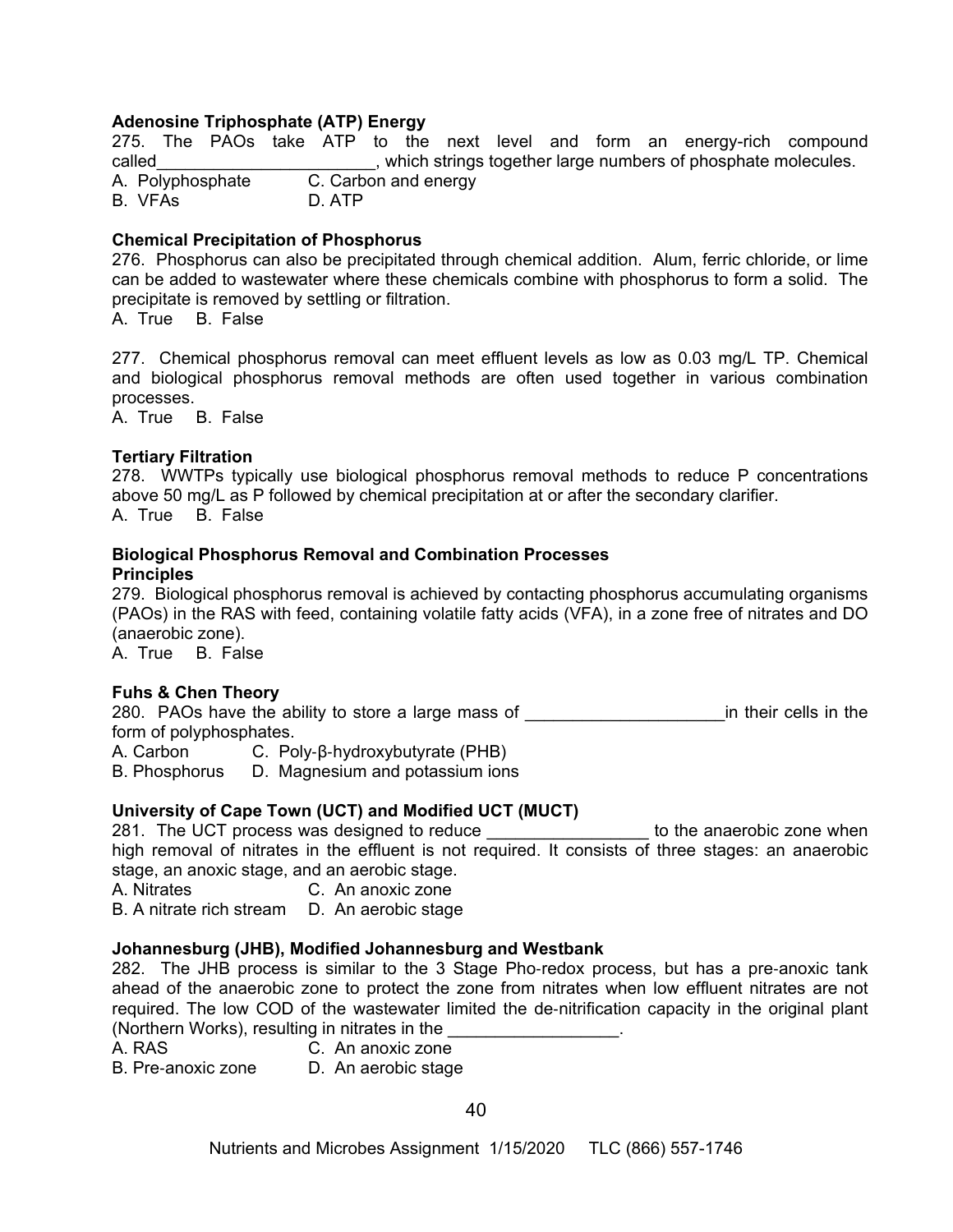## **Nitrification and Nutrient Removal Sub-Section**

| Nitrincation and Nutrient Removal Sub-Section<br>283. Nitrosomonas europaea, which oxidizes ammonia to nitrite, and Nitrobacter winogradskyi,<br>which oxidizes nitrite to nitrate.<br>A. True B. False                                                               |
|-----------------------------------------------------------------------------------------------------------------------------------------------------------------------------------------------------------------------------------------------------------------------|
| 284. Nitrification ceases at pH values above pH 9 and declines markedly at pH values below 7.<br>A. True B. False                                                                                                                                                     |
| 285. Nitrification is a major pathway for nitrogen removal in lagoons.<br>A. True B. False                                                                                                                                                                            |
| 286. Which of the following bugs require a neutral pH and substantial alkalinity?<br>A. Nitrifying bacteria C. Anaerobic, heterotrophic bacteria<br>B. Methane forming bacteria D. None of the Above                                                                  |
| 287. Nitrifying bacteria exists in low numbers in lagoons, they prefer attached growth systems<br>and/or?                                                                                                                                                             |
| A. Nitrifying bacteria C. High MLSS sludge systems<br>B. Low MLSS sludge systems D. None of the Above                                                                                                                                                                 |
| 288. Complete nitrification would be expected at pond pH values between pH 7.0 and 8.5.<br>A. 7.5 and 9.5 C. 6.0 and 7.5<br>B. 7.0 and 8.5 D. None of the Above                                                                                                       |
| 289. Nitrification ceases at pH values above pH _________ and declines markedly at pH values<br>below<br>A. 9 and 6 C. 9 and 7<br>B. 8 and 5 D. None of the Above                                                                                                     |
| 290. Nitrification, however, is not a major pathway for nitrogen removal in lagoons. Nitrifying<br>bacteria exists in low numbers in lagoons. They prefer _________________and/or high MLSS sludge<br>systems.                                                        |
| A. Nitrifying bacteria C. Attached growth systems<br>B. Low MLSS sludge systems D. None of the Above                                                                                                                                                                  |
| 291. Which of the following bugs or related terms commonly occur in lagoons are involved in<br>methane formation and in sulfate reduction?<br>A. Nitrifying bacteria<br>C. Anaerobic, heterotrophic bacteria<br>B. Methane forming bacteria D. None of the Above      |
| 292. Anaerobic methane formation involves<br>bacteria.<br>A. Three different groups of anaerobic C. Organic overloading conditions<br>B. Methane fermentation<br>D. None of the Above                                                                                 |
| Which of the following genera of anaerobic bacteria hydrolyze proteins, fats, and<br>293.<br>polysaccharides present in wastewater to amino acids?<br>A. Nitrifying bacteria<br>C. General anaerobic degraders<br>B. Methane forming bacteria<br>D. None of the Above |